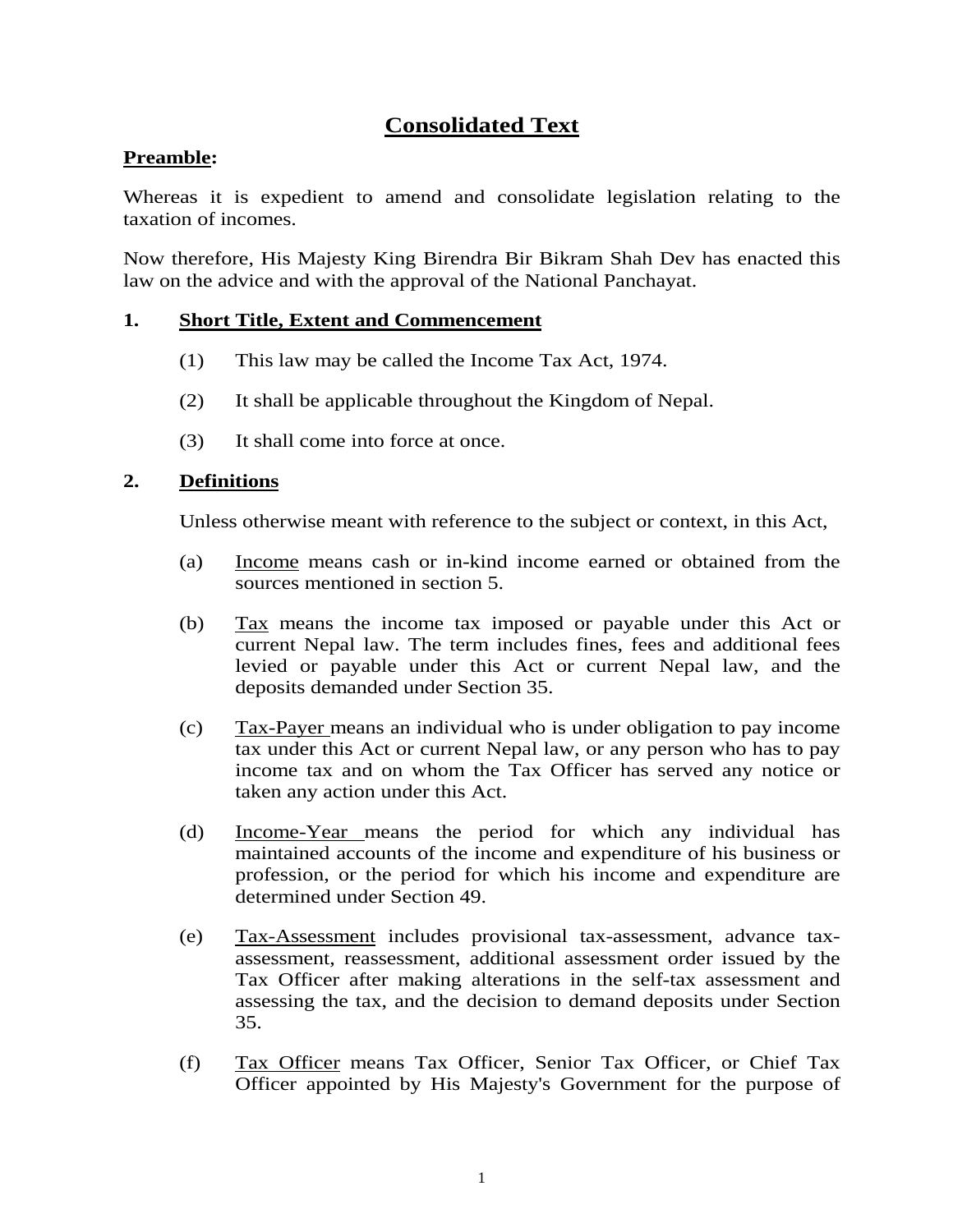this Act, or any other officer appointed by His Majesty's Government to exercise the powers of a Tax Officer under this Act.

- (g) Firm means any firm registered or not registered according to current Nepal law. The term includes a partnership firm.
- (h) Company means a company or corporate body established under the Company Act or other current Nepal law for the time being in force; the term includes any foreign institution prescribed as a company for the purposes of this Act by the Director-General through a general or special order, irrespective of whether or not such institution has been established under any law.
- (i) Chief Officer in respect to any company, firm or public institution means the following individuals:
	- (1) The Secretary, Treasurer, Proprietor, Administrator, Manager, Agent, Managing Director, Working Director, or Managing Agent of such company, firm or public institution, or
	- (2) In case the individual mentioned in Clause (1) is absent, or cannot be located, and the Tax Officer sends any notice to any other officer connected with such company, firm or public institution, regarding him as the Chief Officer, the officer receiving such notice.
- (j) Agricultural Income means the income mentioned in Clause (a) of Section 5.
	- (j1) Agriculture means the work of direct production from the land.
- (k) Remuneration-Income means the income mentioned in Clause (c) of Section 5.
- (l) Income from Industry, Trade, Profession, or Occupation means the income mentioned in Clause (b) of Section 5.
- (m) House and Compound Rent Income means the income mentioned in Clause (d) of Section 5.
	- (m1) Gross Income means the amount left after deducting direct expenses from the business of the tax -payer.
- (n) Net Income means the amount left from the income earned by any individual after deducting expenses pertaining to earnings which are deductible under this Act; the term includes the net income determined under Sub-Section (2) of Section 33.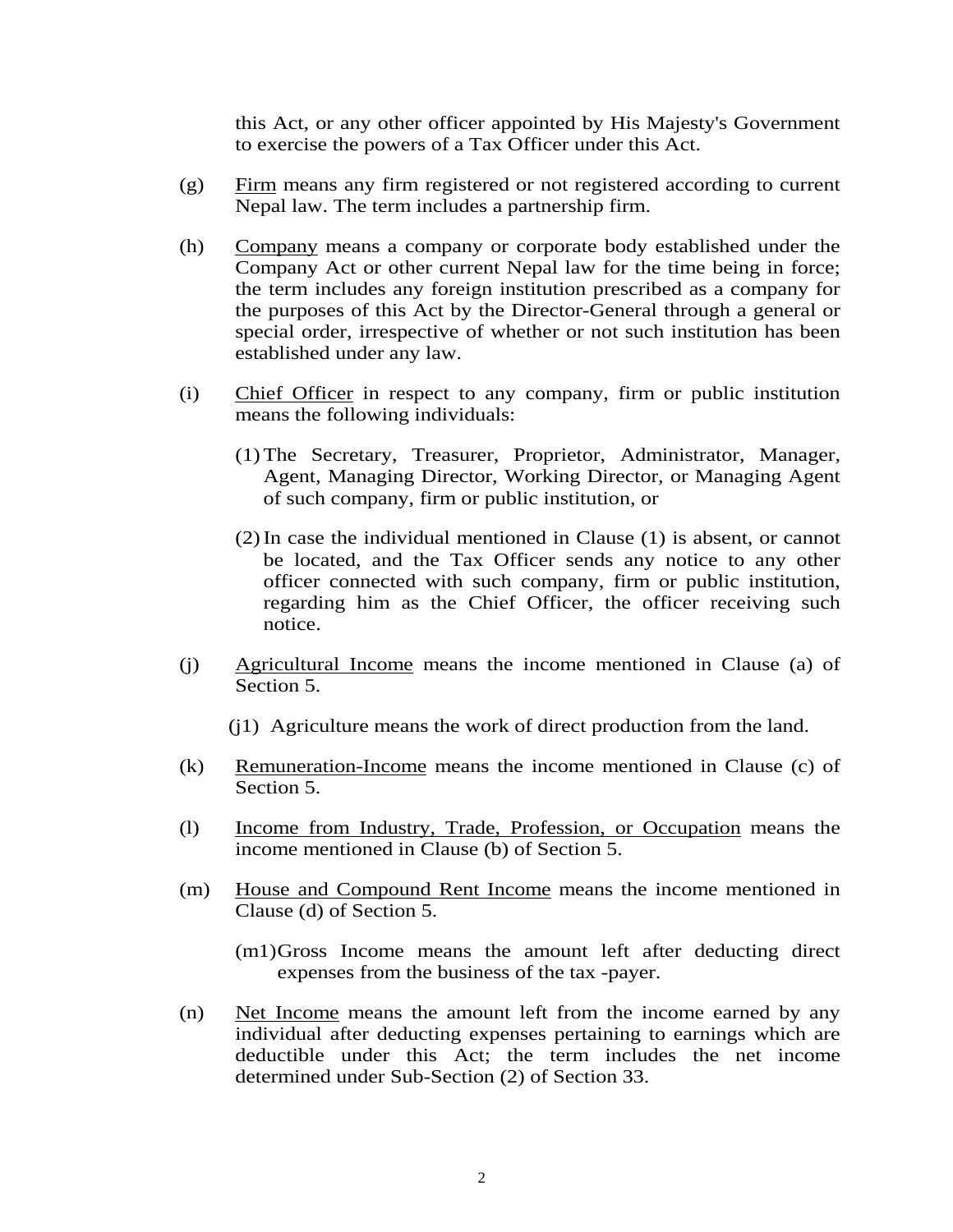(n1) Pre-Operation Expenses means the technical consultancy expenses, supervision expenses, interest on the money obtained as loan, study and research expenses, publicity expenses, expenses relating to registration and license and other actual expenses incurred for operating the business, which have been incurred before the commencement of the business and which are to be capitalised.

 Provided that the following expenses shall not be considered preoperation expenses:

- (a) Amount spent on fixed assets which have been included in the assets shown in the balance sheet.
- (b) Amounts paid in advance subject to reimbursement or subsequent adjustment in the accounts.
- (o) Individual includes firms, companies, and institutions.
- (p) Couple means a husband and wife who have maintained matrimonial relations; provided that a husband and wife shall not be regarded as a couple if they are actually living separately after divorce, or after subdivision of property, or on the basis of a judicial decision.
- (q) Family means a husband and wife and minor children, irrespective of whether or not they have obtained their inheritance during the lifetime of their mother or father.
- (r) Loss means the loss determined while calculating profit.
- (s) Director-General means the Director-General of the Tax Department.
- (t) Philanthropic Work means any religious work, relief of helpless persons, assistance to or improvement of educational or medical institutions, or any other work done for the welfare of the public within the Kingdom of Nepal without the motive of earning profits.
- (u) Temporary Resident means an individual of the following categories:
	- (a) Any individual who has resided in the Kingdom of Nepal for 183 days or less during any fiscal year.
	- (b) Any individual who resides outside the Kingdom of Nepal but earns or obtains income from the Kingdom of Nepal.
	- (c) Any firm or company operating as a branch or sub-branch of any foreign firm or company, or under the control of such (foreign)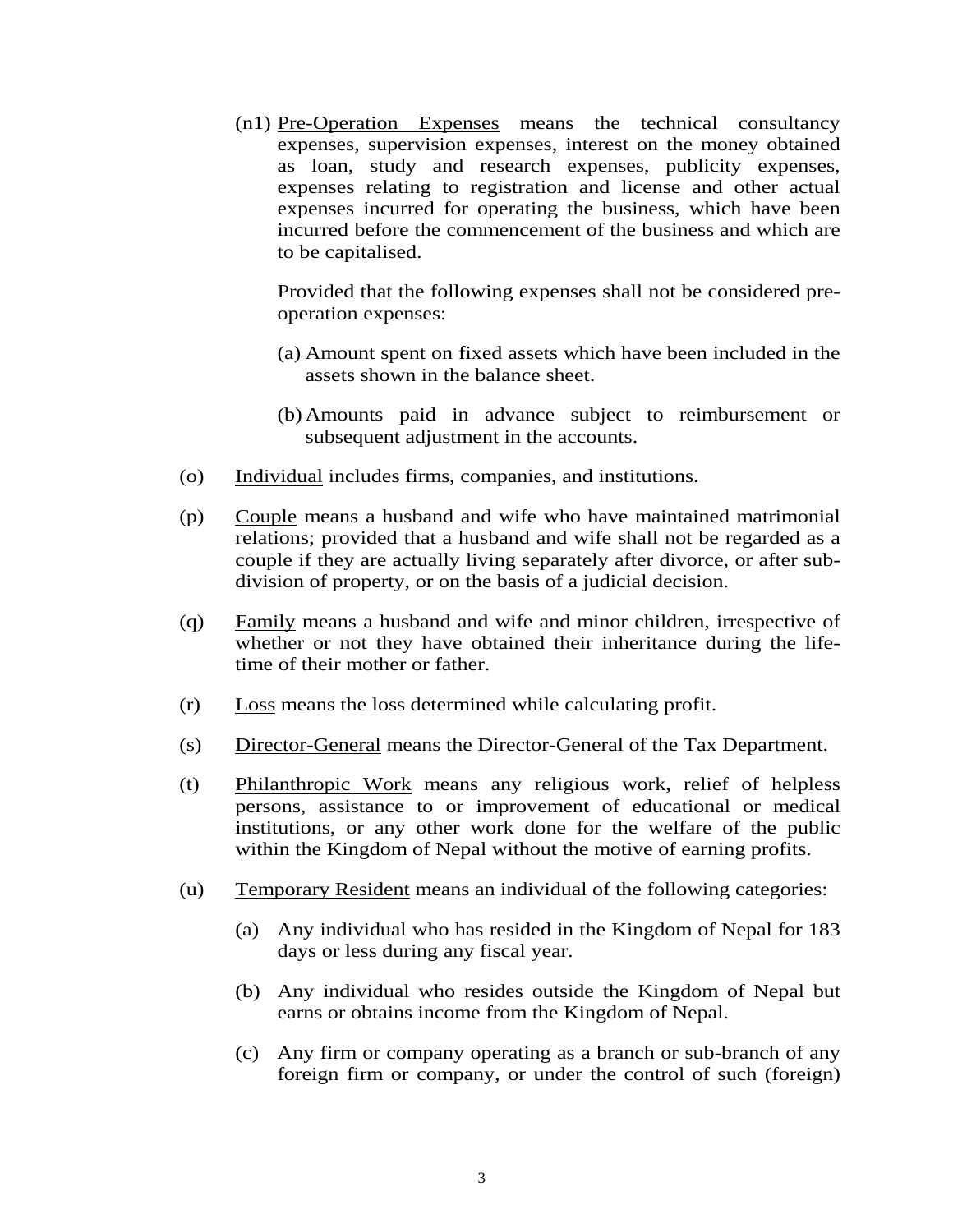firm or company, irrespective of whether or not it is registered under the current Nepal Law.

(v) Prescribed or in the prescribed manner means prescribed or in the manner prescribed in the rules framed under this Act.

## **3. Appointment of Tax Officers and Delegation of Powers**

- (1) His Majesty's Government may appoint Tax Officers in the necessary number for the purposes of this Act.
- (2) The jurisdiction of a Tax Officer shall be as prescribed by His Majesty's Government. In case His Majesty's Government so considers necessary, it may have functions lying within the jurisdiction of the Tax Officer of any area performed by another Tax Officer.
- (3) Tax Officers appointed prior to the commencement of this Act shall be deemed to have been appointed under this Act.
- (4) A Tax Officer may delegate any or all of his powers to a subordinate employee under his general supervision and control.
- (5) His Majesty's Government may delegate any or all of the powers vested in it under this Act to the Director-General or to a Tax Officer.
- (6) A Tax Officer shall comply with specific instructions, if any, issued by His Majesty's Government in regard to his delegating his powers to his subordinate employees.

### **4. Assessment and Collection of Income Tax**

In case any law provides for the imposition of income tax on a permanent basis, or for any specific year, such income tax shall be assessed on the income earned, or obtained by the tax-payer during the preceding incomeyear and collected at the income tax rates applicable on the last day of such income-year, in accordance with this Act and the rules framed hereunder. Such income tax shall be assessed on the combined income of all members of the unit, which is under obligation to pay income tax under current Nepal law, and collected accordingly. Such unit shall be determined on the basis of the position prevailing on the last day of the year, and income tax shall be assessed and collected accordingly.

### **5. Classification of Incomes**

For the purpose of income tax assessment, incomes shall be classified under the following categories: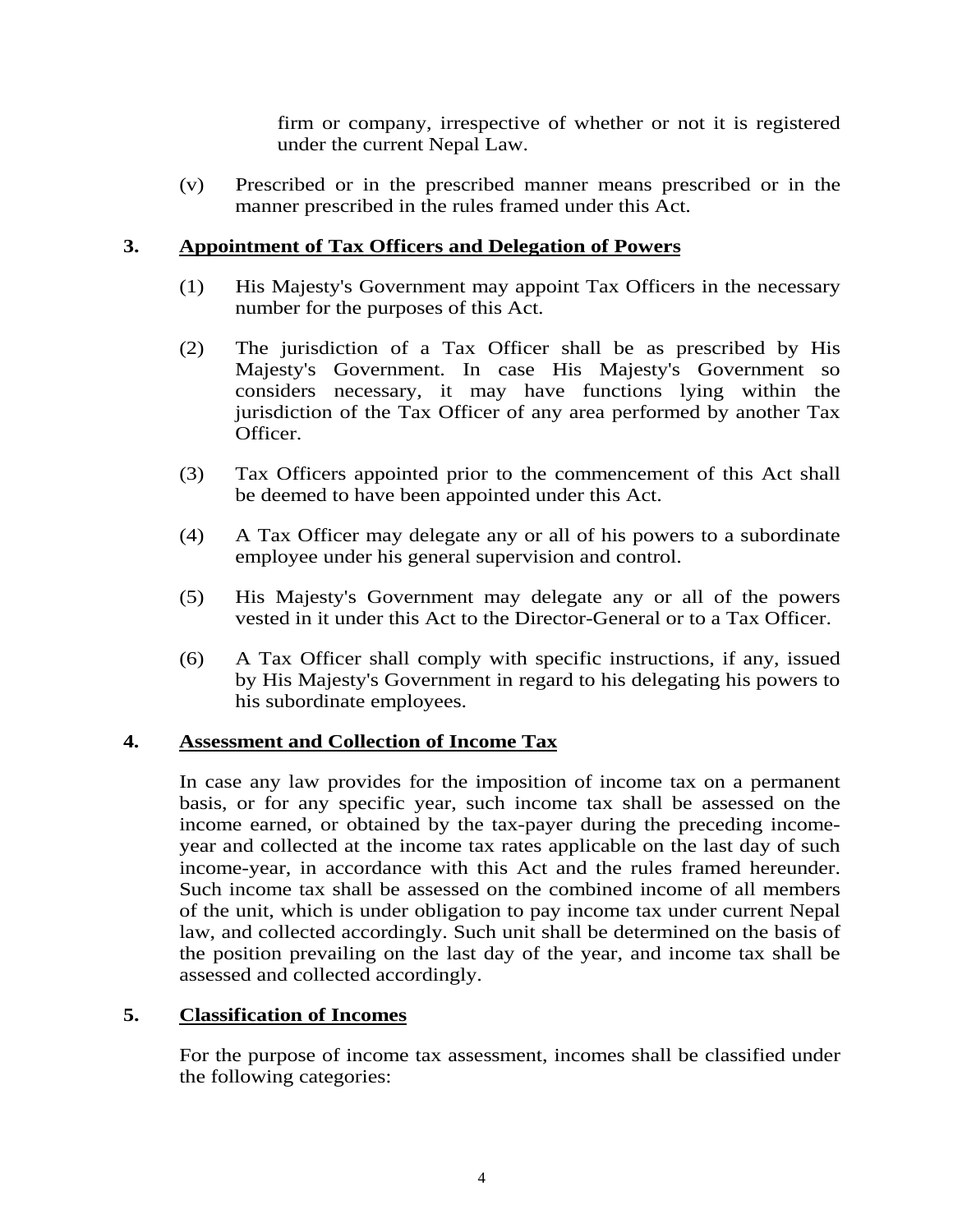- (a) Agriculture.
- (b) Industry, trade, profession or occupation.
- (c) Remuneration.
- (d) House and compound rents.
- (e) Other sources.

### **5A**. **Registration**

- (1) Persons desirous of engaging in any industry, trade, profession or occupation shall, before starting such enterprise, register themselves with the Tax Office. An application in the prescribed form shall be submitted to the appropriate Tax Officer for such registration.
- (2) Persons engaged in any industry, commerce, profession or occupation since before the commencement of this Sub-Section shall submit the application mentioned in Sub-Section (1) within one hundred and twenty days from the date when this Section comes into force.
- (3) The Tax Office shall issue a certificate of registration in the prescribed form to the person who has submitted an application under Sub-Section (1) or (2) after registering his industry, trade, profession, or occupation.
- (4) In case any person who has obtained a certificate under Sub-Section (3) gives up or closes his industrial or commercial enterprise, or discontinues his profession or occupation, he shall notify the Tax Officer accordingly within thirty-five days. On receipt of such notice, the Tax Officer shall conduct necessary inquiries, and if such industry, trade, profession, or occupation is found to have been given-up or closed, he shall cancel the registration thereof within three months.
- (5) A person who has obtained a certificate under Sub-Section (3) must submit an application to the appropriate Tax Office within three months after the expiry of each fiscal year for renewing his registration, and the Tax Officer shall renew the registration and indicate the matter in the certificate accordingly.
- (6) The Tax Officer may obtain a security deposit or personal surety for the amount considered necessary by him while issuing certificates under Sub-Section (3) to any temporary resident or non Nepali national.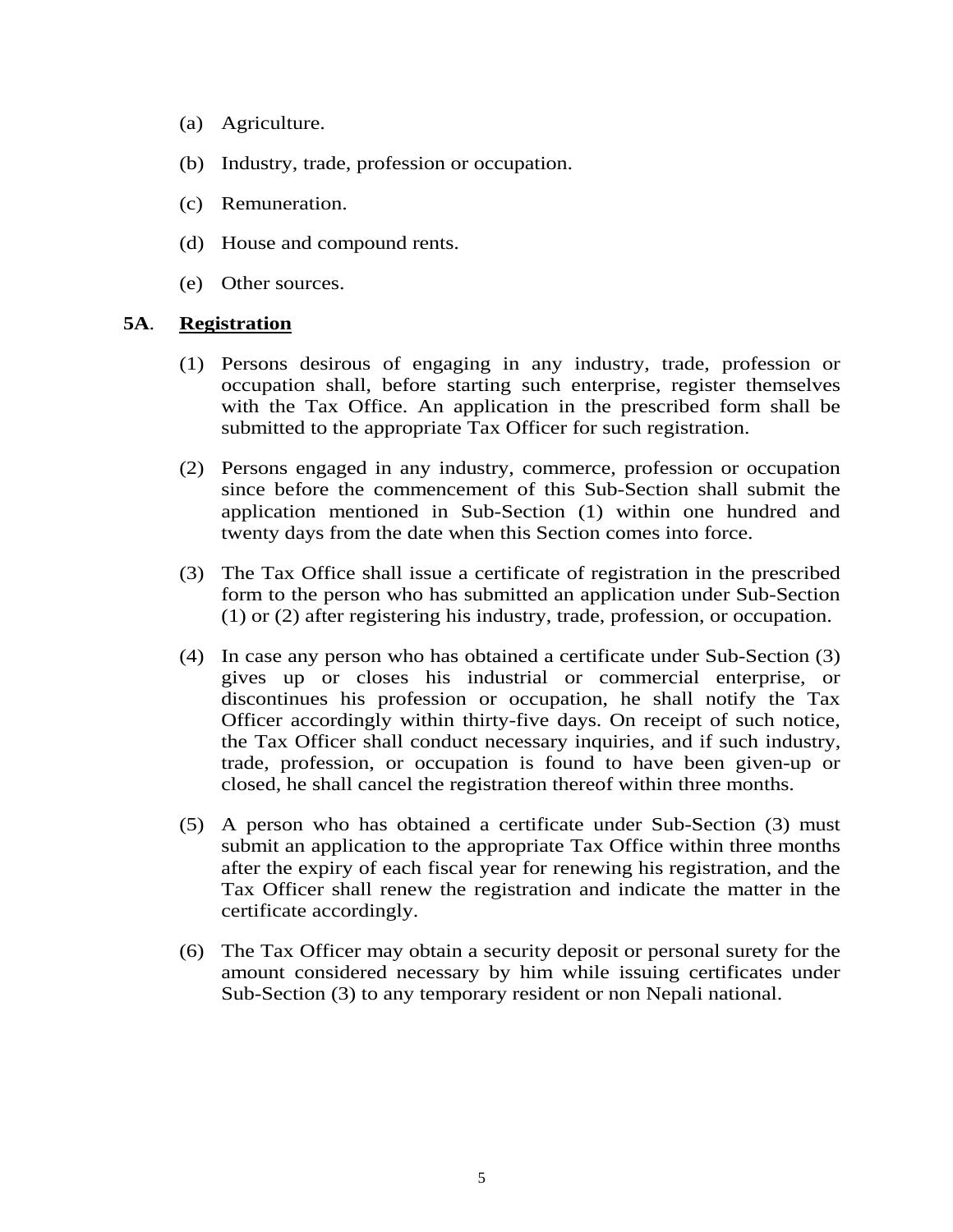### **5B. Power to Direct Production of Certificate of Registration**

 His Majesty's Government may direct any tax –payer engaged in any business to produce the certificate or registration mentioned in Sub-Section (3) of Section 5A.

### **6. Taxable Income**

 Tax shall be assessed on the net income calculated after deducting expenses deductible under this Act from the income earned or obtained by any individual during his income-year from any or all of the sources prescribed in Section 5 within the Kingdom of Nepal, as well as the income earned or obtained in foreign countries by conducting business from the Kingdom of Nepal.

 Provided that in the case of temporary residents, tax shall be levied on the net income earned or obtained by them inside the Kingdom of Nepal and obtained from the Kingdom of Nepal while residing in foreign countries.

Explanation : For the purpose of this Section, the term "obtaining" refers to an increment in the tax –payer's income, or an amount credited to his accounts.

#### **6A Expenses Incurred for Earning Non-Taxable Income not to be deducted**

Expenses incurred in respect to earning or obtaining income, which is not taxable under this Act, or other current Nepal law shall not be deducted for the purpose of tax assessment.

Provided that in case the expenses incurred for taxable and non-taxable income cannot be ascertained or separated, the Tax Officer shall make calculations on a proportionate basis and not allow deduction of expenses incurred for non-taxable income.

#### **7. Assessment of Income From Industry, Trade, Profession, and Occupation**

- (1) The income of any individual from industry, trade, profession, or occupational shall be determined by combining profits of all kinds obtained by him from any industry, trade, profession or occupation, and incomes or amounts of the following categories, if any :
	- (a) Amount of compensation obtained under insurance policies taken with the objective of preventing a loss of profits or under similar other contracts.
	- (b) In case any part or the whole of any expense that had been debited while determining the net income or loss in any year, or of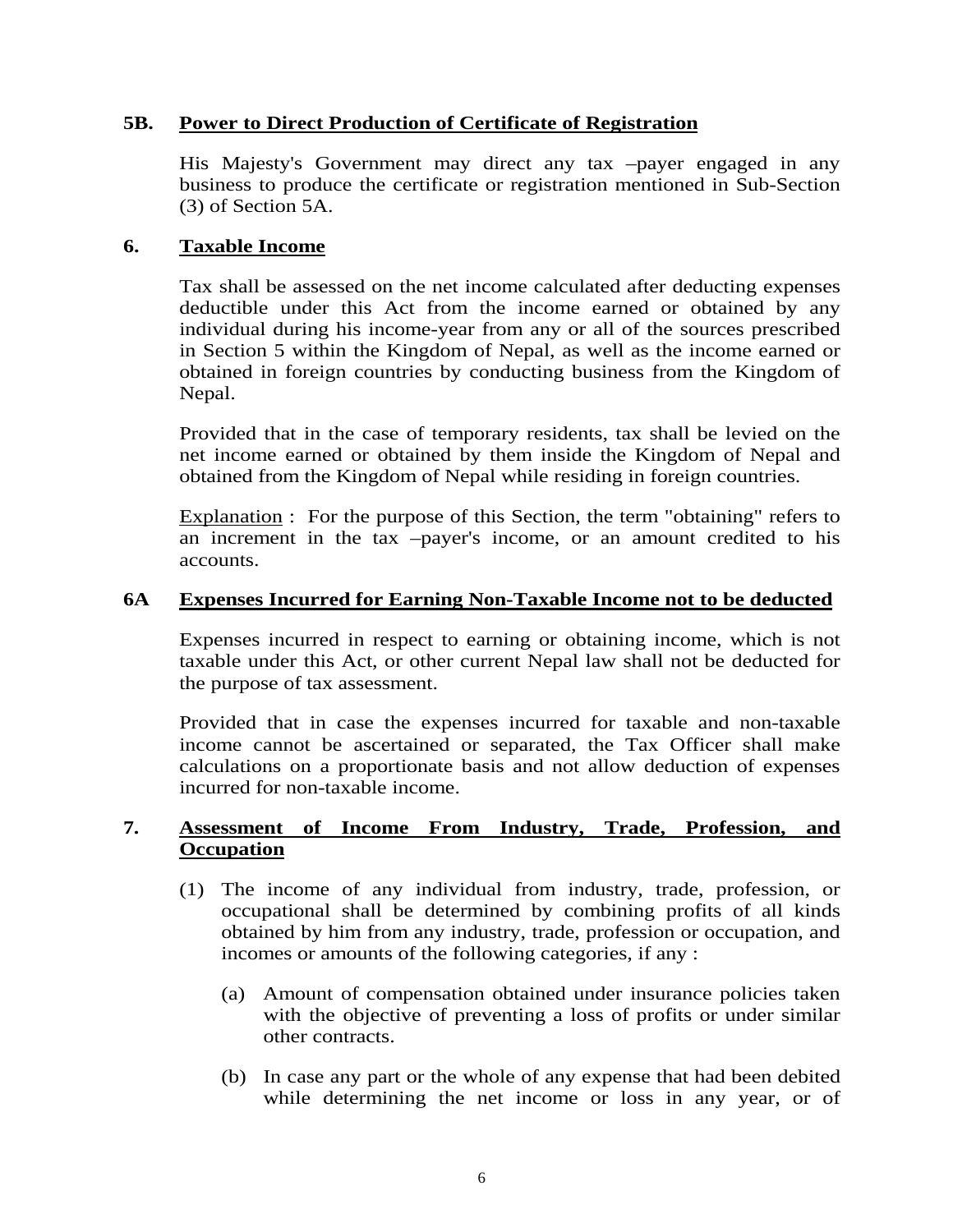reserves set aside for expenditure on any work, need not be so spent, the amount which need not be so spent.

- (c) In case any debt has been remitted on the ground that it is a bad debt, and in case such debt is repaid, the amount so repaid.
- (d) In case income due for any income-year before the closure of any industry, trade, profession or occupation is received even after such closure, the amount of such income.
- (e) The market value of any ordinary of special facility obtained in the course of business during any income-year, irrespective of whether or not such facility can be converted into cash.
- (f) Any commission, fee, charge, or other payment obtained by performing any work or providing any service in the form of a profession or occupation.
- (g) Any commission, fee, charge, or any other similar payment obtained from time to time by any individual who is engaged in any profession or occupation or condition that he makes his services available whenever necessary.
- (h) Any commission, fee, charge, or any other similar payment obtained by any individual for demonstrating or making available his skill, knowledge, expertise, and experience to others, or for making available advice, consultation, inspection, testing, control, training, study or research to others.
- (i) Income obtained from the sale of houses and residential sites built or purchased for commercial purposes and not for personal residence in any area prescribed by His Majesty's Government by notification in the Nepal Rajapatra.

Explanation : For the purpose of this Clause, "house and residential site for personal residence" means not more than two houses and the lands covered by them, and, if there is no house, not more than two residential property and earned by oneself.

#### **8. Assessment of Income From Remuneration**

The income of any individual from remuneration shall be assessed by adding together amounts of the following categories earned by him from service or employment during any income year:

(a) Wages, salaries, special salaries, allowances, special allowances, salary in lieu of leave, commissions, fees, charges, bonus, and other facilities in cash or kind.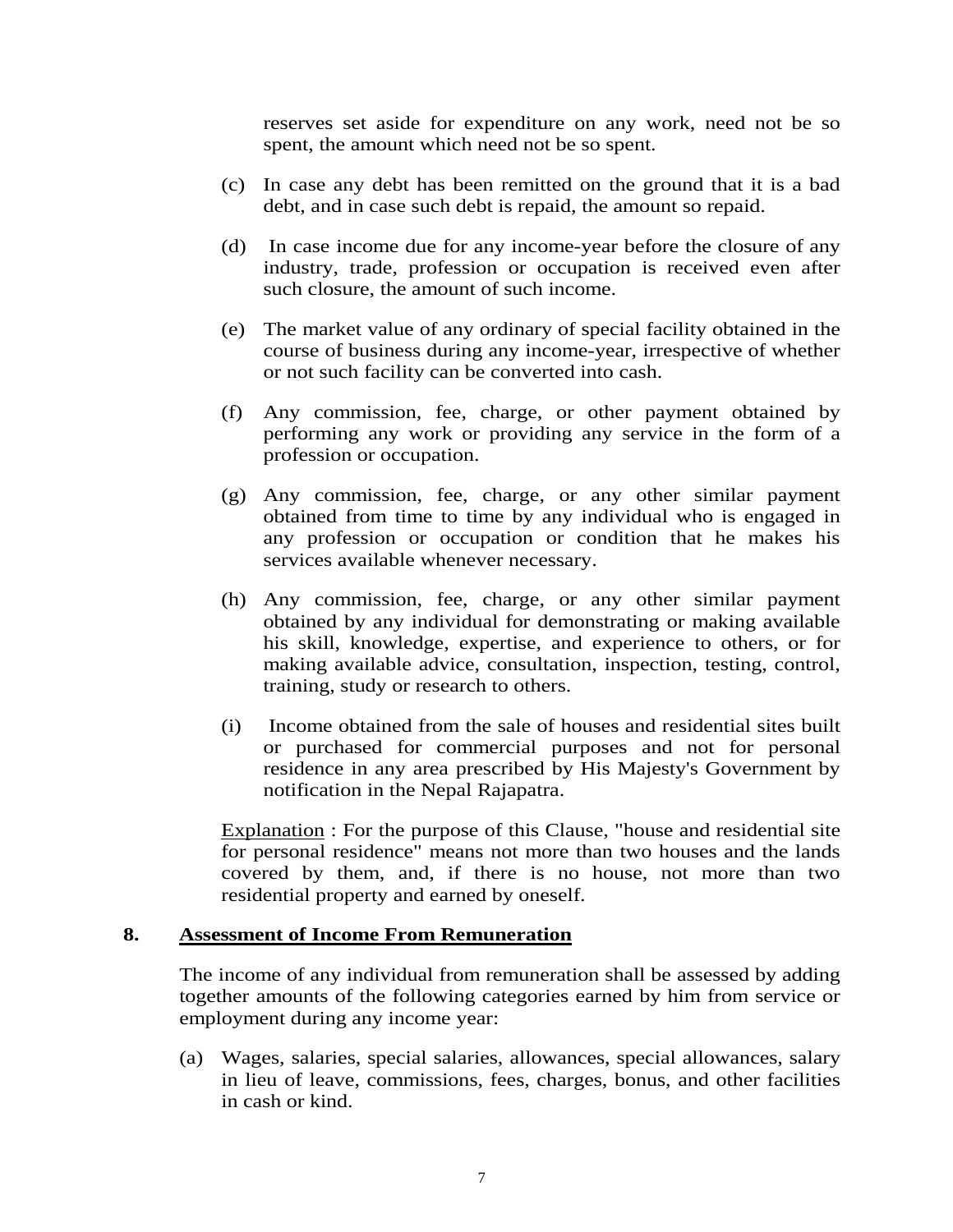Provided that medical expenses, daily or travelling allowances, remote area allowances, pocket expenses, leadership allowances, foreign allowances and contingency allowances of delegations visiting foreign countries, Dashain expenses, amounts received as reimbursement, amounts pertaining to telephone facility made available by the employing institution, and pensions, gratuities and amounts in consideration of accumulated home leave and sick leave paid by His Majesty's Government, governmental and semi-governmental corporations, institutions working in the public interest and other prescribed institutions, and amounts paid in consideration of decorations, insignias and medals shall not be included in income from remuneration.

**Explanation**: for the purpose of this Clause,

- (1) Foreign allowance means the amount that is paid to an employee in a foreign country in addition to what he is entitled within the Kingdom of Nepal in case he is deputed by the employing institution within the Kingdom of Nepal to work in any of its offices located in foreign countries.
- (2) Remote Area Allowance means the amount not exceeding the percentage prescribed by His Majesty's Government of the remuneration to be paid to any employee in consideration of his work in any remote area.
- (3) Dashain Expenses mean an amount equal to one month's salary received from the employer once a year.
- (b) Any expenditure that has not been authenticated incurred from the amount sanctioned to any employee or representative by the Chief Manager and any Officer to whom he has delegated the power for the benefit or development of his industry, trade, profession, or occupation. Provided that in case such expenditure or sanctioned amount is less than 50 percent of the salary of the employee or representative, it shall not be added to the income of such employee or representative, even if the expenditure may not have been authenticated.
- (c) Any amount that is normally spent or borne by the individual who obtains remuneration, but is actually spent or borne by the employer.

#### **9. Assessment of Income From House and Compound Rent**

(1) Income from house and compound rent shall be assessed by combining the following amounts: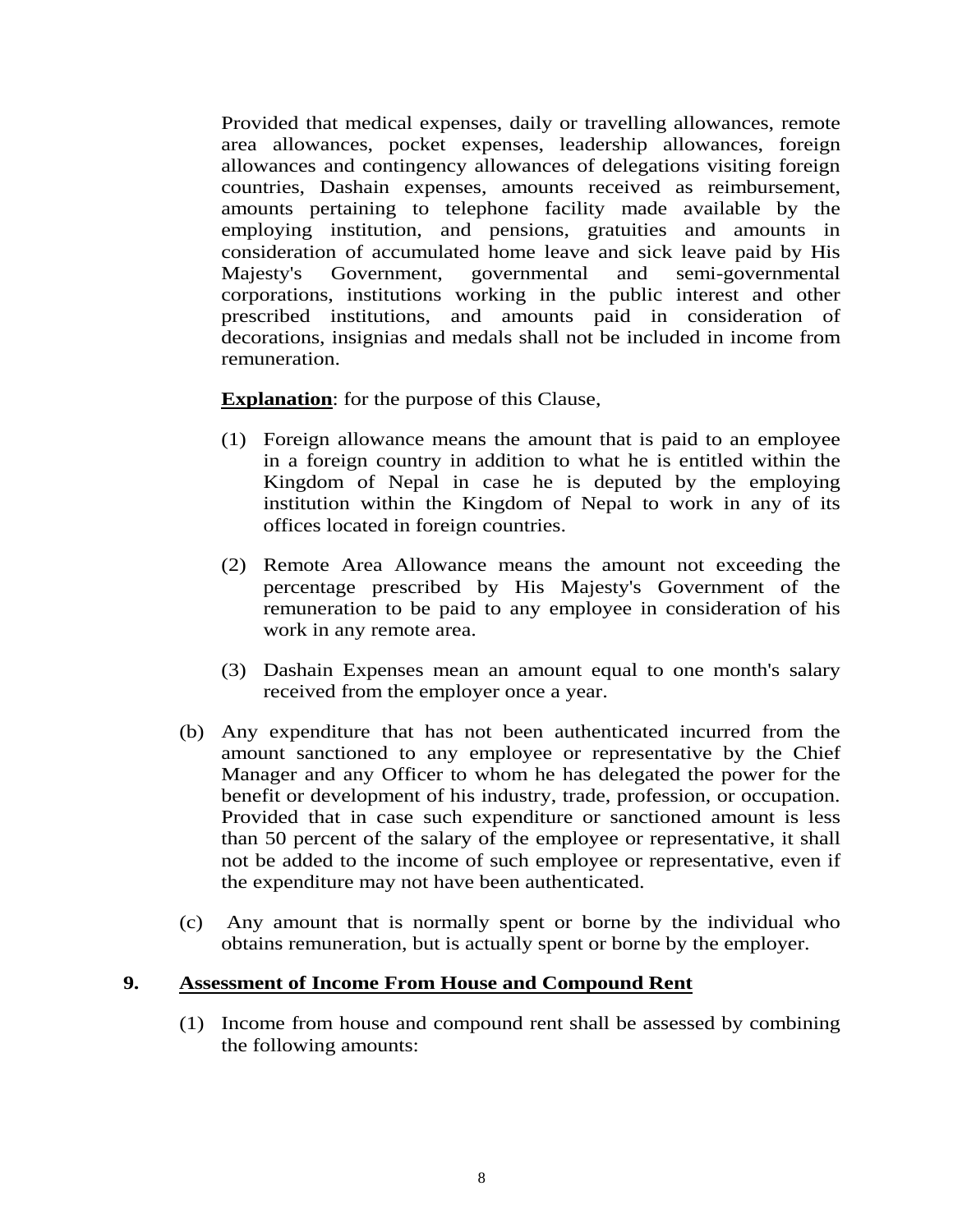- (a) Any amount that may have been obtained from the tenant during any income-year as royalty or additional charge, or under any other name.
- (b) In case any person has permitted any other person to construct a house and live there for some period of time in lieu or payment of rent, the total amount spent on the construction of the house shall be regarded as rent for the entire period for which the house is to be occupied according to the agreement, and the annual rent shall be calculated by dividing this amount by the number of years during which the house is to be so occupied.
- (c) The amount of expenses, other than water, electricity and telephone charges, which are normally borne by the house-owner, if borne by the tenant.
- (2) In case any individual has given his house and compound on rent during any income-year, the amount due in consideration of such rent shall be deemed to have been obtained, unless otherwise proved.
- (3) Except in circumstances when a relative or employee of the houseowner or a caretaker is living in the house and compound, in case (any house and compound) has been given out on rent exceeding Rs. 25,000 a year, an agreement must be concluded in writing between the two parties, and the renter must submit a copy of such agreement to the appropriate Tax Office within 35 days after it is signed. In case no agreement has been signed, or in case the rent on any house and compound is held to have been shown at a figure which is less than the actual figure, the amount of rent shall be determined on the basis of current market practices.
- (3A) Notwithstanding anything contained in Sub-Section (3), in regard to the rent of houses and compounds in areas prescribed by His Majesty's Government by notification in the Nepal Rajapatra, the minimum rent may be fixed on the basis of the procedures prescribed in the same notification. The minimum rent so fixed, the rent mentioned in the particulars submitted by the tax-payer, or the rent that is proved to be true, whichever is higher, shall be considered to be the rent.
- (4) In case any house and compound owned by two or more persons is given on rent, and in case the income tax payable such owners is to be assessed separately, the amount of rent accruing from such jointlyowned house and compound shall also be calculated separately on the basis of their title and liabilities and added to their respective incomes. Otherwise, the rent shall be included in their joint income.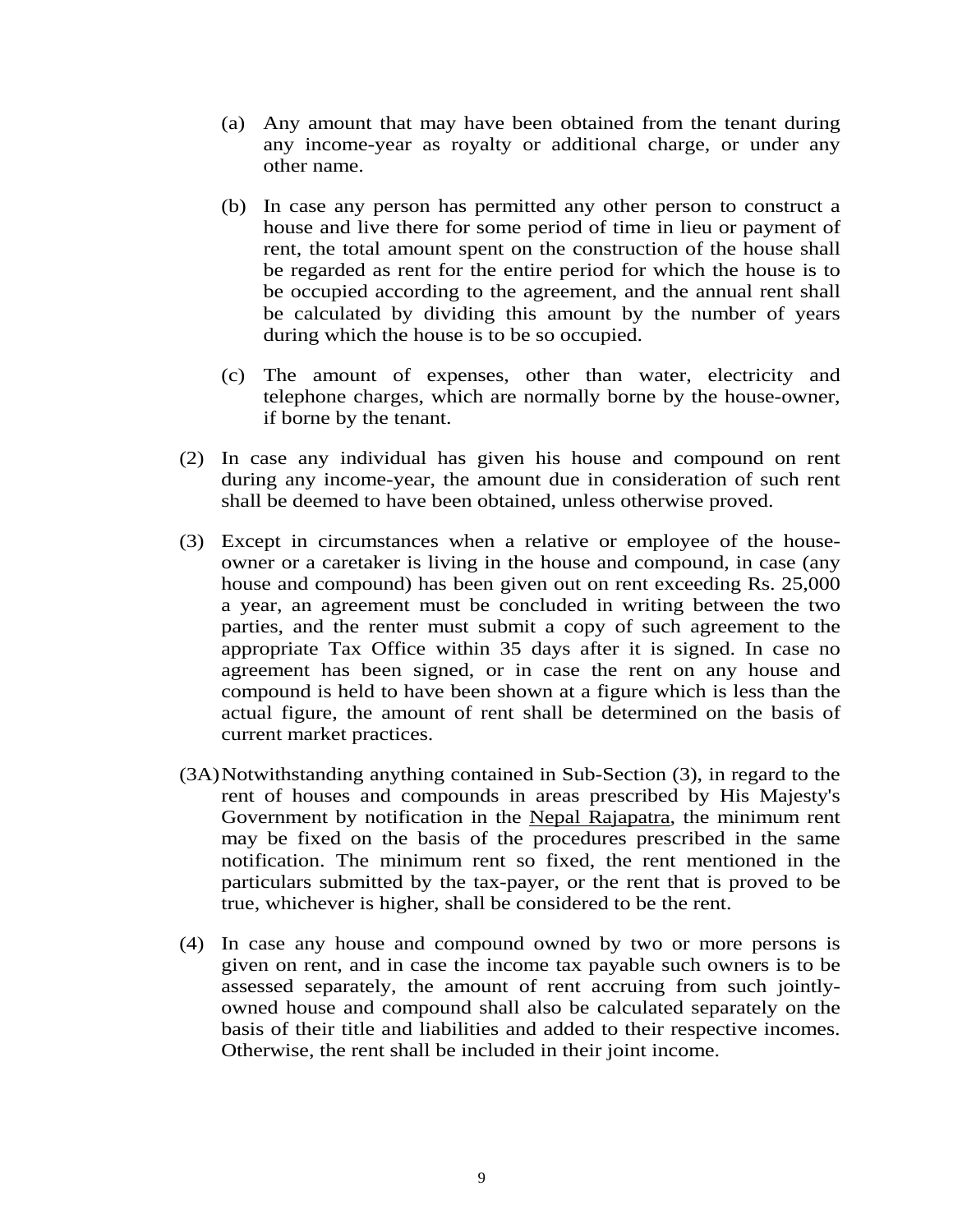#### **10. Assessment of Income from Other Sources**

Income obtained or to he obtained during any income-year from any source other than those mentioned in Sections 7, 8 and 9, as well as agricultural incomes, shall be regarded as incomes from other sources, Such income shall include the following amounts also:

- (a) Any amount which any person shows in his accounts as paid or payable to another person, but which is not proved to have been so paid or to be so payable by the tax-payer.
- (b) In case any person has made any investment but has failed to prove to the Tax Officer that he has done so with non-taxable income, or with after-tax income, the amount of such investment, and in case it is not possible to indicate the value or amount of such investment, the amount assessed by the Tax Officer on the basis of market prices.

### **11. Method of Assessing Net Income From Agriculture**

(1) While assessing net income from agriculture, the prescribed expenses incurred in connection with earning or obtaining such income shall be deducted and the balance shall be deemed as net income.

Provided that in case separate provisions are made in another Nepal law in case separate provisions are made in another Nepal law in respect to the assessment of net income from agriculture, action shall be taken accordingly.

(2) Notwithstanding anything contained in Sub-Section (1), His Majesty's Government may, if it so deems necessary, grant remissions in the event of floods, drought, or any other proper reasons.

### **12. Method of Assessing Net Income from Industry, Trade, Profession, or Occupation**

- (1) While assessing net income from any industry, trade, profession or occupation, the following actual expenses incurred in the process of earning or obtaining income from such sources shall be deducted :
	- (a) Amount paid as rent on houses and compounds, according to lease agreements.
	- (b) Amounts spent on the repair of machinery, furniture and other property or equipment, which have been used to earn or obtain income.

Provided that such repairs shall be limited to operating such equipment in their usual condition, or to preventing them from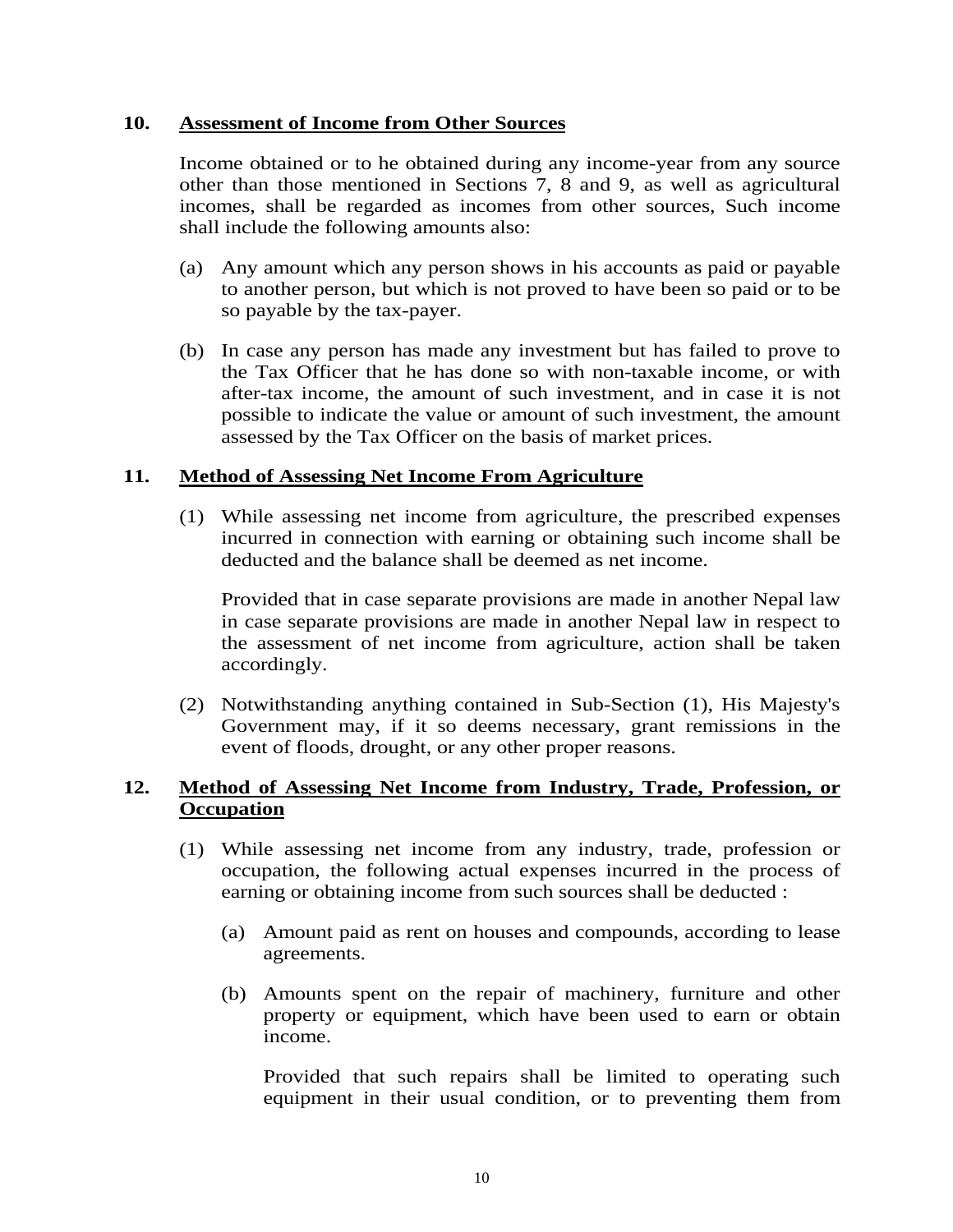being damaged. In case repairs result in an increase in the value, life and working capacity of such equipment, or effect changes in their basic structure, expenditure incurred thereon shall be regarded as capital expenditure, and, therefore, shall not be deducted.

(c) Interest on Loans

Provided that with the exception of interest paid to any corporate body, no interest exceeding Rs.20,000 per annum paid on the basis of unregistered transactions with others may be deducted.

- (d) Rents, land tax, customs, registration fees, and similar other amounts paid under current Nepal law.
- (e) Remuneration paid to workers and employees.

Provided that in case the total amount of salaries and allowances paid as remuneration to any person exceeds Rs. 25,000 per month, such amount as is in excess of this figure shall not be deducted, unless so permitted by His Majesty's Government.

- (f) Amounts which are mentioned in the accounts as non-recoverable, and are, therefore, deductible.
- (g) Transport or travelling expenses.
- (h) Discounts and commissions
- (i) Administrative expenses.
- (j) Depreciation at a rate not exceeding that prescribed on the basis of the type and durability of machinery and other assets owned by the tax-payer which are utilized for earning or obtaining income.
- (j1) Not more than two percent and one percent respectively of the total incomes as prescribed for advertisement and hospitality expenses.

 Provided that expenses other than those incurred for publicity and broadcasting through national and international newspapers and magazines, television, radio, cinema or different types of paintings, or by printing posters, pamphlets, booklets, calendars, dairies, etc. shall not be included in advertisement expenses, and the other expenses incurred for the promotion of business shall be deducted subject to Clause (k).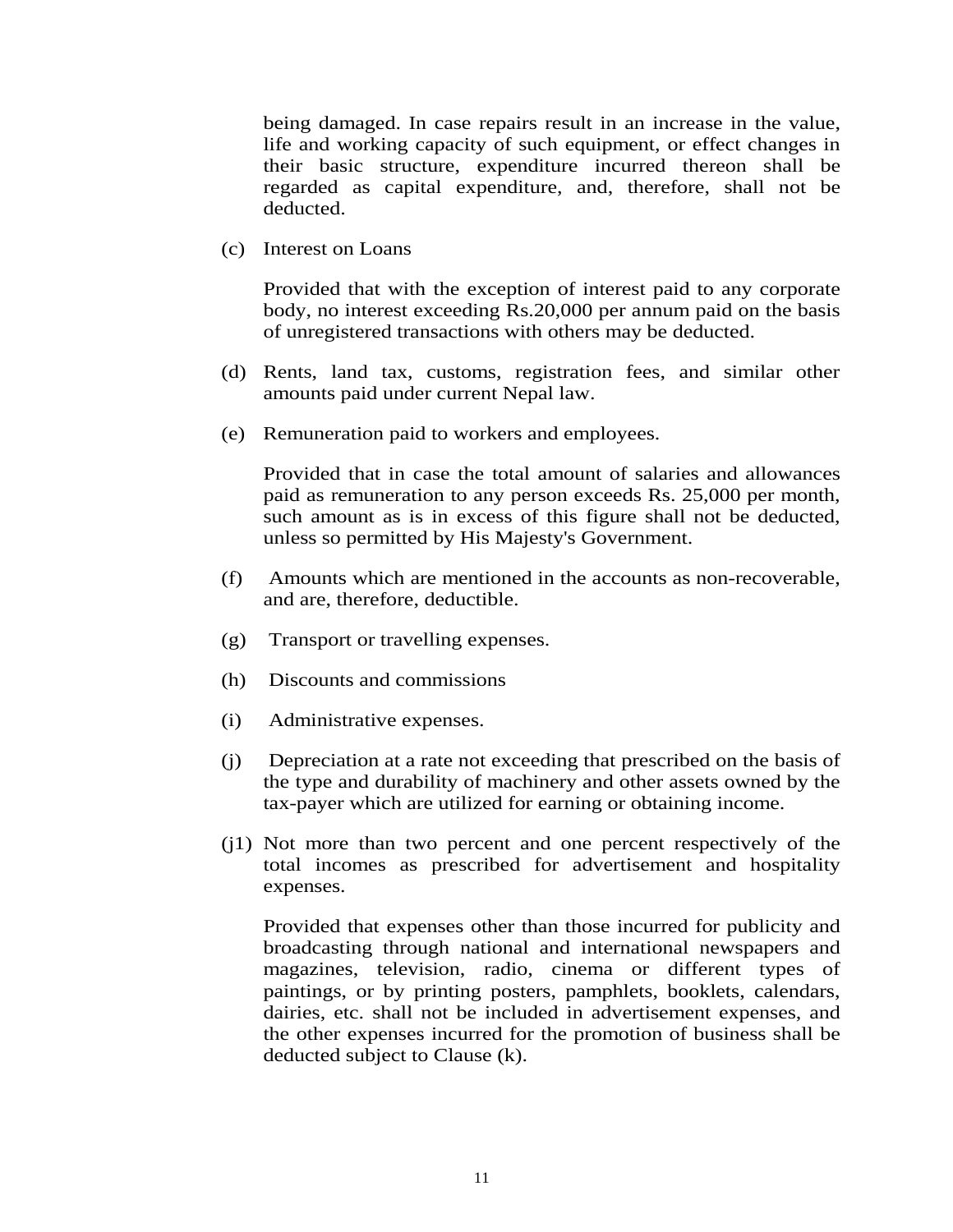- (j2) One-fifth of the pre-operation expenses every year on the basis of an equal division.
- (k) Other actual expenses incurred for earning or obtaining income.
- (2) In case income due for any income-year is obtained only in the next income-year, the actual expenses incurred under Sub-Section (1) in the process of obtaining such income shall be regarded as expenditure incurred in the year in which it has been obtained, and deducted for the purpose of assessing net income.

### 12A. **Method of Determining Income and Assessing Net Income of Petroleum Industries and Cooperative Societies**

 Notwithstanding anything contained in Section7 and Section 12, the method of determining the income of petroleum industries and cooperative societies, and of assessing the net, shall be as prescribed.

 Explanation: For the purpose of this Section, the term "petroleum industry" means a petroleum enterprise as mentioned in the 1983 Nepal Petroleum Act.

### **13. Method of Assessing Net Income From Remuneration**

The following expenses shall be deducted while assessing net income from remuneration:

(a) Amounts deducted from remuneration and credited to the provident fund, and the amount credited to such fund by the employer.

Provided that such expenses shall be deducted only in prescribed circumstances in respect to facilities other than the employee's provident fund

(b) Fifteen percent of the amount left after deducting the amounts mentioned in Clause (a), or Rs. 5,000, whichever is lower, in consideration or other expenses.

Explanation: For the purpose of this clause, the term "other expenses" does not include other expenses which may be deducted while assessing the net income under other Sections of this Act.

### **14. Method of Assessing Net Income from House and Compound Rent**

The following expenses shall be deducted while assessing net income from house and compound rent of only a house and from which rent has been obtained: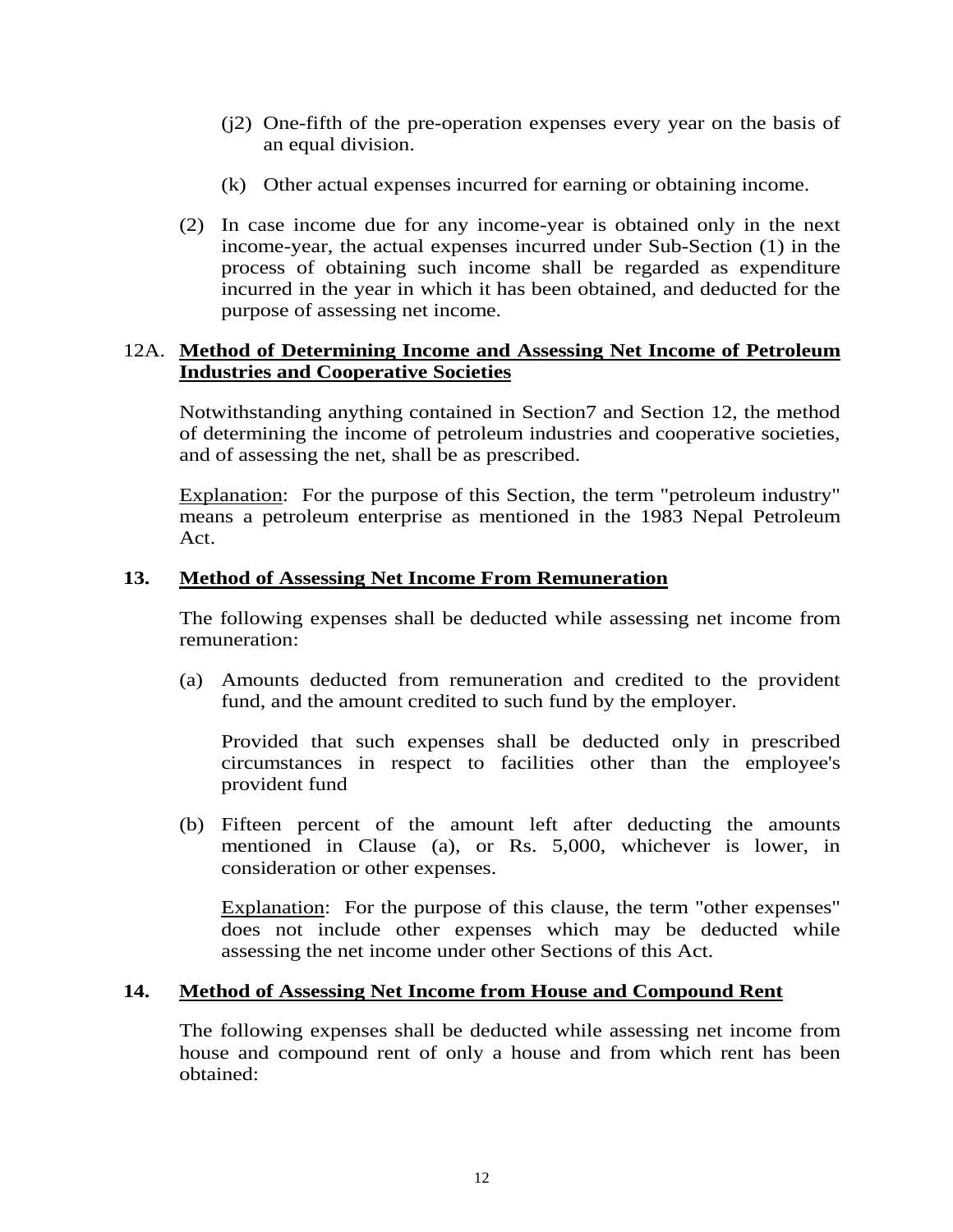- (a) Repair expenses amounting to ten percent of the rent, incurred by the owner in accordance with the lease agreement.
- (b) Insurance premium paid on the house.
- (c) Land taxes, and taxes paid on the house and compound, if any.
- (d) The certified amount paid as interest on loans obtained for the construction or repair of houses given out rent from financial institutions under current law.
- (e) A maximum of one month's rent if commission has been paid while renting out (the house and compound), if any.
- (f) In case anyone is proved to have rented out his own house and compound and resided in a house and compound rented from others, one-third of the house and compound rent that he has been obtaining by renting his own house and compound, or the amount of rent that he has to pay for having rented the house and compound of other, whichever is lower.

### 14A. **Net House and Compound Rent to be Determined on the Basis of Accounts**

 Notwithstanding anything contained in Section 14, in case a corporate body earning house and compound rent maintains the accounts of its house and compound rent and gets them audited, the net income from house and compound rent may be determined on the basis of such accounts by deducting the expenses mentioned in Section 12.

#### **15. Method of Assessing Net Income From Other Sources**

While assessing net income from other sources, all expenses actually incurred in the process of earning or obtaining such income shall be deducted.

Provided that the total expenditure to be deducted under this Section shall not exceed the total income for the appropriate income-year.

#### **16. Method of Assessing Net Income from Insurance Business**

(1) While determining the net income from life insurance business, the expenses mentioned in Clause (b) below shall be deducted from the amount of income earned according to the follo0wing Clause (a), and the balance shall be assessed as net income.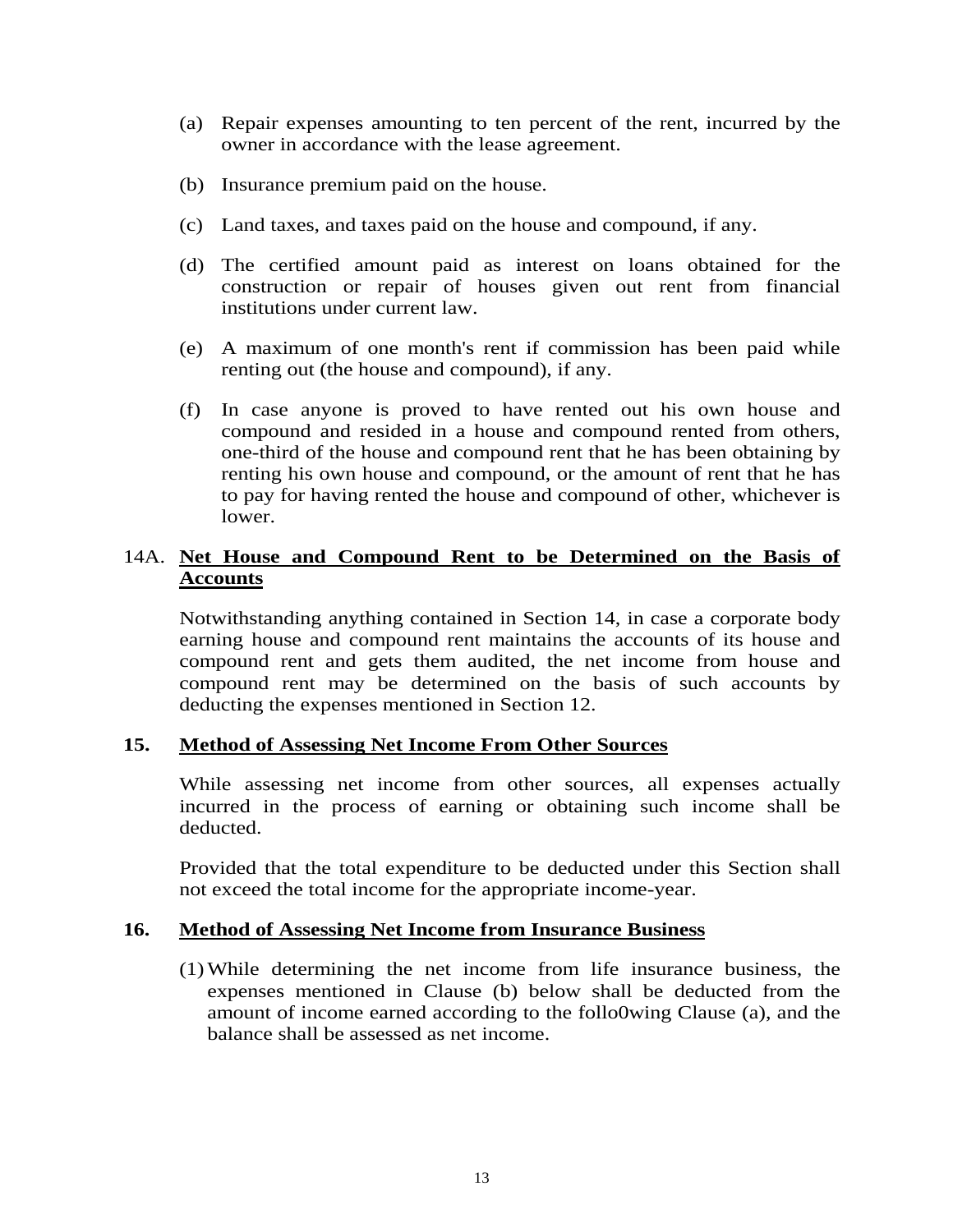#### (a) Income

- (1) Income made by investing life insurance funds.
- (2) Income from transactions in investments.
- (3) Commission earned through reinsurance.

#### (b) Expenses

- (1) Interest set aside as actuarial reserves.
- (2) Amounts allocated for payment on with-profit insurance policies.
- (3) Commissions and other administrative expenses.
- (2) While assessing the net income from insurance business other than life insurance, the expenses mentioned in Clause (b) below shall be deducted from the income obtained from sources mentioned in Clause (a), and the balance shall be assessed as net income.
	- (a) Income
		- (1) Amounts obtained or to be obtained as premium.
		- (2) Income from investment.
		- (3) Income from transactions in investments.
		- (4) Income from reinsurance.
		- (5) The amount left unspent from funds reserved for meeting possible financial liabilities during the preceding income-year.
	- (b) Expenditure
		- (1) Amount of compensation paid in consideration of insurance.
		- (2) Amount paid or to be paid as reinsurance premium.
		- (3) Commission and discount to be paid in connection with insurance business.
		- (4) Reserve fund maintained in order to meet contingencies.
		- (5) Expenses incurred in the process of earning income from investment, or of making investments.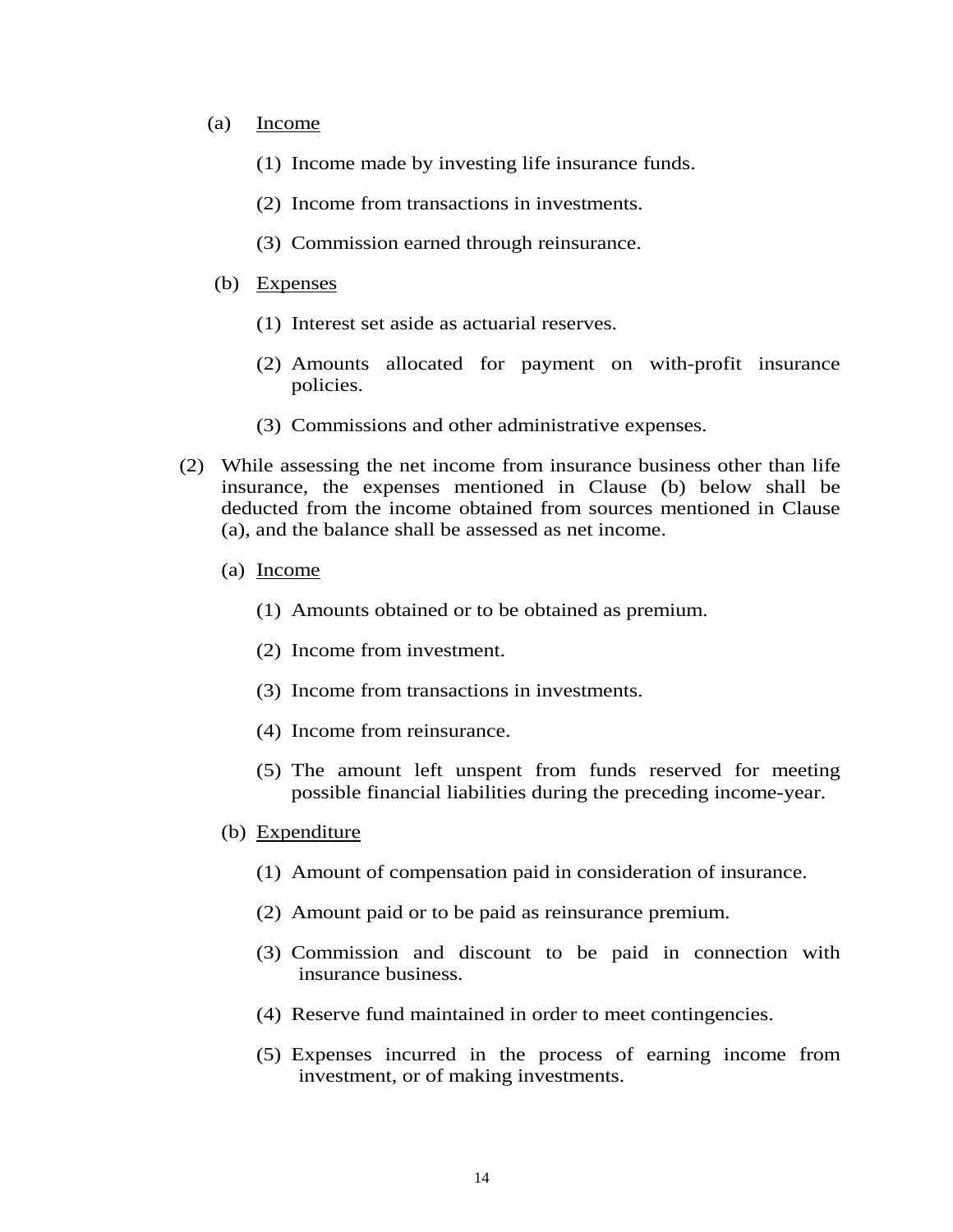(6) Other administrative expenses.

## **17. Net Income to be Prescribed in Respect to Incomes of Specific Categories**

 Notwithstanding anything contained elsewhere in this Act, the method of determining net income from any specific business or source which is subject to income tax under this Act or current Nepal law shall be as prescribed, or as prescribed by His Majesty's Government by notification in the Nepal Rajapatra.

### **17A. Tax-Assessment of Small Tax Payers**

 Notwithstanding anything contained in other Sections of this Act, the method and procedure of tax-assessment in the case of small tax-payers whose income does not exceed the prescribed limit shall be as prescribed.

#### **18. Power to Assess Net Income by Agreement in Special Circumstances**

In case it is not deemed necessary to follow the procedure laid down in this Act to determine net income in relation to any tax-payer who earns or obtains income in any specific manner through business at international level, the Director-General may make arrangements for determining the net income by agreement with such tax-payer.

#### **19. Assessment of Income of Firms**

The tax payable under this Act on the income earned by any firm with more than one proprietor, or by a partnership firm, shall be assessed in the name of the firm. The tax so assessed shall be collected from the proprietors or partners of the firm.

#### **19A. Assessment of Tax on Income of Private Limited Company**

 The tax assessed on the income of private limited company shall be realized from its Chairman, Managing Director, Working Director, or Managing Agent, or the Person who discharges the functions of such Chairman, Director, or Agent, irrespective of whether or not such company is closed or dissolved.

## **20. Assessment of Income of Minors or Disabled Persons**

The tax payable by any minor or disabled individual shall be assessed and collected from the custodian or guardian who receives income on behalf of such person.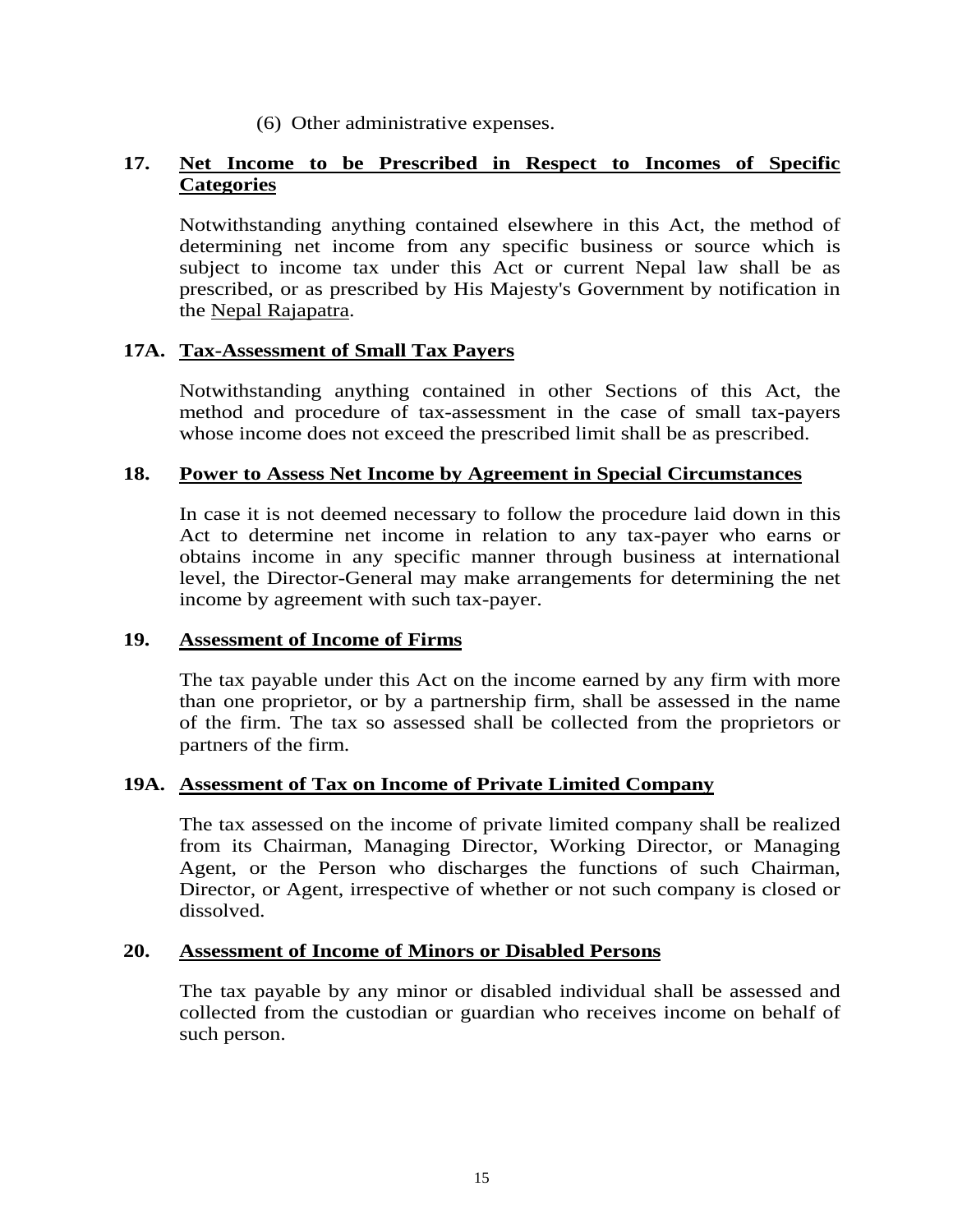#### **21. Assessment of Income of Couples Families**

- (1) In case tax is payable under this Act or any other current Nepal law on the income earned by any couple or family, such tax shall be ordinarily assessed as follows and collected accordingly:
	- (a) Tax on the joint income of a couple shall be assessed in the name of the husband.
	- (b) Tax on the joint income of a family shall be assessed in the name of the head of the family.

#### **22. Assessment of Income of Temporary Residents**

In case it is not possible to obtain particulars of income from temporary residents and assess or collect the tax payable by them, income tax shall be assessed and collected from the chief officer of such individual, or from the individual engaging in business in the Kingdom of Nepal on his behalf. In case such an individual does not exist, income tax may be assessed and collected from the individual who makes payment of income to the temporary resident.

#### Explanation:

For the purpose of this section, the term "Chief Officer of temporary resident" means an individual who receives or is empowered to receive the income of such temporary resident.

#### **23. Assessment of Deceased Person's Income**

The income obtained by or payable to any deceased person before his death shall be assessed and the tax payable by him while he was alive shall be collected from his heir who uses such income.

### **24. Income Concealed Through Collusion**

- (1) In case two or more persons earn or obtain any income through collusion, and in case it is proved that they have concealed such income or evaded tax by suppressing information about the income of any one of them through mutual consultation or any other similar arrangement, thereby showing that some of them do not have any income at all or earn less than the actual amount, the Tax Officer shall regard an amount equal to the income that may ordinarily be obtained by other tax-payers through such business as the income of such person, and assess the tax accordingly.
- (2) In case the Tax Officer is satisfied that any individual has engaged in any business in the name of any other person or under any name other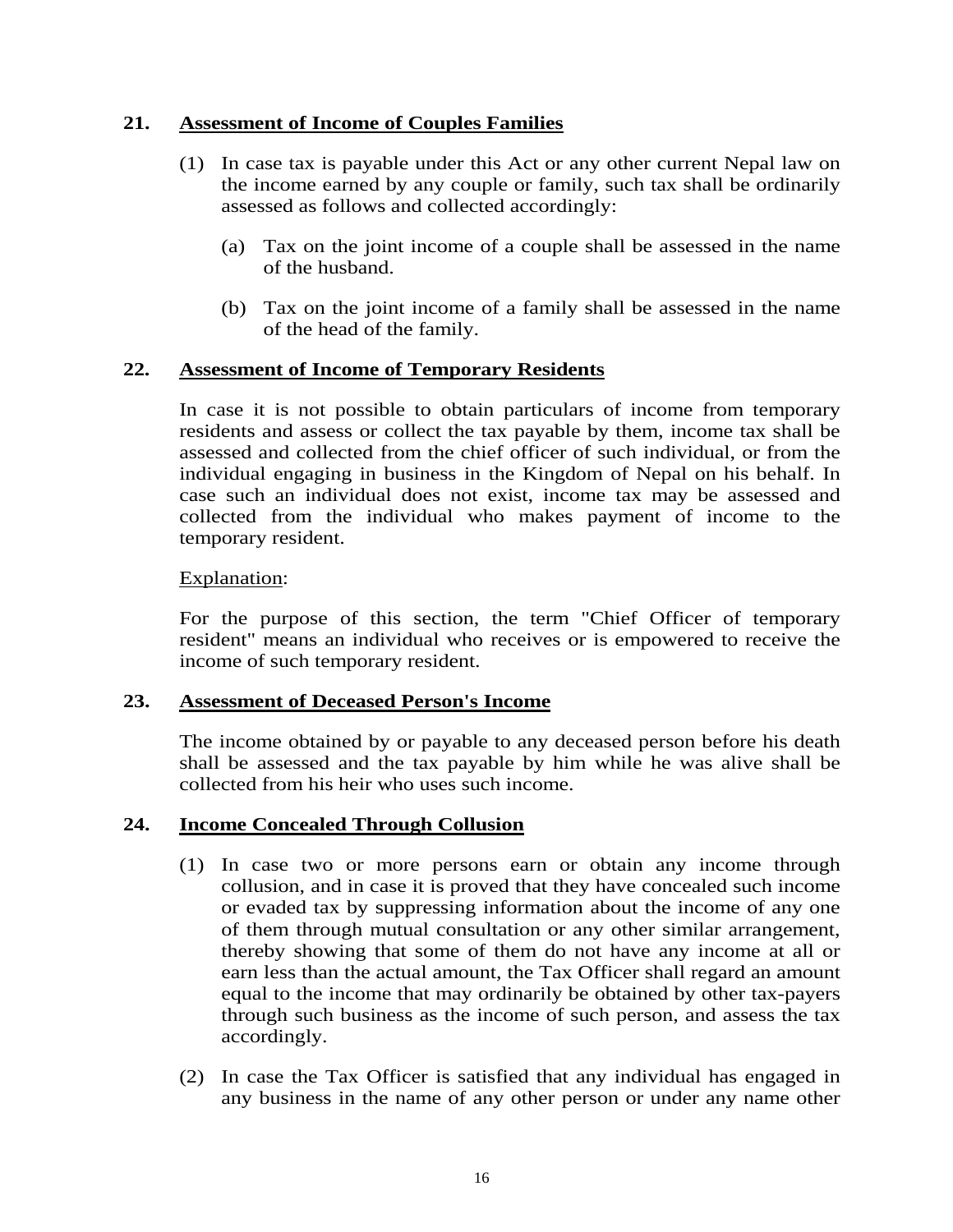than that of his own, but has been mainly responsible for the control or management of such business and has been appropriating all or the main portion of the income accruing from such business, such income shall be regarded as the personal income of the individual and tax shall be assessed accordingly.

(3) In case the Tax Officer finds in the course of assessing tax under Sub-Section (2) that any individual has engaged in any business in the name of any other person, he may summon under Section 45 both the person who has engaged in business in the name of another person and the person in whose name such business has been conducted, and interrogate them.

### 25. **Deduction of Losses**

 In case any person suffers losses in industry, trade, profession or occupation during any income-year, such losses shall be deducted from the net income determined after calculating the profit and loss for the next income-year, and the tax due for such losses cannot be deducted in full from the net income of such income-year, these may be deducted from the income of the next two years.

Provided that:

- (1) The Tax Officer shall follow the same method for assessing the net loss as for assessing the net income in order to ascertain the amount of loss incurred during any income year. The net loss shall not be assessed in cases where particulars of income have not been submitted.
- (2) Except for the petroleum industry, the net loss incurred during the period of income tax exemption under current law shall not be deducted from the net income for the subsequent period for which income tax is payable.
- (3) The method of carrying forward and deducting losses in respect to petroleum industries shall be as prescribed.
- (4) The losses sustained because of the failure to conduct business throughout any year by the tax-payer himself shall bot be deducted from the profits of the year in which business has been conducted.

#### 26. **Life-Insurance Premium to be Deducted**

 In case any income-earning person has taken a life insurance policy from the prescribed insurance company, the premium paid in consideration of such policy shall be debited. Provided that deduction shall not be granted for premium expenses exceeding 7 percent of the insurance amount.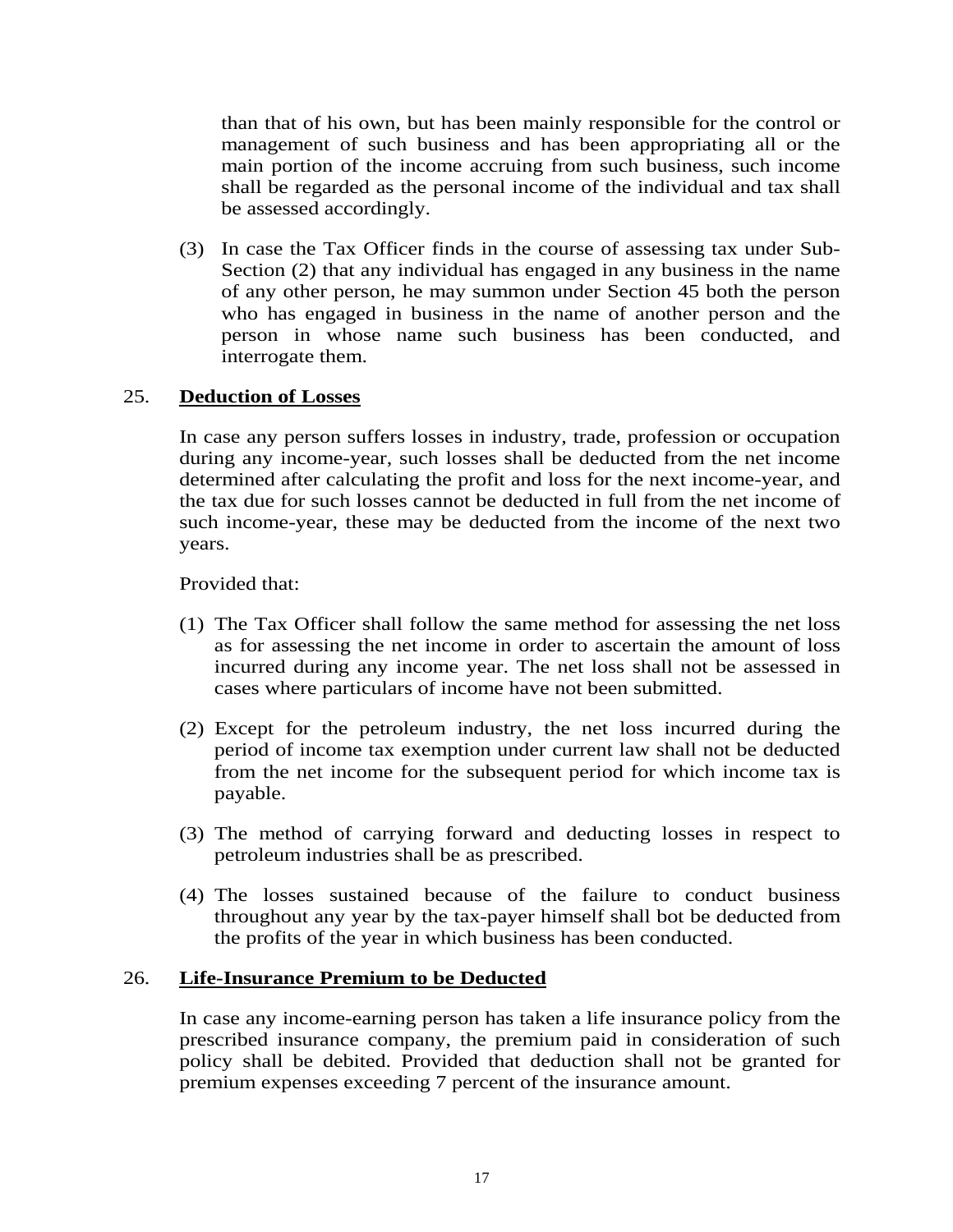### 27. **Obligation to Submit Particulars**

(1) Every tax-payer shall fill up particulars of his income in the prescribed form and submit such particulars to the Tax Officer within three months after the expiry of his income-year.

Provided that in case any tax-payer, or any person who is under obligation to submit particulars of income or pay tax on his behalf, fails to submit particulars of income within the prescribed time-limit by reason of having gone abroad, or of sickness, or of non-completion of his final accounts, or any other similar reason, and in case he submits an application to the Tax Officer within that time-limit explaining the reasons why he had failed to do so, the Tax Officer, if he is satisfied with such explanations, may extend the time limit by not more than three months.

- (2) In case the profit and loss account and the balance sheet of any company has not been audited or approved by its general meeting within three months after the expiry of its income-year, it shall submit provisional particulars on the basis of the profit and loss account and the balance sheet prepared according to its accounts.
- (2a) In case the profit and loss account and the balance sheet relating to the provisional particulars submitted under Sub-Section (2) are not approved by the general meeting and submitted to the Tax Office within six months from the date of submission of such particulars, the Tax Officer may take action under Section 28.
- (3) Notwithstanding anything contained in Sub-Section (1), any tax-payer who has worked for less than one year shall be required to submit provisional particulars of his income to the Tax Officer before the completion of the work done by him to earn an income.
- (4) In case any tax-payer who has been paying tax from year to year has not earned any taxable income during any income year because he has not conducted any business, such tax-payer need not submit particulars of his income. He must send a notice to the appropriate Tax Office within the time-limit mentioned in Sub-Section (1) mentioning the reasons why he has not earned any income.

### **28. Power to Direct Submission of Particulars**

(1) In case particulars are not submitted under Section 27, or in case it is suspected that any person is earning income which is subject to incometax under this Act or current Nepal law, the Tax Officer may direct such person to submit or arrange for the submission of particulars of his income. Such person shall submit particulars of his income in the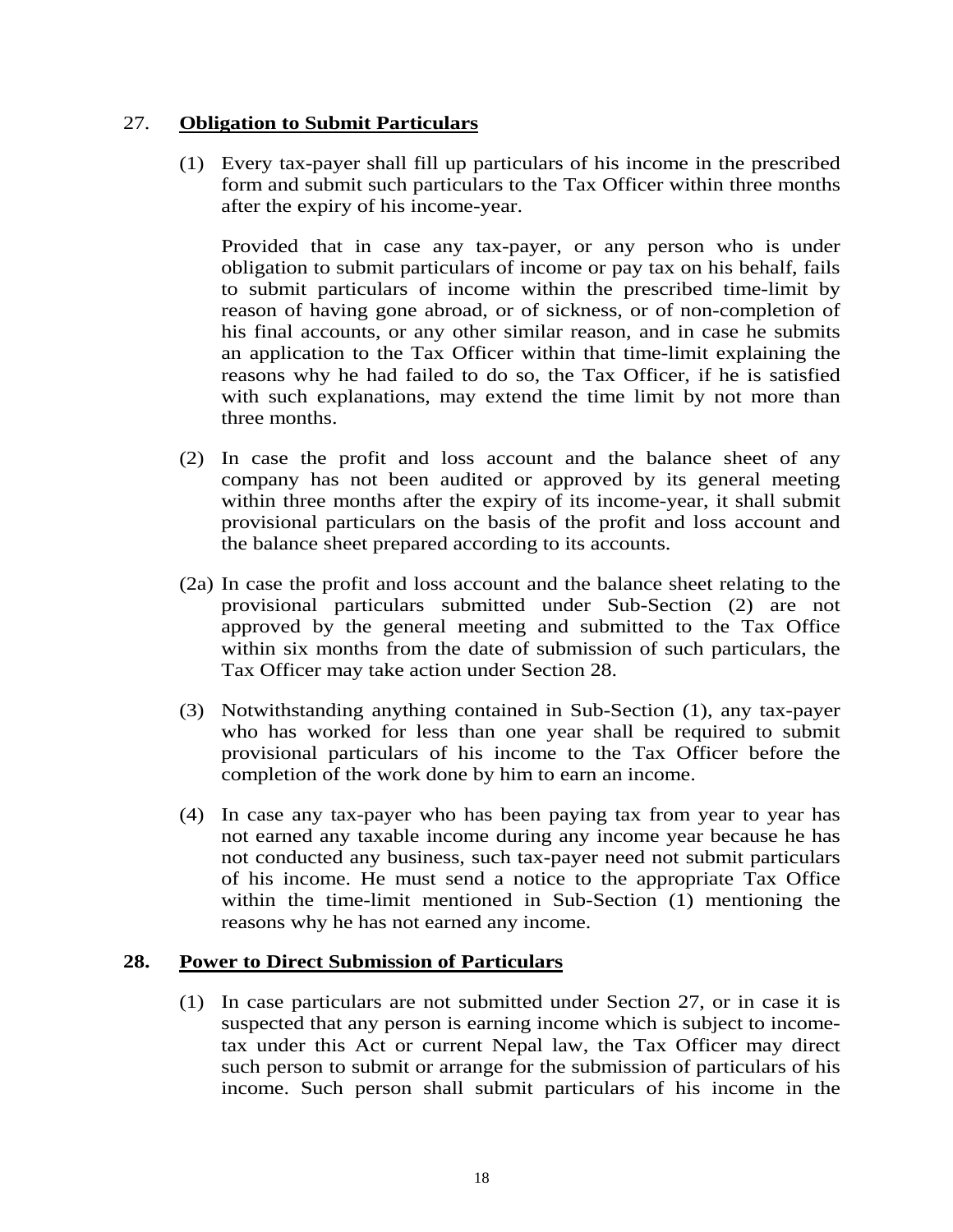prescribed form to the Tax Officer within fifteen days from the date of receiving such directive.

Provided that in case such tax payer is unable to submit particulars even within the time limit mentioned above, he shall submit a written notice to this effect to the Tax Officer within the time-limit prescribed in such order, and in case the Tax Officer is satisfied with the explanations given by such tax-payer, he may extend the time-limit by a maximum of one month.

No extension of time-limit shall he granted under this Sub-Section if an extension of time-limit has been obtained under Sub-Section (1) of Section 27.

(2) In case the Tax Officer feels that any tax-payer is likely to leave the Kingdom of Nepal before or immediately after the end of the current income-year, and that such individual may not return soon, or that any individual is going to discontinue his business, he may direct such individual to submit particulars of his income within seven days.

#### **29. Revision of Particulars of Income**

(1) In case any tax-payer comes to know of errors in the particulars of income after he has submitted the same, he may submit revised particulars before receiving a tax-assessment order.

Provided that in case revised particulars are submitted after the taxassessment order has been issued, but before the notice or action initiated by His Majesty's Government under Sub-Section (1) of Section 56 has been received, a fee amounting to 10 percent of the tax payable in the event of the tax being reassessed or additional tax assessment on the basis of such particulars, shall be charged.

(1a) A tax-payer who has submitted particulars of his self tax-assessment may submit revised particulars within three months from the date of such submission. In case such revised particulars are submitted, the taxpayer shall be required to pay additional fee amounting to 25 percent of the amount of tax assessed on the basis of such particulars.

 Provided that in case the tax-payer who has submitted particulars of self-tax assessment submits revised particulars within a month from the date of such submission, and in case the revised particulars lead to a discrepancy in the amount of tax by not more than five percent, no additional fee shall be charged.

(2) A tax-payer shall be allowed to submit revised particulars under Sub-Section  $(1)$  not more than once in any income-year.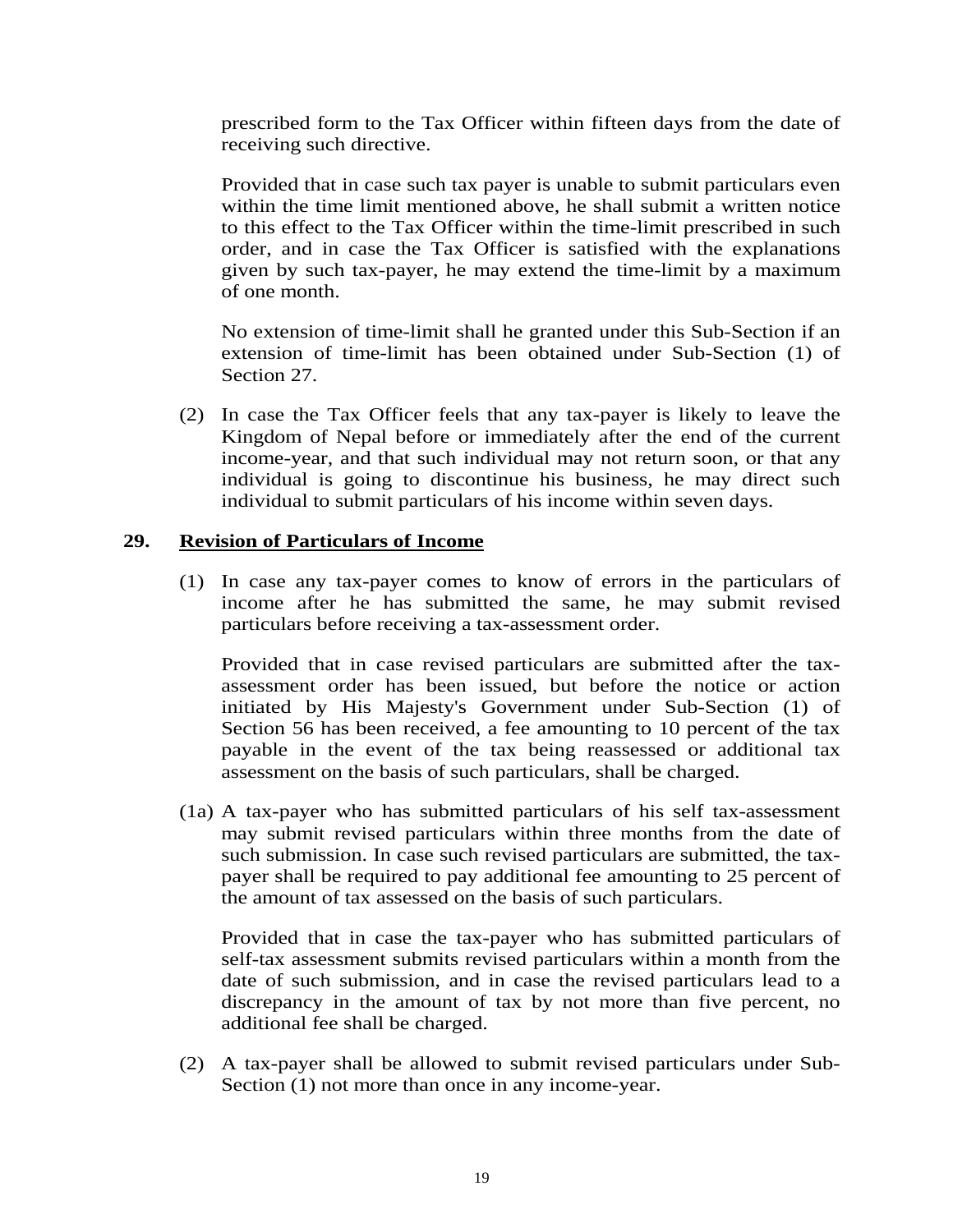#### **30. Annual Statement of Income From Remuneration**

Every office head or employer shall submit to the Tax Officer particulars of income obtained by his employees in the form of remuneration containing information on the following matters:

- (a) Name and address of every individual and the amount of remuneration received by him.
- (b) Particulars of advance deduction of tax.

### **30A. Particulars Need not be Submitted**

 In case the institution in which an employee is working furnishes evidence of advance payment of tax payable by him, such tax-payer need not submit particulars of his income to the Tax Office if the only source of his income is remuneration.

### **31. Necessary Information to be Provided**

- (1) Notwithstanding anything contained in current law, in case the Tax Officer demands from any individual, firm, company, bank, financial, or any other institution, or any governmental or non-governmental office, any information in respect to the source of income or business of any tax-payer, it shall be the duty of such individual, firm, company, bank, institution, or office to provide such information.
- (2) Information received under Sub-Section (1) shall not be used for any purpose other than tax assessment, or be disclosed to any other person.

### **31A. Power to Direct Submission of Particulars**

 The Tax Officer may direct any tax-payer to submit the following particulars for the purpose of tax assessment in respect to particulars of income submitted under this Act, or to business done for the purpose of earning income:

- (a) Necessary facts relating to the account of tax-payers and other documentary evidence.
- (b) Liabilities, assets, sources of income and items of expenditure of taxpayers, and such other particulars as are deemed necessary.

### **32. Places Where Particulars are to be Submitted**

Particulars of income to be submitted by tax-payers under this Act shall be submitted at the following places: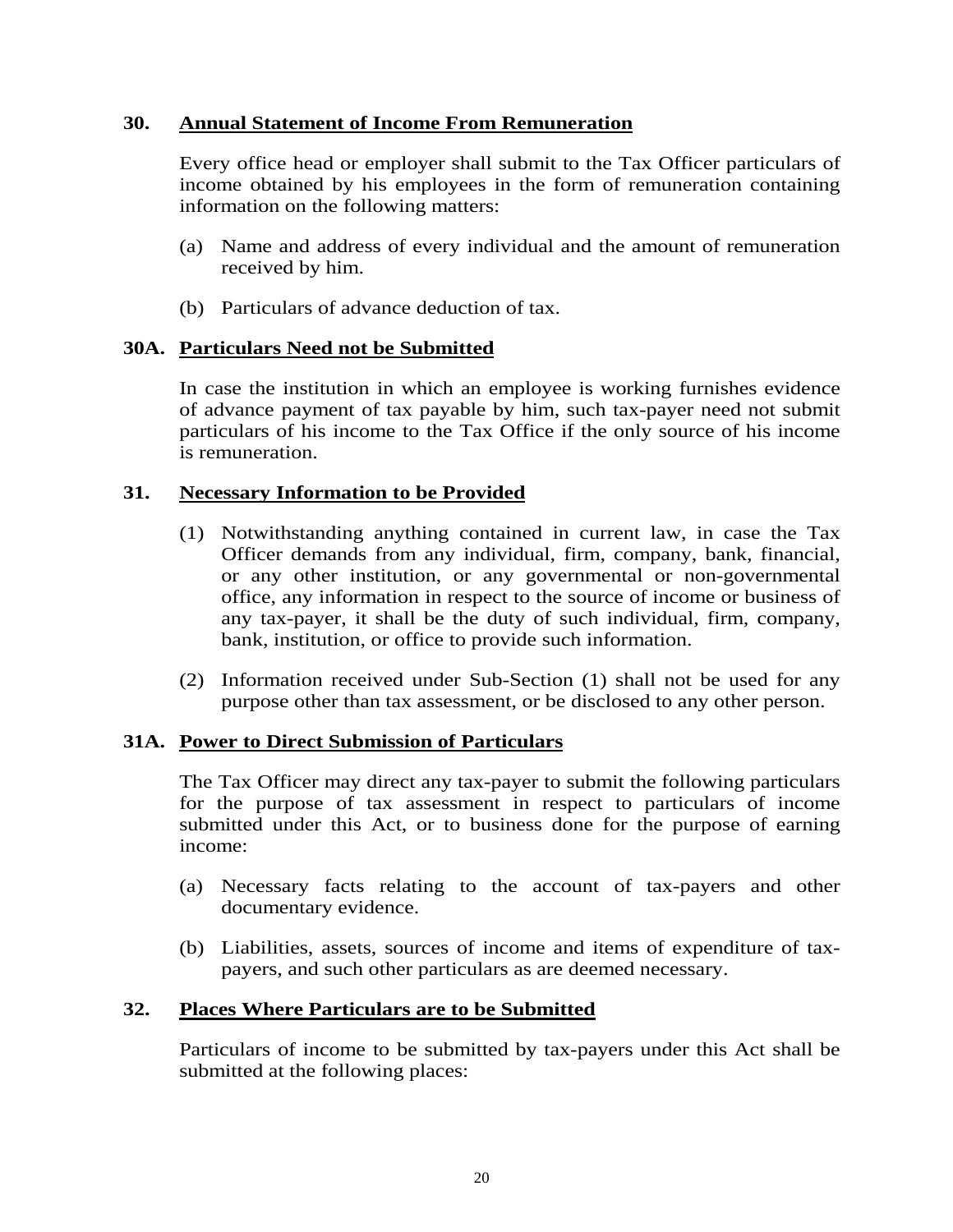- (a) At the Tax Office to which the tax-payer had been submitting annual statement of income previously.
- (b) In case any tax-payer has not previously submitted such particulars of income, or in case the address of any tax-payer who had previously submitted such particulars has changed, such tax-payer shall submit particulars to the Tax Office of the area where the main office from which he earns income is situated, or to the Tax Office of the area where he permanently resides.

Provided that, in the case of tax-payers earning income by engaging in business in more than one area, such particulars shall be submitted to the Tax Office prescribed by the Director-General.

### **33. Assessment of Tax**

(1) After particulars of the income of any tax-payer are received, the Tax Officer shall determine the net income on the basis of such particulars, and complete the assessment of tax within the year immediately following the year in which the particulars were received. In case he cannot complete the assessment of tax within this period, he must notify the Director-General accordingly, and indicate the reasons. On receiving such notice, the Director-General may extend the time limit by not more than two years. In case tax assessment cannot be completed even within the extended time limit, the Tax Officer shall again notify the Director-General accordingly and indicate the reasons. On receiving such notice, the Director-General may extend the time limit in installments in such a manner that tax-assessment is completed within a period of four years after the particulars of income are received.

Provided that in the case of tax payers whose particulars of income have been received prior to the commencement of this Sub-Section, and action is being taken for the assessment of tax, the time limit may be extended in such a way that the tax is assessed within five years from the date when the particulars of income were submitted.

- (2) In case the tax-payer does not submit particulars of his income, or submits false particulars, or does not maintain accounts of his business, or in case the accounts that he has maintained cannot be accepted as valid, the Tax Officer shall determine the net income on any of the bases mentioned below and assess the tax accordingly:
	- (a) Liabilities, assets, sources of income and particulars of tax-payer.
	- (b) The report of the Tax Inspector, if any, in respect to the business of the tax - payer during the income-year for which income has to be determined.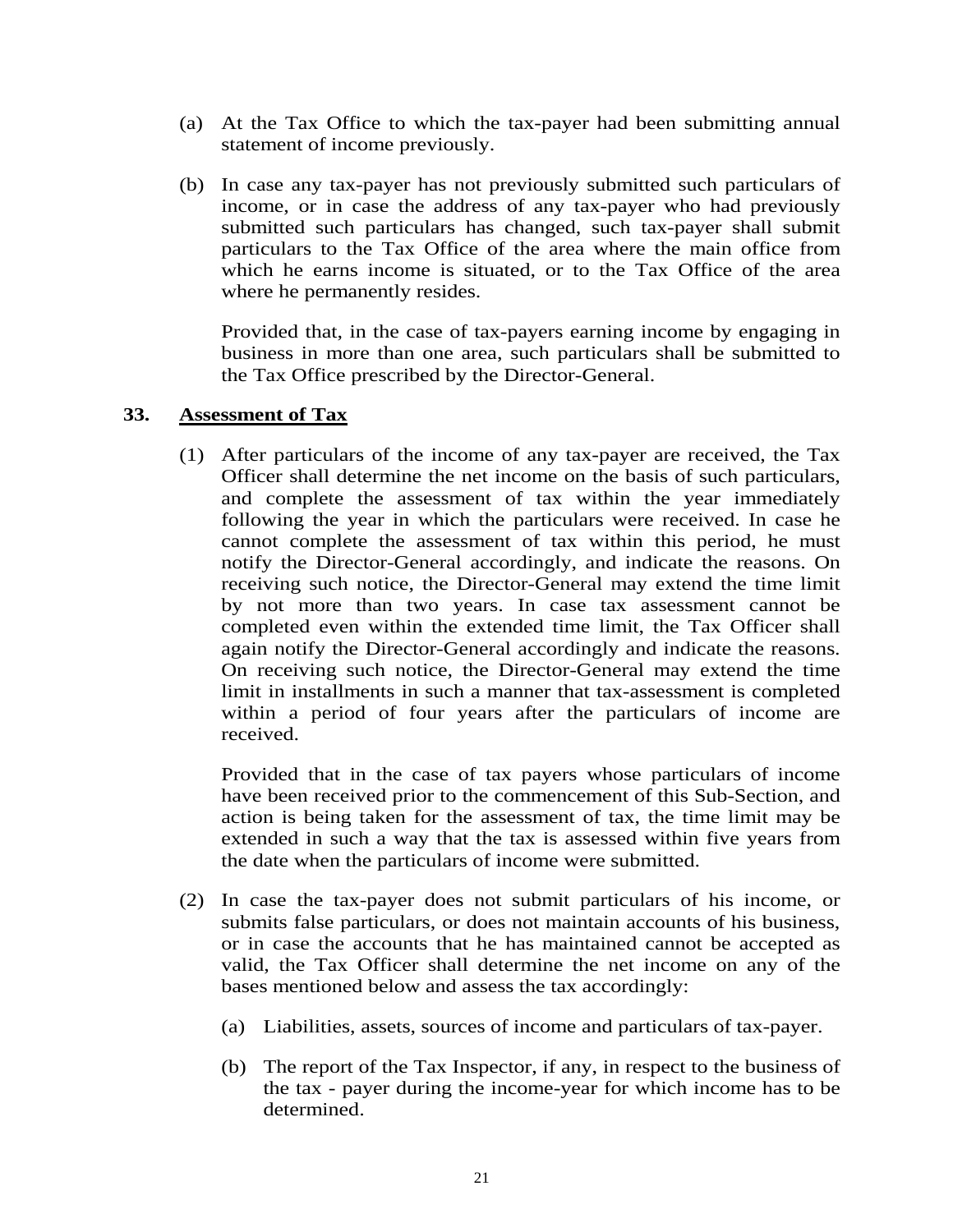- (c) The report obtained through the Tax Inspector, if any, in respect to the business of the tax-payer during the fiscal year for which the Tax Officer has to assess his tax.
- (d) The basis on which the net income of other tax- payers conducting any similar business of occupation has been determined.
- (e) Evidence or basis obtained or compiled in respect to such taxpayer by the Tax Officer.
- (f) Basis ascertained in respect to such tax-payer by the Tax Officer himself.
- (g) Any factual report or basis received by the Tax Office in respect to the tax-payer.

#### Explanation

For the purpose of this Section, the term "false particulars" mean any or all of the circumstances prescribed in Sub-Section (2) of Section 56.

- (3) Notwithstanding anything contained in Sub-Section (1) and Sub-Section (2), the Tax Officer, after scrutinizing or investigating particulars of income that he has received, may deduct expenses which are deductible under this Act, include other amounts of income which must be included, if any, determine the net income, and assess the tax accordingly.
- (4) While determining the net income under Sub-Section (2) or Sub-Section (3), the Tax Officer shall clearly indicate the reasons why it has been necessary to determine the income in this manner, notify the taxpayer accordingly in writing, and give him a time-limit of 7 days to state anything in his defense or to produce evidence.
- (5) In case a company which has to submit particulars of income under Sub-Section (2) of Section 27 submits provisional particulars of its business, the Tax Officer may make a provisional assessment of tax on the basis of such particulars, without prejudice to the provisions contained in other Sections of this Act.

#### **33A. Provisions Concerning Self Tax-Assessment**

(1) For the purpose of self tax-assessment, a tax-payer may determine his net income, submit particulars thereof in the self-tax assessment form, and assess his tax himself.

Provided that tax-payers who are required to maintain accounts and records under current law must themselves assess their tax.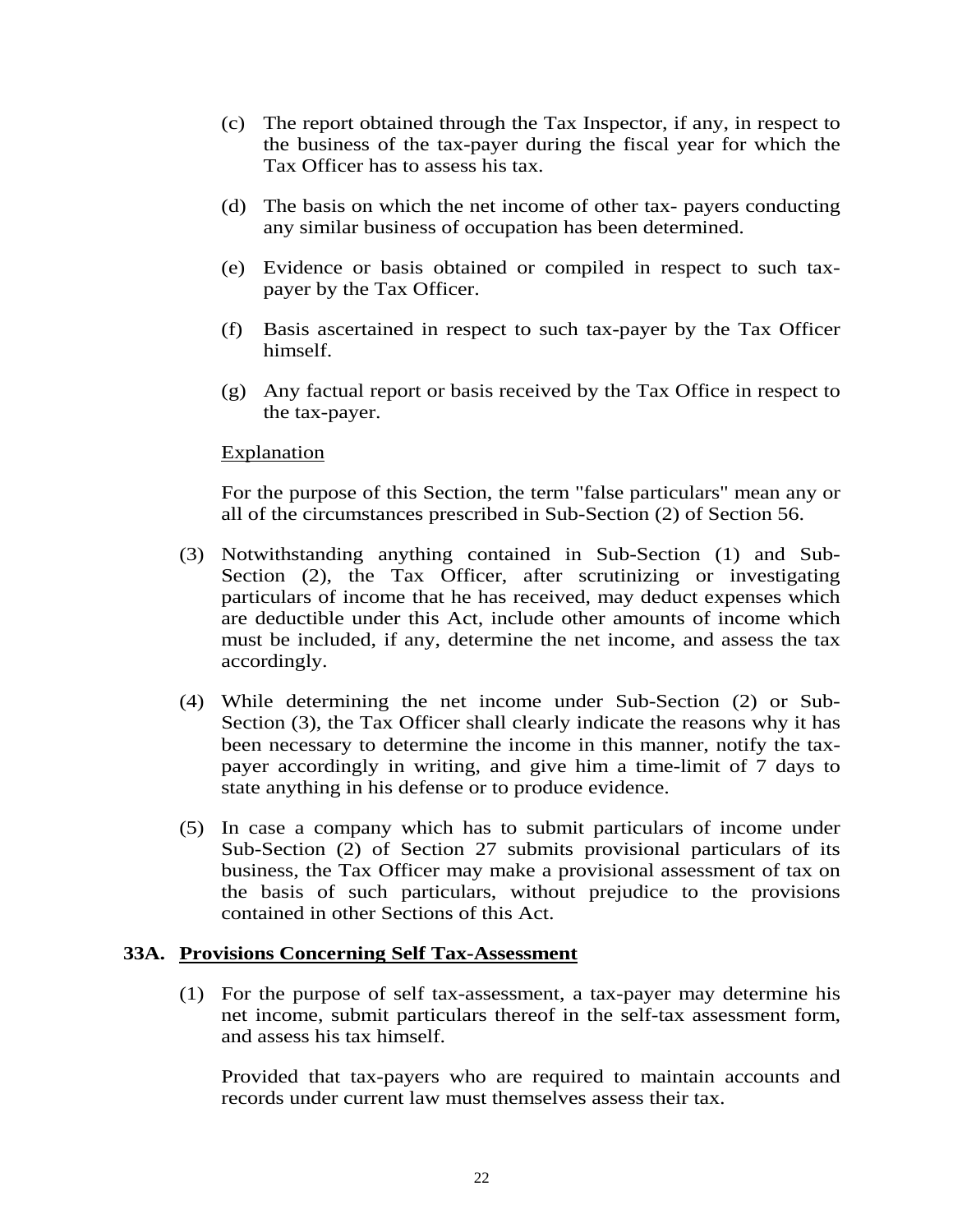(2) In case any mistake is detected, or in case it is found that tax has been assessed at a figure that is lower than what is due, in the course of investigating into the particulars submitted by any tax-payer in the self tax-assessment form under Sub-Section (1), the Tax Officer may make final assessment of tax under this law.

#### **33B. Procedure of Self Tax-Assessment to be Prescribed**

 The Director-General may make following arrangements for determining the procedure of self tax-assessment:

- (a) Determine the procedure of self tax-assessment.
- (b) Prescribe the specimen of the form to be submitted along with particulars of self tax-assessment.
- (c) Prescribe the categories of tax-payers who must make self taxassessment on a compulsory basis.
- (d) Prescribe the criteria for determining whether or not self tax-assessment is appropriate.

#### **33C. Particulars of Self Tax-Assessment to be Certified**

 Particulars of income and related account and records to be submitted to the Tax Office by a tax-payer for the purpose of self tax-assessment must have been certified by a recognised auditor.

#### **34. Power to Take Fresh Actor and Assess Tax**

- (1) In case the Director-General has reason to believe on the basis of available information, before tax has been assessed, that any irregularity has been or is being committed with regard to any action relating to such tax-assessment, he may direct the appropriate Tax Officer to assess the tax through fresh action, or direct any other Tax Officer to do so, after preparing a note indicating clearly the reasons for his action.
- (2) In case the tax-payer files an application within thirty-five days after he receives the tax assessment order, to the effect that his tax-liability has increased, because the Tax Officer has not complied with any provision relating to tax assessment, or because he committed any irregularity, or acted negligently while assessing the tax, and in case investigations reveal that the complaint is true, the Director-General may invalidate the tax assessment order and issue an order for fresh tax assessment after preparing a note indicating the reasons for such action. In case an order is issued for fresh tax assessment in this manner, the Director-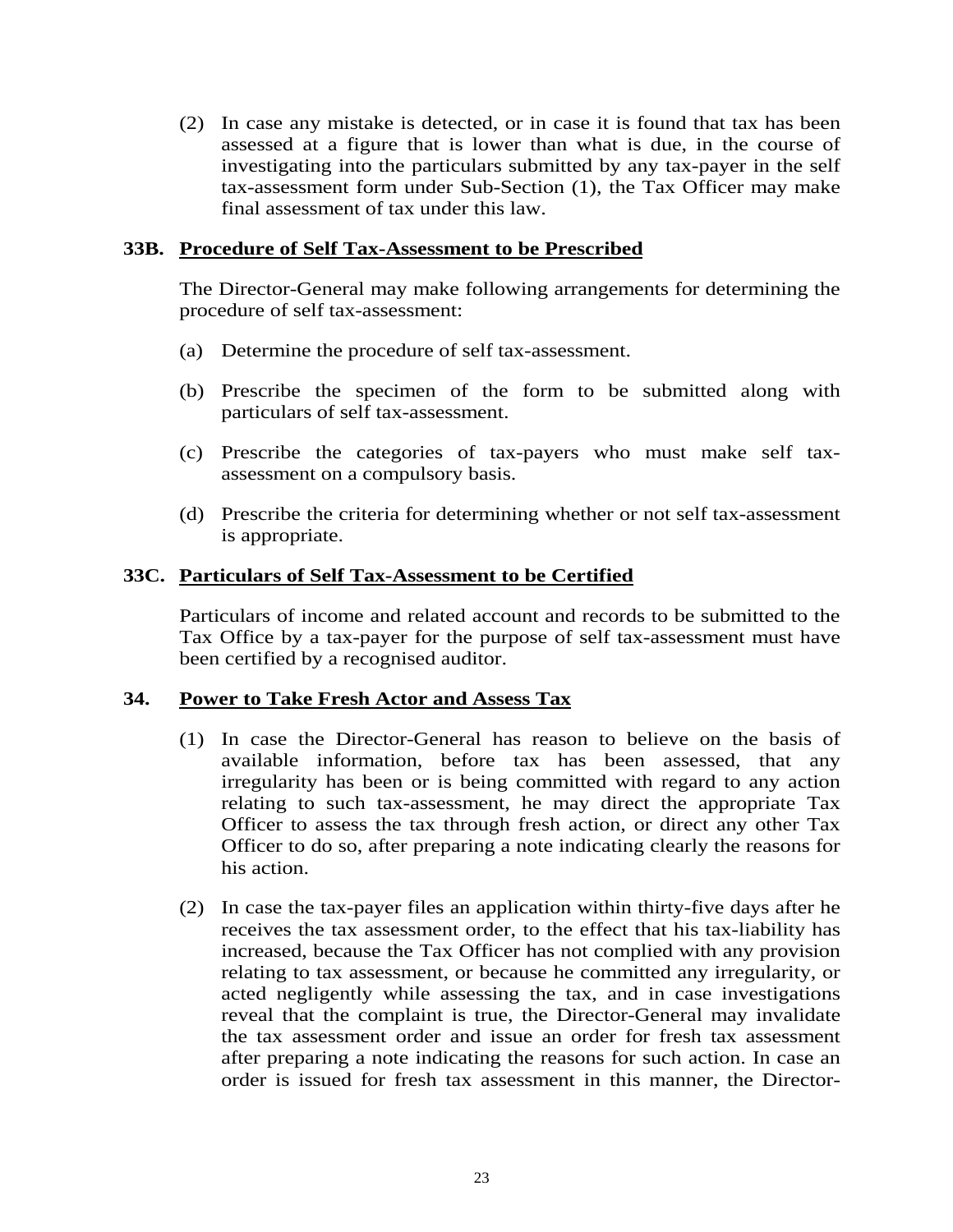General shall inform His Majesty's Government accordingly within three days.

Provided that in circumstances when and appeal has already been filed under Section 57, the Director-General shall have no power to issue and order under this section.

(2A) A tax-payer who files an application under Sub-Section (2) must deposit one-third of the amount of the outstanding tax.

 Provided that in the case of the amount of tax assessed in respect to the points, on which no dispute has arisen at the time of assessing tax, the entire amount must be paid.

- (3) In case there are satisfactory reasons for which the tax-payer cannot file an application within the time limit mentioned in Sub-Section (2), he may file an application to the Director-General within such time-limit for an extension, clearly indicating the reasons. In case the reasons mentioned in such application are found to be satisfactory and in case no appeal has been filed under Section 57, the Director-General may extend the time limit by not more than thirty days.
- (4) Notwithstanding anything contained in this Act or current Nepal law, no fees shall be payable under Sub-Section (2) or (3) of Section 37 until a final decision is reached on an application filed under Sub-Section (2).

Provided that in case it is decided that the claims made by the tax-payer are wholly or partially unacceptable, the concerned tax-payer must pay the fee payable under Sub-Section (3) of Section 37 to the extent of the amount covered by the decision.

(5) Notwithstanding anything contained in Section 57, no appeal shall be entertained against the fresh tax assessment made according to an order of the Director-General on the basis of an application filed under Sub-Section  $(2)$ .

Provided that only in circumstances when an Appellate Court grants permission for an appeal to be filed with it because of any prima facie legal error on any of the following questions, so that the decision of the Director is liable to be reversed partially or fully, an appeal may be filed with such Appellate Court:

- (a) Question of jurisdiction,
- (b) Question involving interpretation of law,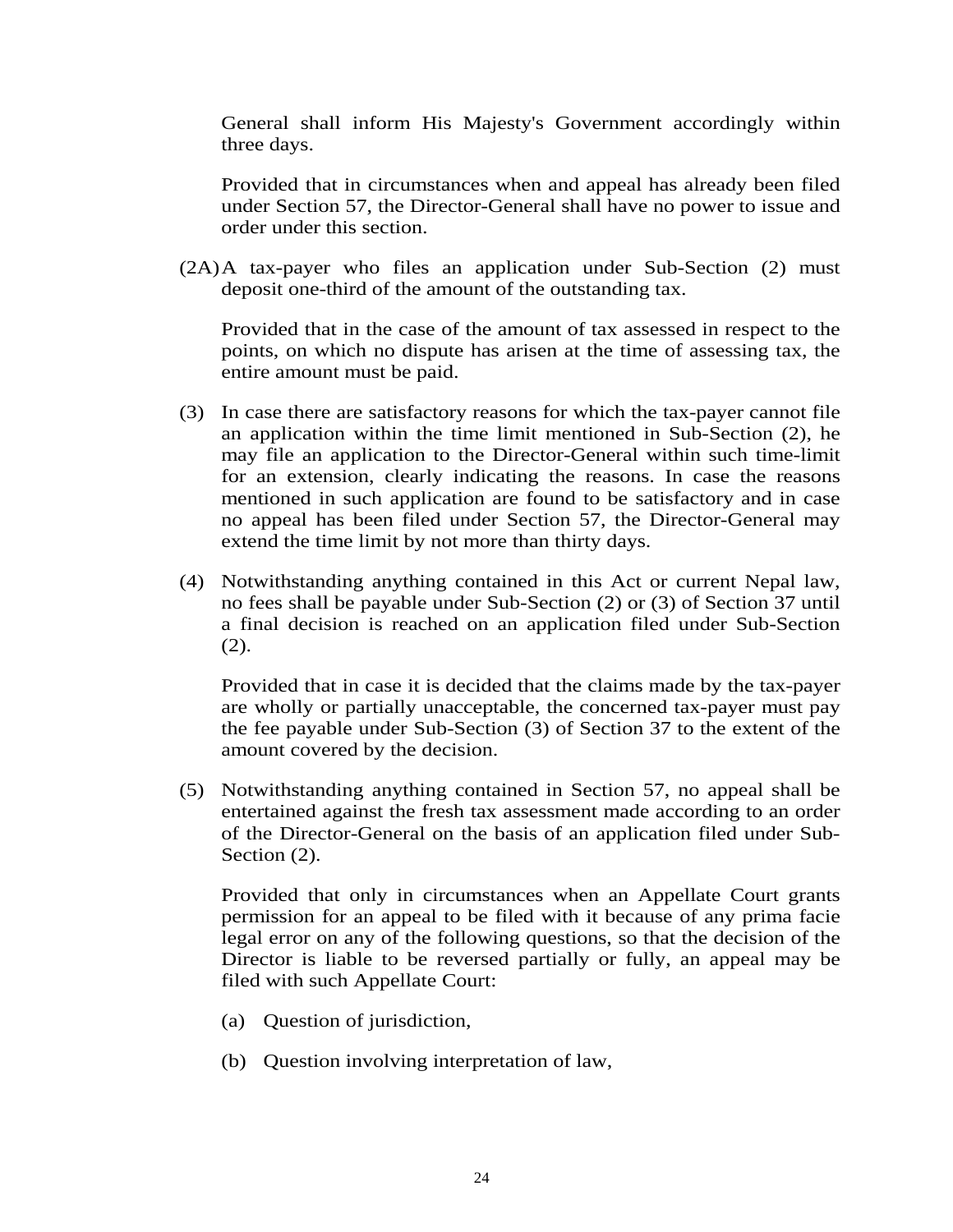- (c) Question involving failure to consult evidence which should have been consulted, or acceptance of evidence which should not have been consulted, or
- (d) Question involving the breach of procedural law which must be followed on a mandatory basis.

### **35. Advance Collection of Tax**

- (1) In case the Tax Officer is satisfied that any non-Nepali national or temporary resident who is under obligation to pay tax under the 1963 Nepal Income Tax Act, this Act, or other current law, is likely to evade the payment of tax and abscond, or in case the person who is liable to pay tax changes the name or address of his firm or business with the intent of evading such tax, (the Tax Officer) may direct such person to furnish an advance deposit of the amount of tax, which is payable by or is due from him, before the expiry of his income-year, or even if the time-limit for the submission of particulars of income has not yet expired, or before tax assessment, or before the time-limit for payment of tax has expired, immediately after receiving the tax assessment order.
- (2) A personal surety may be accepted against the amount mentioned in Sub-Section (1). Until a deposit or personal surety is furnished, the Tax Officer may detain or intern such individual.
- (3) In respect to tax-payers other than those mentioned in Sub-Section (1), in case particulars of income are not submitted within the time-limit prescribed under this Act, or in case particulars of income have been submitted but it is not possible to assess tax on the basis of such particulars immediately, the Tax Officer may direct the advance payment of a deposit on the basis of the net income as determined in the assessment of tax for the latest year for which tax assessment has already been made, or according to the amount of tax due on the net income on the basis of the particulars which have been submitted, without any prejudice to other actions and tax assessment under this Act, and prescribe a maximum time-limit of 35 days for the purpose ( of such advance payment).
- (4) In case any tax-payer is not satisfied with any order issued under Sub-Section (3), he may submit a petition to the Director-General within 35 days after receiving such order.

Provided that in case a tax-payer files an appeal to the revenue Tribunal under Section 57 against the order of the Tax Officer, he shall not be entitled to submit a petition to the Director-General.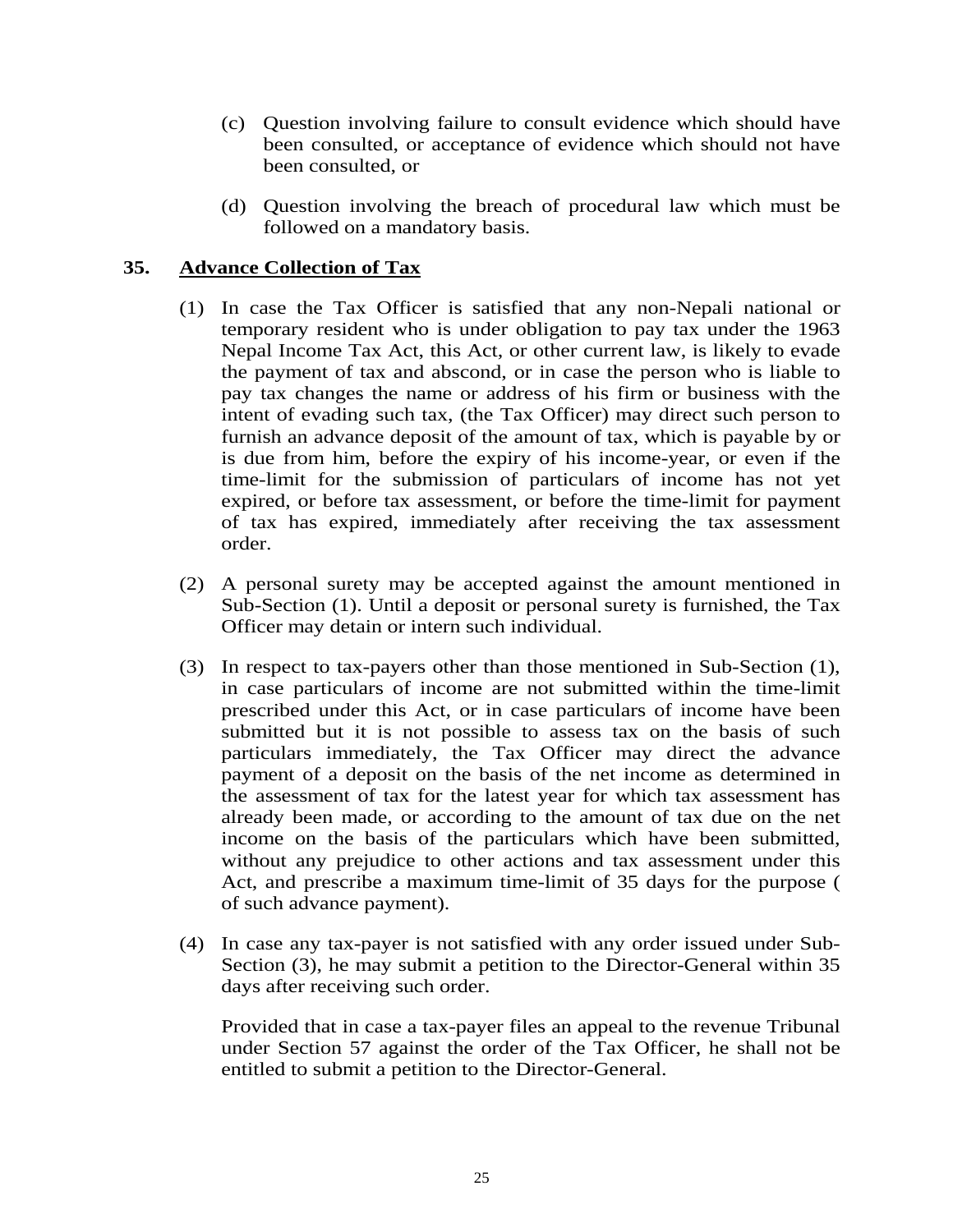### 35A. **Tax to be paid in advance**

- (1) Notwithstanding anything contained elsewhere in this Act, tax-payers of categories prescribed by His Majesty's Government by notification in the Nepal Rajapatra shall make advance payment of tax payable on their income on the basis of the particulars of income while submitting such particulars after the expiry of their income-year.
- (2) All tax-payers shall be required to make advance payment of tax under Sub-Section (1) from 2037 – 38 (1980-81).
- (3) In case the tax payable by any tax-payer is not assessed within four years from the date of advance payment of tax under Sub-Section (1) and (2), in the case of a tax-payer making advance payment of tax after the commencement of this Sub-Section, and within five years from the date of advance payment of tax under Sub-Sections (1) and (2), in the case of a tax-payer making advance payment of tax before the commencement of this Sub-Section, the tax paid by him according to particulars submitted by him shall be regarded as tax assessed under this Act.

### Provided that:

- (1) In case the Tax Officer summons such tax-payer to present himself at the Tax Office, or directs him to produce any evidence in connect on with his tax assessment within four years from the date of advance payment of tax, in the case of tax-payers making advance payment of tax after the commencement of this Sub-Section, and within five years from the date of advance payment of tax in the case of tax-payers making advance payments before the commencement of this Sub-Section, and in case such tax-payer fails to do so, this Sub-Section shall not be applicable to him. Such orders to tax-payers to present themselves at the Tax Office may be issued through notification in any national level newspaper or magazine.
- (2) In case any tax-payer submits false particulars under Sub-Section (1) and (2), the provisions of this Sub-Section shall not prejudice reassessment or additional assessment of tax under Section 56.
- (3) The tax must be assessed within a period of six months from the date of expiry of the time-limit prescribed in the order issued to the tax-payer to submit evidence or be present under the Restrictive Clause (1) of Sub-Section (3).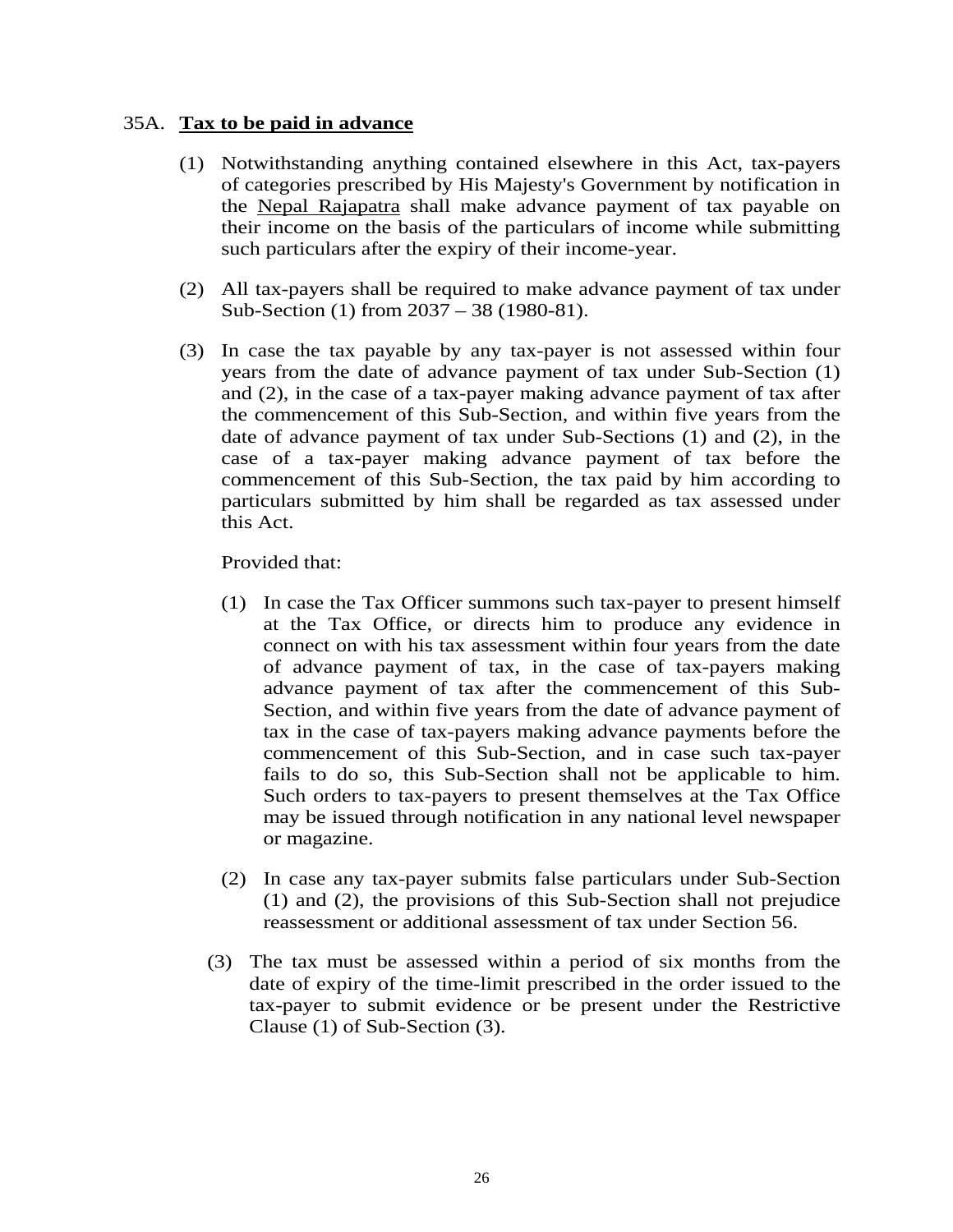#### **36. Deduction at Source**

- (1) While disbursing any remuneration, rent, commission, bonus, share of profits, interest, or any other similar amount which is subject to income tax to any individual, the individual who make such disbursements shall deduct the tax payable on such amount under this Act or current Nepal law at the time when disbursement is made. A receipt against such deduction of tax shall be given to the payee immediately, the amount so deducted shall be credited to His Majesty's Government within fifteen days, and particulars thereof shall be submitted to the Tax Officer.
- (2) In case payment is due on an annual basis, income-tax shall be deducted under Sub-Section (1) for each period for which payment is actually made, on the basis of the total amount payable to such individual or of the total amount of tax due from him after the expiry of the year.
- (3) In case any person fails to deduct the tax under Sub-Section (1), or deducts and an amount which is less or more than due and credits it accordingly, he shall adjust such omissions or discrepancies at the time of the next payment.
- (4) No provision contained in this section shall prejudice any other procedure or collecting the tax.

### **37. Payment of Income-Tax**

- (1) The tax-payer shall pay the tax within 35 days from the date of receiving the tax-assessment order under this Act tot the bank or office prescribed therein.
- (2) In case there exist satisfactory reasons for the inability of the tax-payer to pay the prescribed amount of tax within the time-limit prescribed in Sub-Section (1), he may file an application to the Tax Officer for an extension of the time-limit for the payment of the arrears of tax in a lump sum or in installments after paying the fine, if any, imposed before the expiry of that time-limit. In case the reasons mentioned in the application are considered satisfactory, the Tax Officer may extend the lime-limit by a maximum of nine months after the expiry of 35 days from the date on which the tax-payer has received the tax assessment order. In consideration of extension of the time-limit for the payment of tax arrears, fees shall be charged at the rates mentioned below:
	- (a) (Repealed on September 18, 1980)
	- (b) For the first three months 3 percent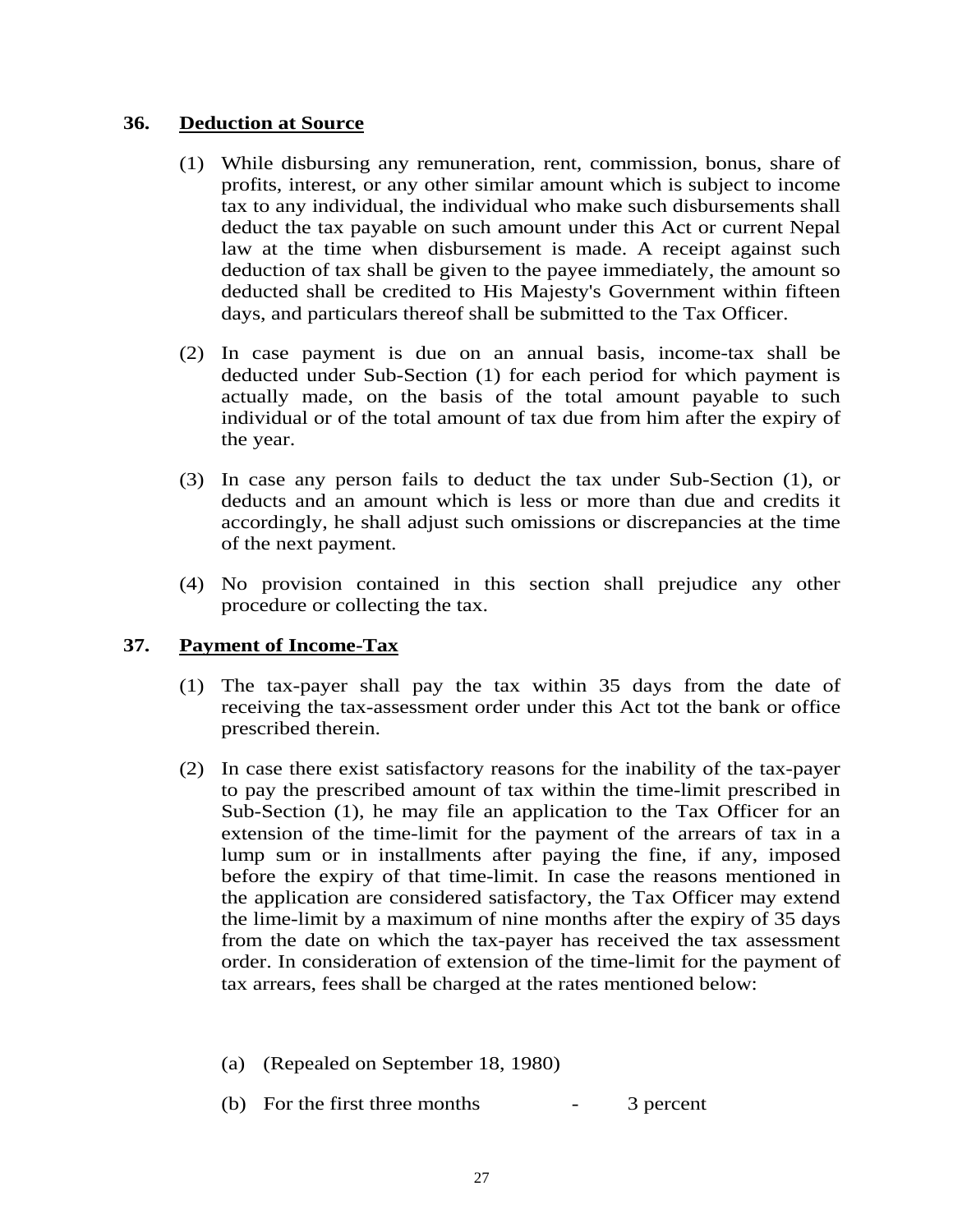| (c) For the first six months | $\sim$ $\sim$     | 5 percent |
|------------------------------|-------------------|-----------|
| (d) For nine months          | $\sim$ 100 $\sim$ | 7 percent |

- (3) Fees amounting to 25 percent of the annual tax shall be charged from tax-payers who default in the payment of tax within the time-limit mentioned in Sub-Section (1), or within time-limit extended under Sub-Section (2), if any. The prescribed Officer of Office shall, on receipt of information from the Tax Officer, recover the tax arrears and fees by adopting any or all of the following procedures:
	- (a) By impounding or sequestering the movable and immovable property owned by the tax-payer,
	- (b) By impounding the deposits held by the tax-payer in his name in any government office, or any corporate body controlled by His Majesty's Government, or the amount due to the tax-payer from such office or body, or by directing the payment of such amount to the Tax Office,
	- (c) By suspending the business and exports and imports of the taxpayer,
	- (d) By auctioning the whole or part of the movable or immovable property held by the tax-payer in his name in one or several lots in the prescribed manner.
- (4) In case the tax-payer offers payment of the arrears due from him after action is initiated to auction his property under Clause (d) or Sub-Section (3), but before it has been completed, the auction may be called off after collecting the arrears along with an additional fee amounting to 5 percent of the total amount of the tax arrears, fees and fines due from the tax-payer,
- (5) In case the proceeds of the auction of the tax-payer's property, carried out under Clause (d) of Sub-Section (3), exceed the sum due from him, the excess shall be refunded to him.

#### 37A. **Power to Detain Until Tax is Paid**

 In case any tax-payer transfers his property or business to any person in any manner after or before submitting particulars of income or after or before tax assessment, with the intent of evading the payment of tax, or defaults in the payment of the prescribed amount of tax within the time-limit prescribed in Sub-Section (1) or (2) of Section 37, such tax-payer, notwithstanding anything contained in that Section, may be detained through an order of His Majesty's Government until he has paid the tax due from him under this Act.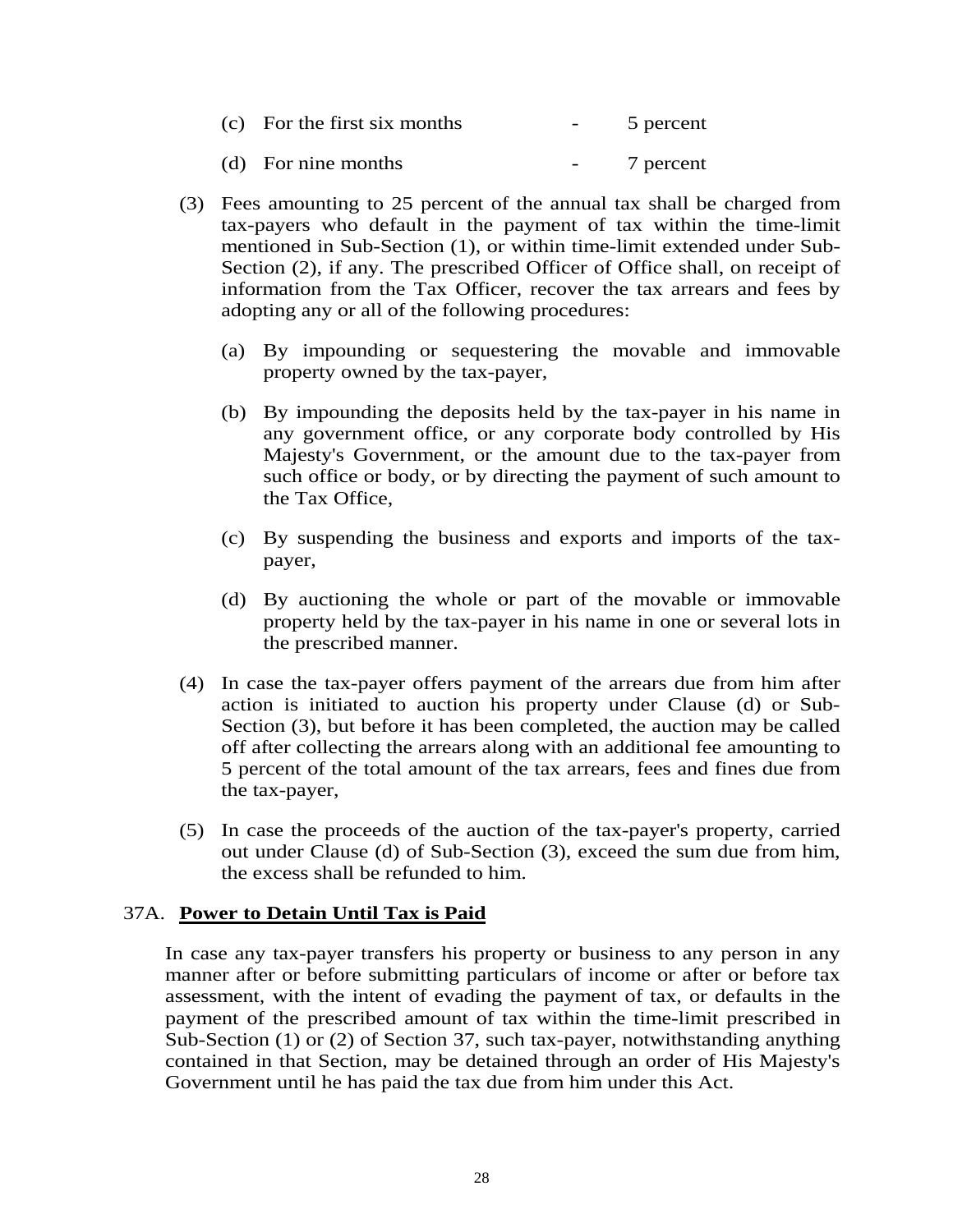Provided that His Majesty's Government shall not order the detention of such defaulter for more than six months.

### **38. Refundment of Tax**

In case the tax payable by any individual for any income-year has been paid or deducted in advance in any manner, and in case it is found at the time of final tax-assessment that he has paid more than what is due from him, the Tax Officer shall refund the excess amount within six months.

### **39. Claim to Refunded Amount Not to be Entertained**

The amount to be refunded under Sub-Section(5) of Section 37 or under Section 38 shall be received by the tax-payer within two years from the date of obtaining a notice of such refundment. In case the amount is not received within this time-limit, the tax-payer shall not be entitled to claim it later.

### **40. Power to Form Income Assessment Committee**

- (1) Notwithstanding anything contained in Section 10, His Majesty's Government may, if it so deems necessary form an Income Assessment Committee by notification in the Nepal Rajapatra from time to time, consisting of a Chairman and four members, for the purpose of assessing the net income of any tax-payer, or if any particular group of tax-payers, in order to collect the income tax payable by him/them.
- (2) The quorum for the meeting of the committed formed under Sub-Section (1) shall consist of three members.
- (3) The decision of a majority of the members shall be finding. Ordinarily, the Chairman shall not be entitled to vote, but he may exercise his casting vote in the event of a tie.
- (4) The committee formed under Sub-Section (1) shall assess the net income or the basis of the criteria referred to in Sub-Section (2) of Section 33, and other criteria, if any, prescribed by His Majesty's Government.
- (5) On receipt of notice of the decision made by the committee formed under Sub-Section (1), the Tax Officer shall assess the tax payable according to this Act and current Nepal law on the net income as assessed through such decision.

# **41. Deduction Not Permitted**

Notwithstanding anything contained in other sections of this Act, the following expenses shall not be deducted while assessing the net income of any person: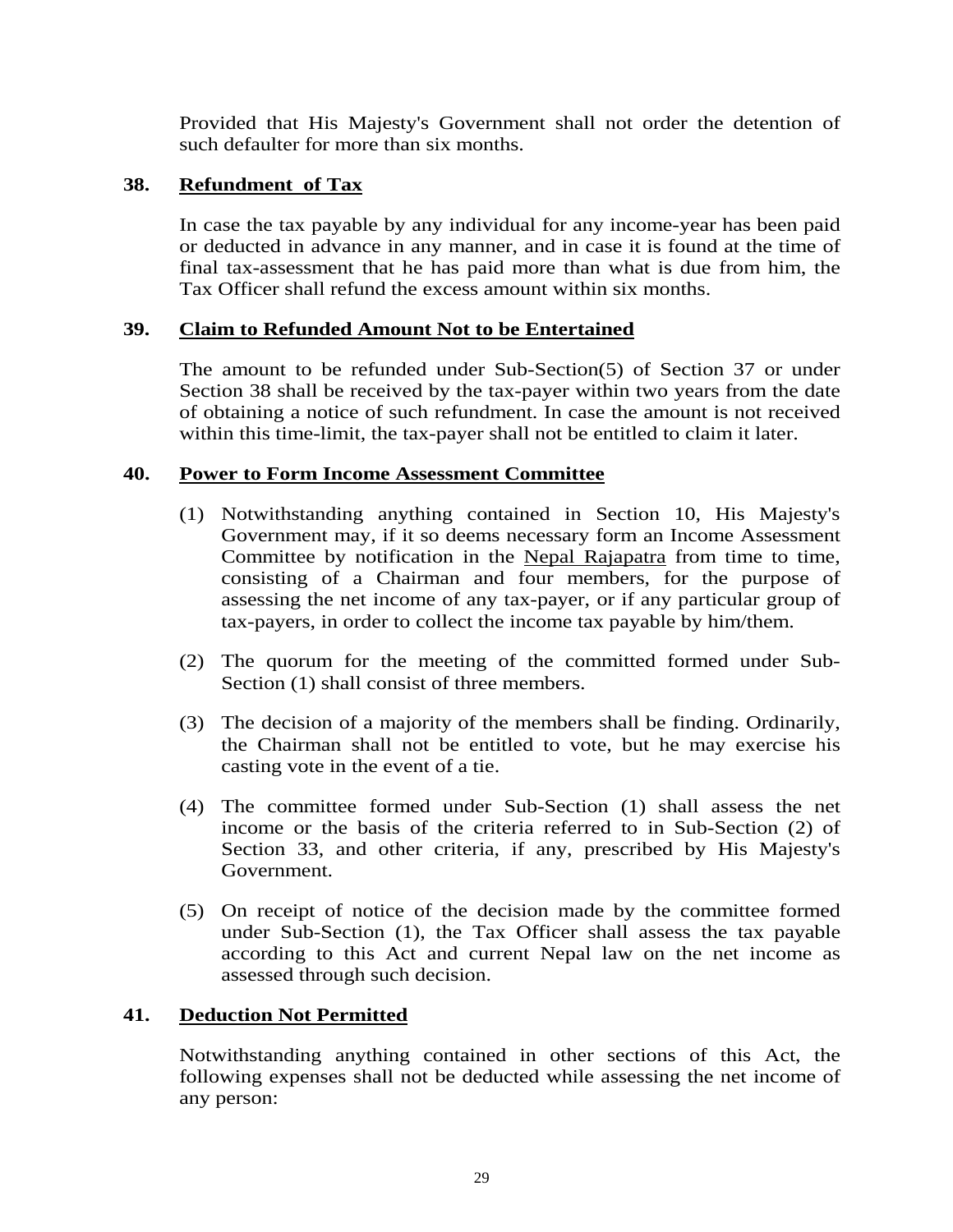- (a) Any personal or household expenses.
- (b) Taxes due on income under this Act or current Nepal law.

Provided that in case (the tax-payer) has paid income tax or similar other tax outside the Kingdom of Nepal, deduction shall be made to the extent of the sum paid in this manner.

(c) Amount paid without having income tax deducted in advance or at the source as required under this Act.

Provided that the amount of tax shall be debited even if it has not been deducted while paying interest or any other amount to any bank, financial institution, or a corporate body owned by His Majesty's Government.

- (d) Capital expenditure or capital losses.
- (e) Remuneration, interest, commission, rent, or bonus paid to partners of tax-payers or members within the same unit, other than public limited companies.

Provided that reasonable remuneration paid to the partner or director designated as the chief executive of the firm or company may be deducted.

(f) Commissions of different categories, discount, etc. paid in addition to regular commission.

Provided that only a reasonable commission paid on the condition of non-payment of remuneration may be deducted as expenses.

- (g) Rent on the house and compound or any other property belonging to the tax-payer himself.
- (h) Reserves funds and similar other amounts allocated from the net profit.

Provided that amounts set aside for expenses to be incurred from the net profit under current law, amounts not exceeding three percent of the amount of outstanding loans deposited in the risk-bearing fund by banks of financial institutions as prescribed by the Nepal Rastra Bank, and interest suspension amounts shall be deducted as expenses. In case risk-bearing fund is so maintained, the amount deducted as expenses from the profits in consideration of unrecoverable loans shall not be allowed to be deducted, and in case the amount deposited in the fund is capitalised or in case it is distributed as profits or dividends, the concerned amount shall be included in the income of the year in which such distribution is made.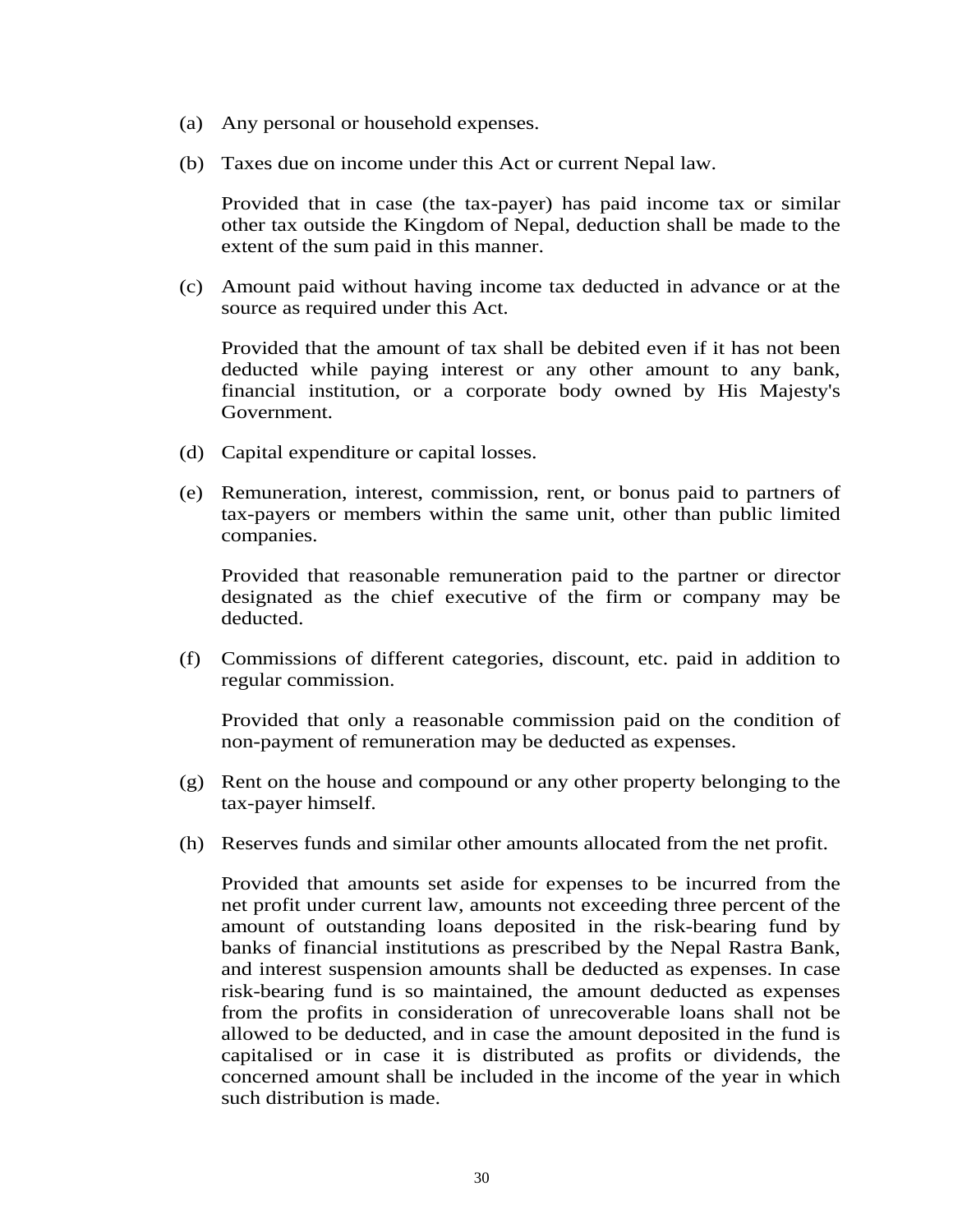(i) Expenses not incurred for the purpose of earning or obtaining income.

### **42. Exemption from Income Tax**

- (1) Notwithstanding anything contained in this Act or current Nepal law, no tax shall be imposed on incomes of the following categories:
	- (a) Remuneration paid to diplomatic representatives of foreign countries posted in the Kingdom of Nepal, and to other foreign personnel of diplomatic missions, other than those recruited locally.
	- (b) Remuneration paid to foreign nationals employed by His Majesty's Government on the condition of non-payment of tax.
	- (c) Remuneration to be paid by foreign governments, or foreign or international agencies to foreign nationals posted in the Kingdom of Nepal to advise or assist His Majesty's Government.
	- (d) If tax has already been imposed on the total profits of any company or firm, other than those liable to pay corporate income tax under current law, the share of each shareholder in such profit.
	- (e) Income of Guthis.
	- (f) Income made by Village Development Committees, District Development Committees, Municipalities, and public or educational institutions, which have been registered or recognised according to current Nepal law, other than those established with the motive of making profit.
	- (g) Facilities to be provide by His Majesty's Government to Ministers, Ministers of State and Assistant Ministers of His Majesty's Government, other than the remuneration to be paid to them by His Majesty's Government.
	- (h) Income of the Employees Saving Fund.
	- (i) The amount paid to any employee as principal interest and bonus in consideration of his savings in the Savings Fund.

Provided that in the case of savings funds other than the Employee Savings Fund, tax exemption shall be granted only in the prescribed circumstances.

(j) Amounts received as compensation for life insurance or after the expiry of the life insurance policy.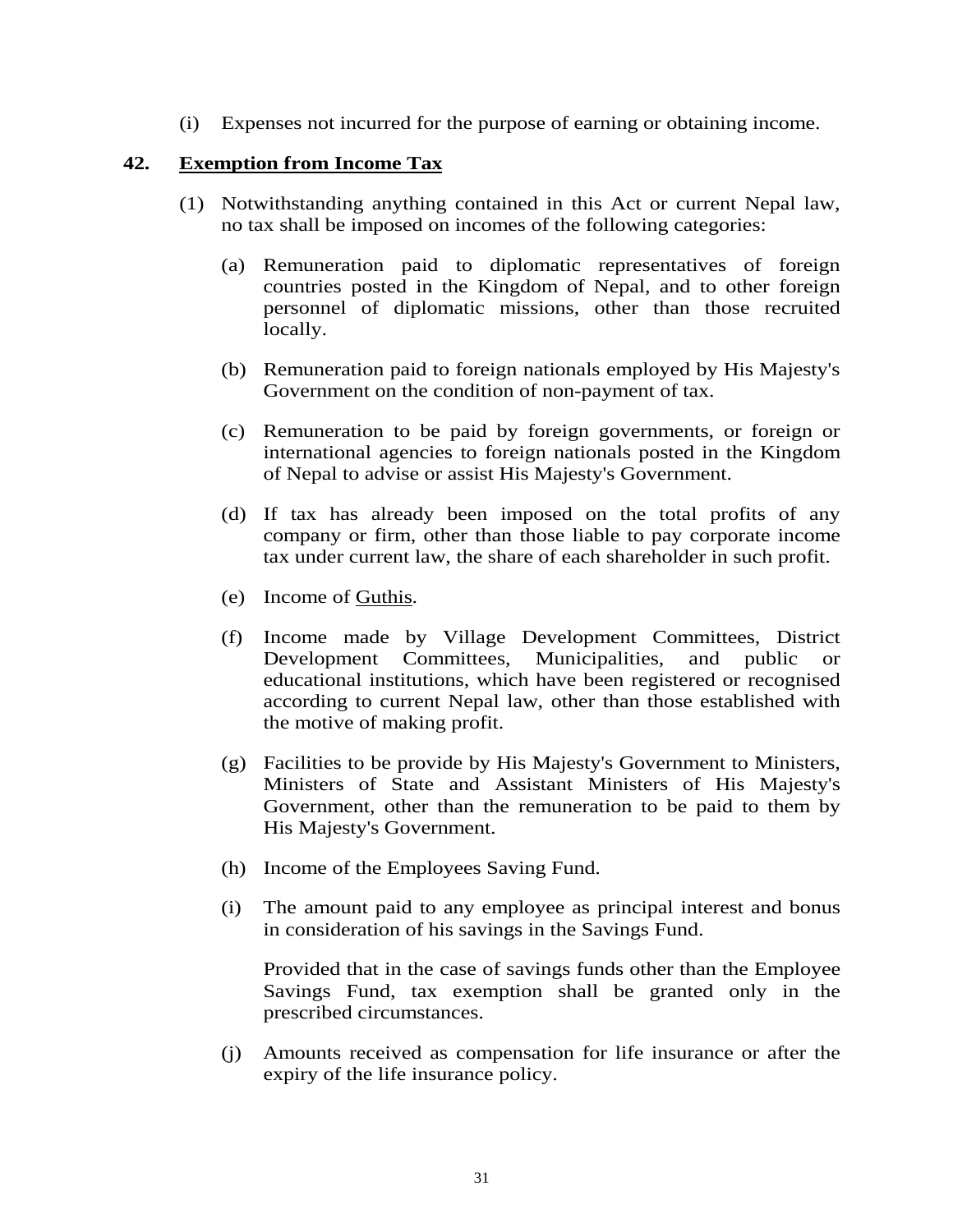- (k) Income earned through only the supply of goods to Nepal against payment in foreign countries directly through letters of credit or bank drafts by any firm, company or individuals in any foreign country.
- (2) Industrial enterprises, which are entitled to full or partial exemption from income tax according to current Nepal law relating to industrial enterprises shall be granted tax exemption on industrial income accordingly.

In the case of industrial income of the prescribed industry which enjoys tax exemption in such manner, the Tax Officer shall grant such exemption after assessing the tax separately.

- (3) His Majesty's Government may, by notification in the Nepal Rajapatra, grant full or partial tax-exemption to any individual, or on income of any specific category.
- (4) Individuals who are granted tax-exemption under Sub-Sections (2) and (3) shall submit particulars of income as well as all evidence required to support such particular to the Tax Officer.

### **43. Power to Deduct Expenses Incurred for Philanthropic Purposes**

- (1) The expenses incurred or donations made by any tax-payer for the purpose of performing religious functions or for philanthropic purposes within the Kingdom of Nepal shall be deducted at the time of the assessment of his income to the extent of Rs 100,000, or 5 percent of the net income shown by the tax-payer, whichever is lower.
- (2) Notwithstanding anything contained in Sub-Section (1), in specific cases, His Majesty's Government may, by notification in the Nepal Rajapatra, allow the amount spent or donated by the tax-payer for any specific purpose to be deducted as expenses fully or partially at the time of assessment of his income.

#### **44. Power to Grant Remission**

His Majesty's Government may, if it so deems necessary, grant full or partial remission or exemption from fines or additional fees imposed or payable under this Act in specific circumstances by notification in the Nepal Rajapatra.

### **44A**. **Power to Remit Tax Arrears**

 His Majesty's Government may remit arrears of tax in the prescribed circumstances and in the prescribed manner.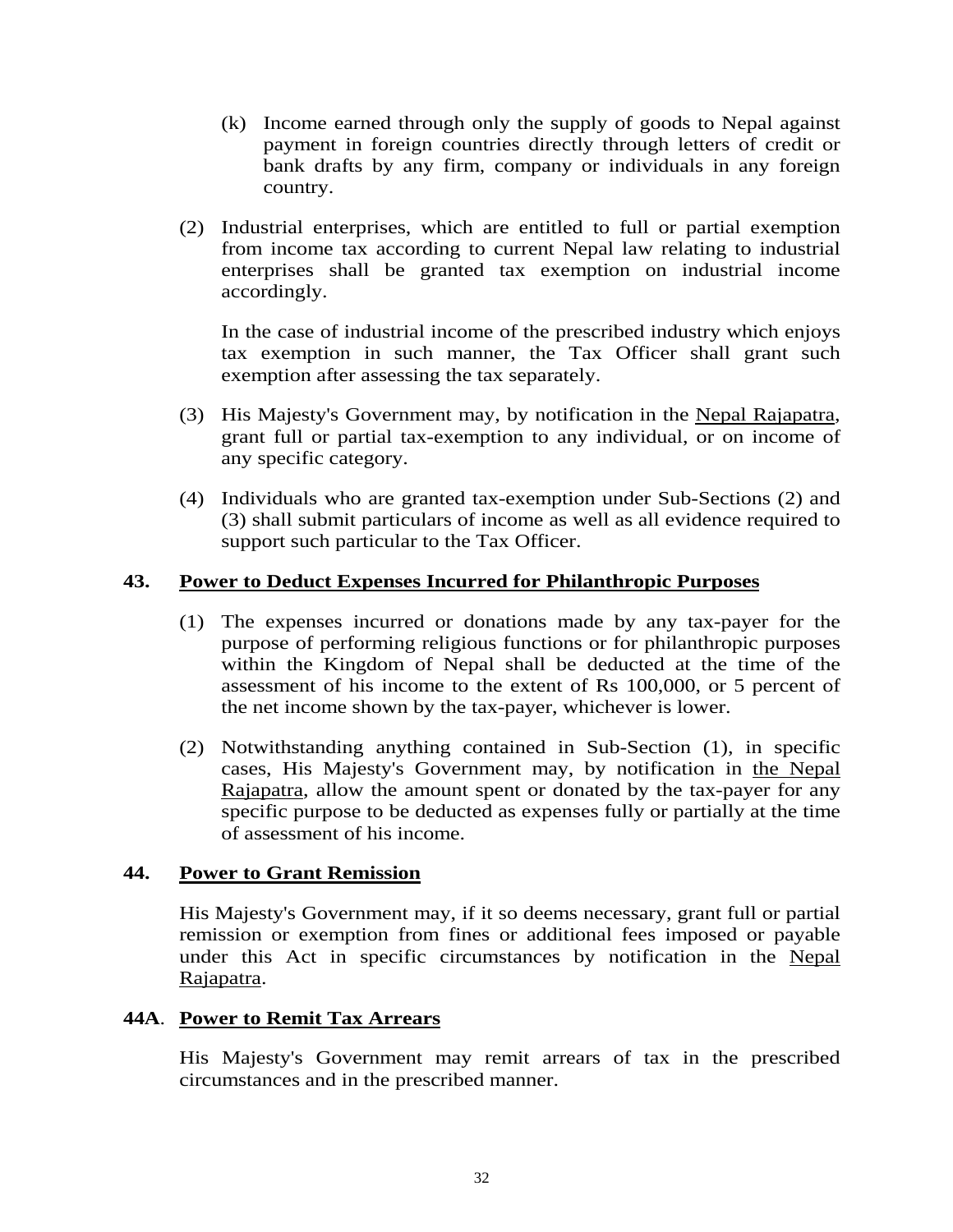### **45. Powers of a Court to be Exercised**

- (1) For the purpose of scrutinizing the particulars submitted under this Act, the Tax Officer shall exercise all such powers as are vested in a court under current Nepal law in respect to issuing summonses to and recording statements and evidence from persons submitting such particulars, and directing them to submit documents.
- (2) While issuing orders under Sub-Section (1), the Tax Officer may issue a written notice to any tax-payer or his agent indicating the liabilities which may have to be borne by him by reason of any failure to submit any particulars or information as demanded by the Tax Officer, and initiate further action in accordance with this Act.

### **46. Power to Examine and Search Tax-Payers and Obtain Records**

- (1) In case His Majesty's Government feels that any tax-payer has taken or is going to take any action with the intention of evading tax, it may direct the prescribed authority to enter into and examine or search the places connected with the income earned by such tax-payer or take over or control the relevant records or evidence for such period as may be necessary.
- (2) In case it becomes necessary to inspect or search any place under Sub-Section (1), the individual staying at such place, or the care taker, shall be given a notice explaining the reasons for such inspection or search and such individual, on his part, shall allow the employee seeking to inspect or search, to enter the place without any obstruction.
- (3) In case the individual staying at the place which is to be inspected or searched under Sub-Section (2) refuses entry to the inspecting or searching employee, such employee may break open any window, door or bolt of the house according to need and enter into and inspect or search the place between sun-rise and sun-set, after giving a notice asking women staying at such place to leave it, or providing them with an opportunity to do so.
- (4) The appropriate employee shall submit particulars regarding the inspection or search conducted under this section, as well as of the records collected in the course of such inspection or search, to His Majesty's Government within seven days.

### **47. Release of Contract Deposits**

(1) Notwithstanding anything contained in current Nepal law or in contract agreements, in case any government office or any other institution concludes a contract agreement worth more than Rs 100,000 with any individual or institution, five percent of the amount of the contract must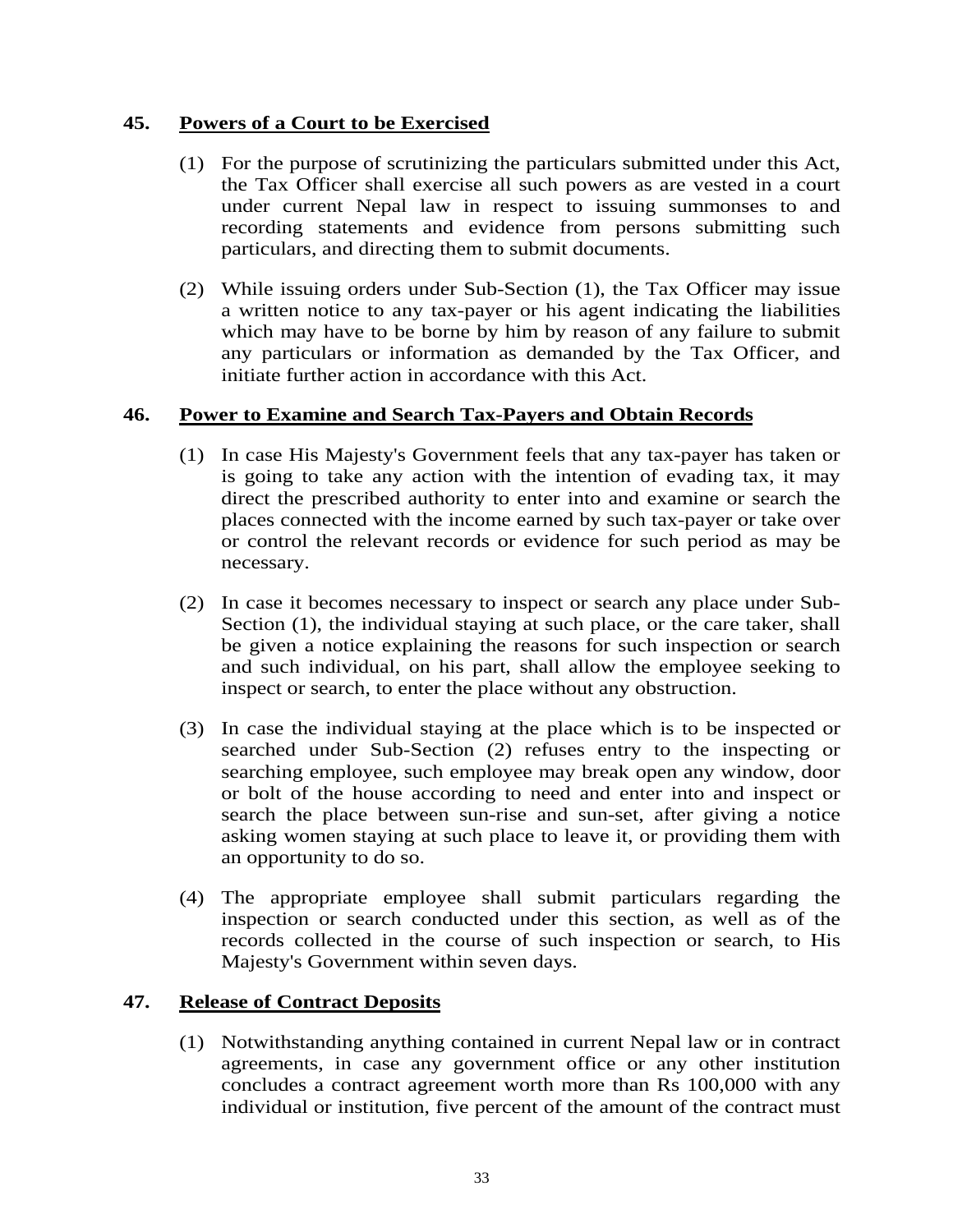be deducted in advance while making or accepting such payments in consideration of income tax, and deposited with the appropriate Tax Office.

Provided that no deduction shall be made as advance income tax while disbursing or accepting deposits under contracts.

- (2) After the amount deducted as income tax under Sub-Section (1), as well as other taxes, if any, payable according to current law are deducted in advance and evidence of payment of tax to the Tax Office is submitted, the office or institution issuing the contract may refund to the contractor the security deposit furnished by him.
- (3) In case the amount of income tax received in advance under Sub-Section (2) is found to be in excess of the tax assessed by the Tax Officer under this Act, the excess amount shall be refunded to the contractor, and in case the amount of income tax received in advance is less than the amount of tax assessed, the shortfall shall be collected from the contractor.
- (4) Notwithstanding anything contained in Sub-Section (1) and (2), in case temporary residents or non-Nepali nationals accept contracts worth more than Rs 25,000, the deposits furnished by them must be withheld until they produce certificates of payment of tax or of exemption from tax issued by the concerned Tax Office.

#### **48. Power to Conclude Agreements to Avoid Double Taxation**

In case any individual is liable to pay tax under this Act or current Nepal Law on any income earned by him, if any tax is payable on the same income in a foreign country, His Majesty's Government may conclude agreement with the concerned foreign government to avoid such double taxation.

#### **49. Income Year and Maintenance of Accounts**

(1) In case any tax-payer had been observing any specific period to determine the amount of the income earned or obtained by him, such period shall be regarded as his income-year. In the case of tax-payers who do not maintain accounts of income and expenses, the fiscal year of His Majesty's Government shall be regarded as their income-year.

Provided that after fiscal year  $2052 - 53$  (1995-96), the income-year of His Majesty's Government shall also be the income-year of all taxpayers.

(2) An income-year shall ordinarily consist of twelve months.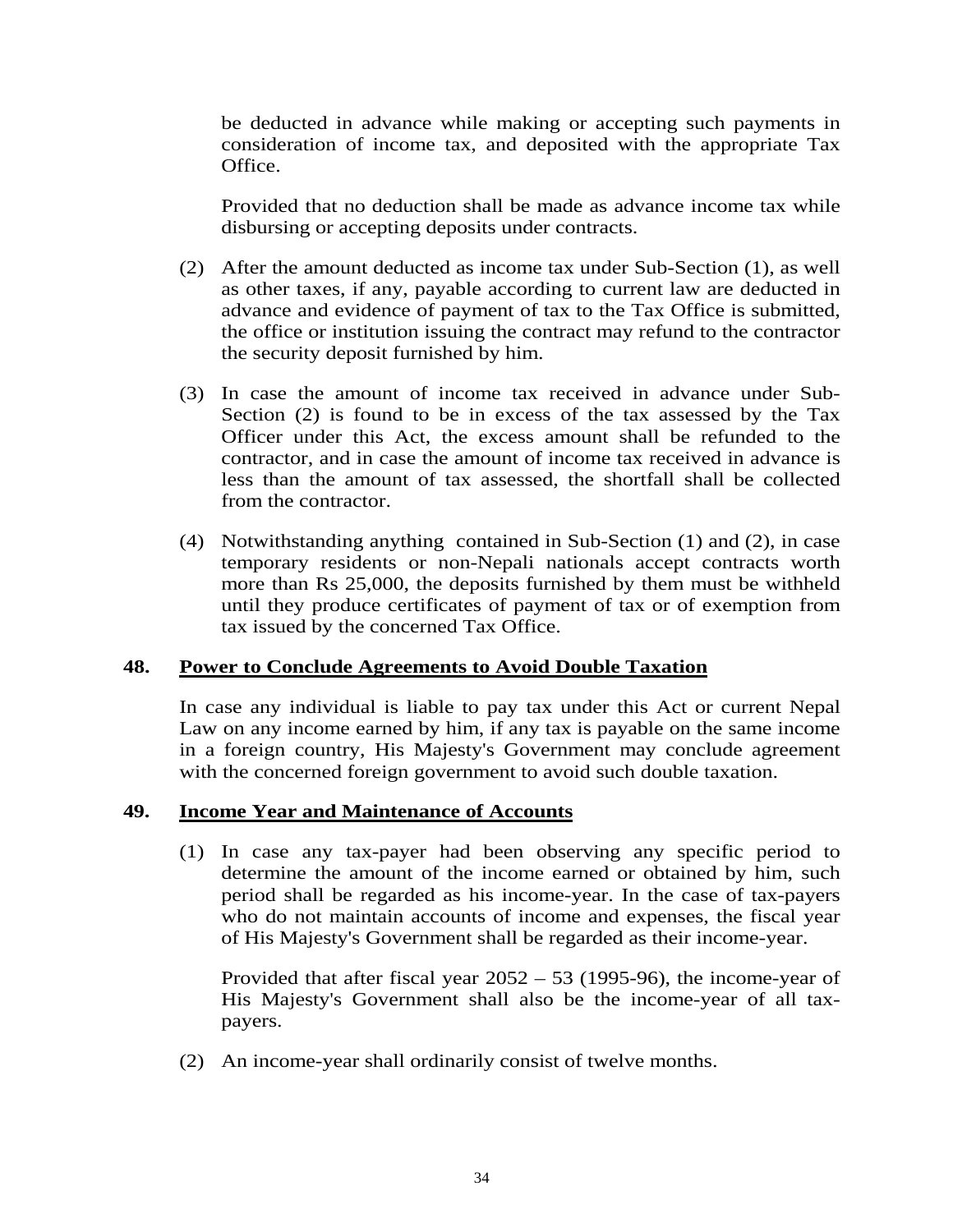- (3) Notwithstanding anything contained in Sub-Section (2), in case it becomes necessary for any tax-payer to maintain accounts for a period less or more than twelve months for any special reason, such period shall be deemed one income-year.
- (4) In case any tax-payer wishes to change the income year being observed by him, he shall obtain the approval of the Tax Office for doing so.
- (5) Any individual earning or obtaining income from industry, trade, profession or occupation and any other source prescribed by His Majesty's Government by notification in the Nepal Rajapatra shall maintain accounts showing his income and expenditure clearly. The Procedure of maintaining such accounts, and the language in which this is to be done, shall be as prescribed by His Majesty's Government, by notification in the Nepal Rajapatra.

### **50. Safety of Accounts and Relevant Evidence**

Every tax-payer shall be under obligation to maintain accounts relating to his industry, trade, profession or occupation and relevant evidence safety for a maximum of six years from the date of tax assessment.

### **51. Power to Direct the Audit of Accounts**

His Majesty's Government may, by notification in Nepal Rajapatra, direct any person engaging in business of any specific category, or earning or obtaining income in excess of any specified limit, or engaging in transactions beyond a specified limit, to have the accounts of his business audited by a recognised auditor for the purpose of tax assessment.

Provided that the particulars of income and accounts to be submitted on behalf of foreign individuals, institutions, companies, or their branches, subbranches, sales deposits, etc. working in Nepal must have been certified by a Nepali chartered accountant.

#### **Explanation**

For the purpose of this Section, the term "recognised auditor" means an auditor who has obtained an audit license under current Nepal law who has been included in the list prepared by the Tax Department of auditors who are entitled to carry out audit operations for the purpose of tax.

#### **51A. Power to Take Action Against Auditor**

(1) In case any tax-payer who makes self tax-assessment, evades tax by submitting false particulars of income in any or all of the circumstances mentioned in Sub-Section (2) of Section 56, and in case the auditor is proved to have helped him in doing so through collusion, the concerned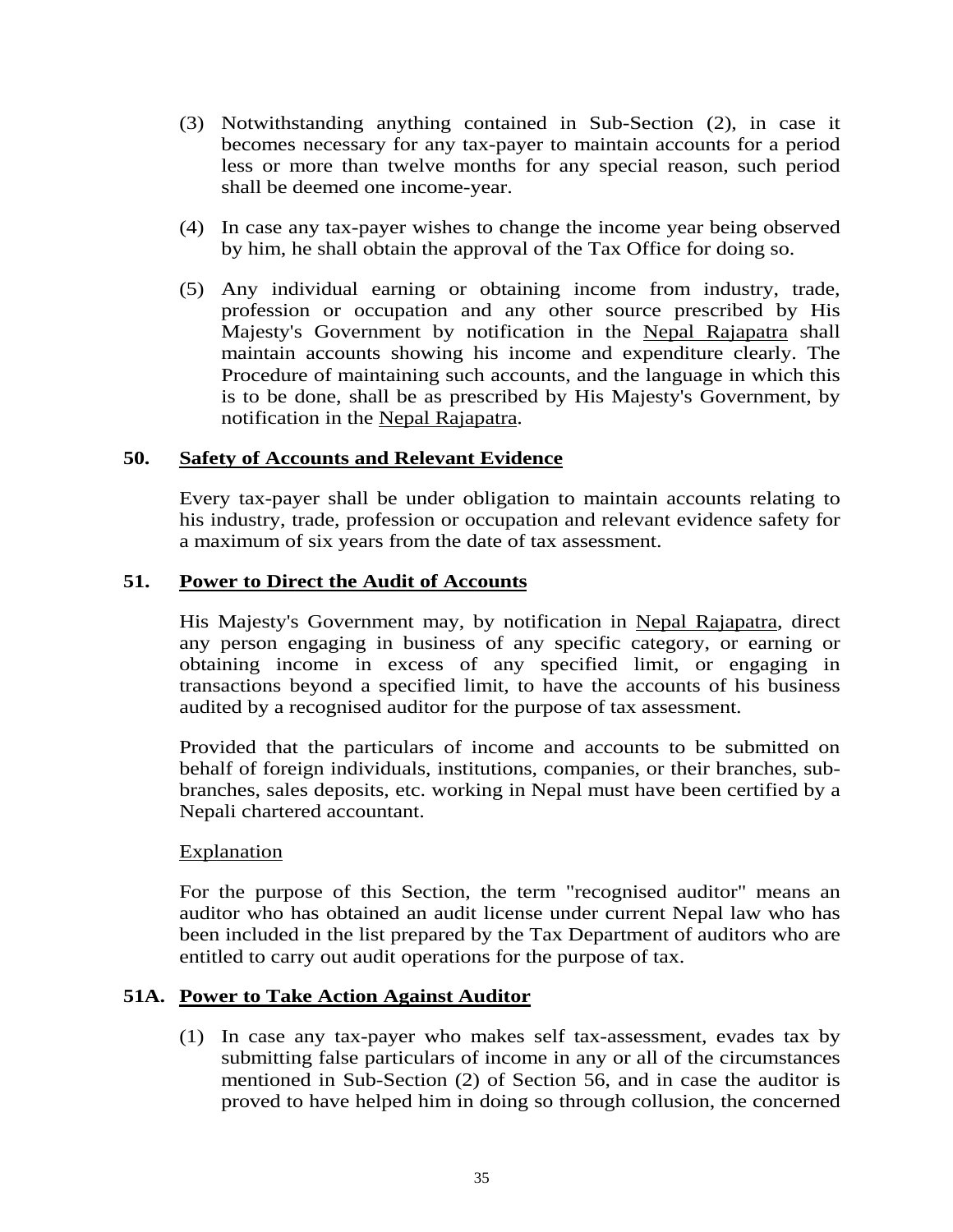auditor shall be fined with not more than Rs 5,000 and his name shall be removed for a period of five hears from the list of recognized auditors prepared by the Tax Department for the purpose of tax.

- (2) In case any tax-payer who makes self tax-assessment submits false particulars, and in case the concerned auditor is not found to have acted in collusion in that connection but that such false particulars have been submitted because of his professional negligence, the concerned auditor shall be fined with not more than Rs 500, and his name shall be removed for a period of three years from the list of recognized auditors prepared by the Tax Department for the purpose of tax.
- (3) In case any auditor is found to have certified any false accounts or particulars as true in circumstances other than those mentioned in Sub-Section (1) and (2), the Director- General may recommend to the Auditor-General to punish him under the 1974 Auditor Act.

### **51B. Seal to be Affixed on Ledgers and Sales Memo**

- (1) The tax-payers prescribed by His Majesty's Government by notification in the Nepal Rajapatra must have the seal of the Tax Officer affixed on the ledgers used for maintaining accounts of their business and sales memos.
- (2) The Tax Officer may conduct investigations according to need to ascertain whether or not ledgers and sales memos with seals affixed under Sub-Section (1) have been used.

### **51C. Payments to be Made Through Banks**

Except in circumstances prescribed by His Majesty's Government by notification in the Nepal Rajapatra, in case any tax-payer is required to pay more than Rs 20,000 at a time, he shall do so through a bank. Any amount, which is not so paid through a bank, shall be included in the net income.

#### **52. Procedure of Sending Notices**

- (1) In case the Tax Officer is required to send a notice to any person under this Act, or has empowered any one to do so, such notice shall be addressed to the concerned individual, and if the addressee is a company or firm, to the Chief Officer of such company or firm, and such notice shall be deemed to have been sent to such individual, company or firm if it is delivered in the manner indicated below:
	- (a) In case it is handed over in person to the appropriate individual,
	- (b) In case it is sent by registered post and is delivered at his present or latest address, or to his post box.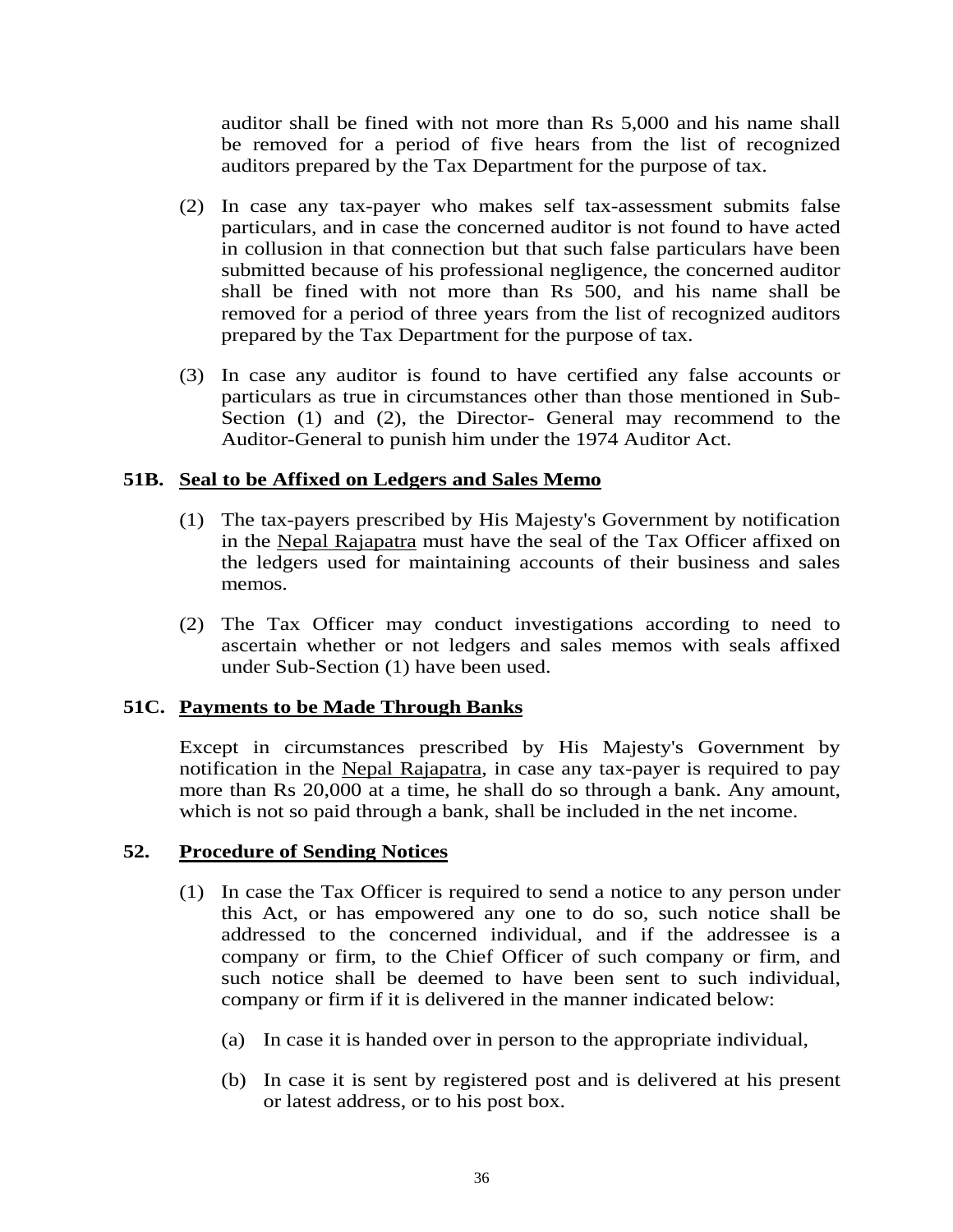(2) In case any notice mentioned in Sub-Section (1) is dispatched by registered post, it shall, unless otherwise proved, be deemed to have been delivered within the normal period of delivery.

#### **53. Documents to be Kept Confidential**

Documents in the possession of the Tax Officer in respect to the income tax payable by any person, or information received from any other source, shall be kept confidential. Such documents or confidential information shall not be disclosed for any purpose other than action to be taken in respect to income tax or any other tax, and no authority may demand them for inspection or investigations without the approval of His Majesty's Government before final tax assessment.

Provided that in case it becomes necessary for the person responsible for the enforcement of the provisions of this Act to disclose any confidential matter for the purpose of this Act, this provision shall not be deemed to have prevented him from doing so.

### **54. Forms to be Prescribed**

The forms of particulars required for the purpose of this Act shall be prescribed by the Director-General from time to time.

### **55. Errors may be Rectified**

- (1) In case the Tax Officer comes to know through an application from any tax payer, or otherwise, that there has been any discrepancy in the amount of tax due to errors in any particulars or any arithmetical mistake in the tax assessment order while calculating income, or net income, or the amount of tax payable by the tax-payer. he may rectify such errors and reassess the tax within two years from the date of assessment.
- (2) In case the amount of tax determined after rectification of the tax assessment order under Sub-Section (1) is less than the amount indicated in the previous tax assessment order, such rectification shall be effected with the prior approval of the Director-General after explicitly explaining the reasons therefor in a memorandum.
- (3) In case the amount of tax determined after rectification effected in the manner indicated in Sub-Section (1) is higher than the amount assessed previously, a memorandum explaining the reasons for such excess assessment shall be prepared, and a written notice issued to the taxpayer, before rectifying the tax assessment order, so as to provide and opportunity to him to make statements or submit evidence in respect to the tax payable by him.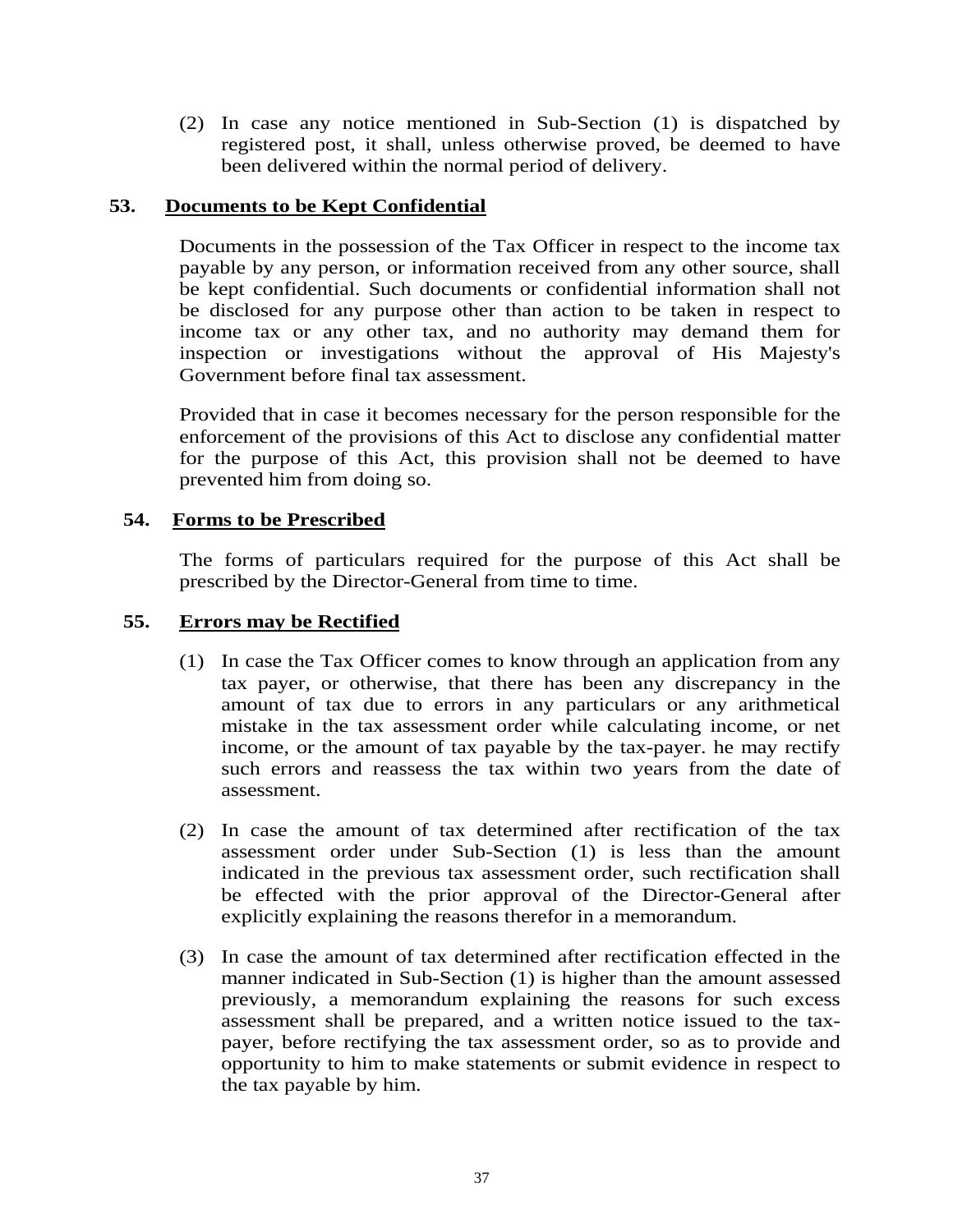#### 55A. **Rewarded to True Informant**

- (1) In case any person submits information in writing to the Tax Department along with evidence within a period of two years after tax assessment under this Act indicating that the tax liability of any tax payer has been reduced as a result of evasion, and in case investigations conducted on the basis of such information prove that it is true, His Majesty's Government shall grant the informant 25 percent of the amount of tax collected on the basis of such information as a reward.
- (2) Investigations shall be instituted on the basis of the information furnished Sub-Section (1) only if the informant has enclosed any evidence of tax evasion.

#### **56. Power to Reassess Tax or Make Additional Tax Assessment**

(1) In case any person has submitted false particulars of income which he is required to submit under the 1963 Nepal Income Tax Act, this Act, or according to current Nepal law, and in case His Majesty's Government is satisfied that the tax liability of any person has been reduced as a result thereof, it may order the reassessment of tax, or additional tax assessment, within a period of five years from the date of tax assessment.

Provided that in the case of tax-payers who submit particulars of income for the purpose of self tax-assessment, the Tax Officer himself may issue a tax reassessment order.

- (2) For the purpose of this Section, the term "false" indicates any or all of the following circumstances:
	- (a) Incase existing sources of income have been fully or partially suppressed.
	- (b) In case income from any source has been fully or partially suppressed.
	- (c) In case fictitious bills and vouchers, or similar other evidence, are used to substantiate particulars or accounts, or bills or vouchers are submitted for an amount exceeding the actual expenditure.
	- (d) In case particulars are submitted on the basis of false accounts.
	- (e) In case tax is evaded, or tax liability is reduced, in the manner indicated in Sub-Section (1) or (2) of Section 24.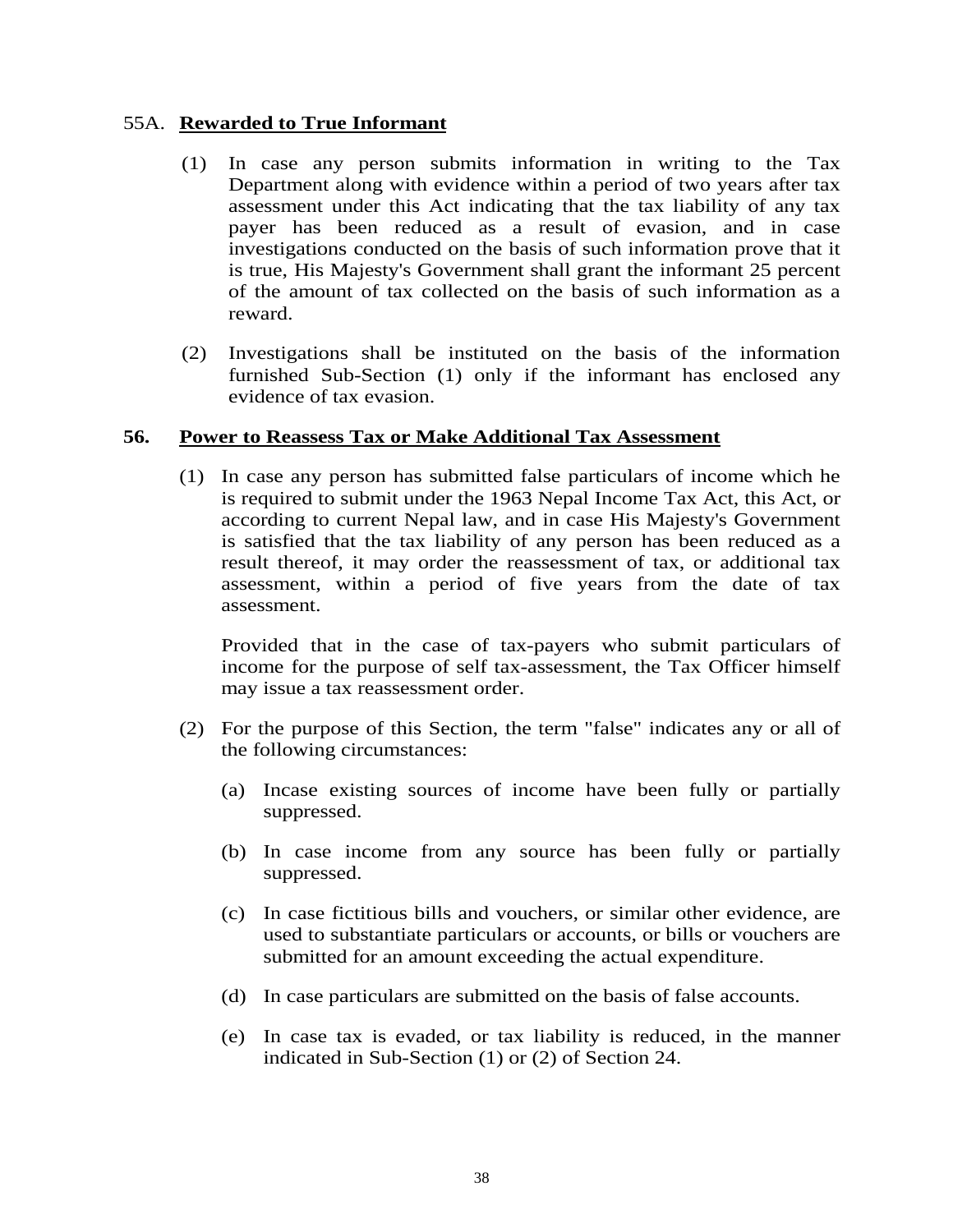(3) In case His Majesty's Government is satisfied that the tax due from any tax-payer has been assessed with a mollified motive, or carelessly, or in an irregular manner, thus reducing his tax liability, it may order assessment of tax, or additional tax assessment, within five years after tax assessment.

#### **56A. Appeals to be Dismissed in the Event of Reassessment of Tax**

- (1) In case an appeal has been filed against a tax assessment order made under the 1963 Nepal Income Tax Act, or this Act, but has not been disposed of, (the Tax Office) may reassess the tax under Sub-Section (1) or Sub-Section (3) of Section 56.
- (2) In case an order is issued for tax reassessment under Sub-Section (1) or (3) of Section 56, the previous tax assessment order issued by the Tax Officer shall be invalidated, and the appeal filed there against shall ipso facto lapse.

### **56B. Additional Tax Assessment**

 In case an appeal has been filed against the tax assessment order under the 1963 Nepal Income Tax Act, or this Act, but has not been disposed of, or even in case such appeal has already been disposed of, (the Tax Officer) may make additional tax assessment under Sub-Section (1) or (3) of Section 56 in respect to income other than the income covered by the previous tax assessment order.

### **57. Appeal may be filed with Revenue Tribunal**

Any person who is aggrieved by an order of tax assessment or punishment issued by the Tax Officer under this Act may file an appeal to the Revenue Tribunal against such order. In case the tax payer appeals to the Revenue Tribunal and the Revenue Tribunal decides that the claims made in the appeal are wholly or partially unacceptable, the tax payer shall be required to pay the fee mentioned in Sub-Section (3) of Section 37 to the extent of the amount covered by the decision.

Provided that in case the tax-payer submits a petition to the Director-General under Sub-Section (2) of Section 34 or under Sub-Section (4) of Section 35, no appeal shall be heard by the revenue Tribunal against the order of the Tax Officer.

### **57A. Matters to be Mentioned, While Submitting Applications or Appeals**

 While submitting applications under Sub-Section (2) of Section 34, or appeals under Section 57, the tax payer shall clearly indicate for what reasons the decision or order of the Tax Officer is wholly or partially incorrect, and also mention the actual amount of his income or liabilities.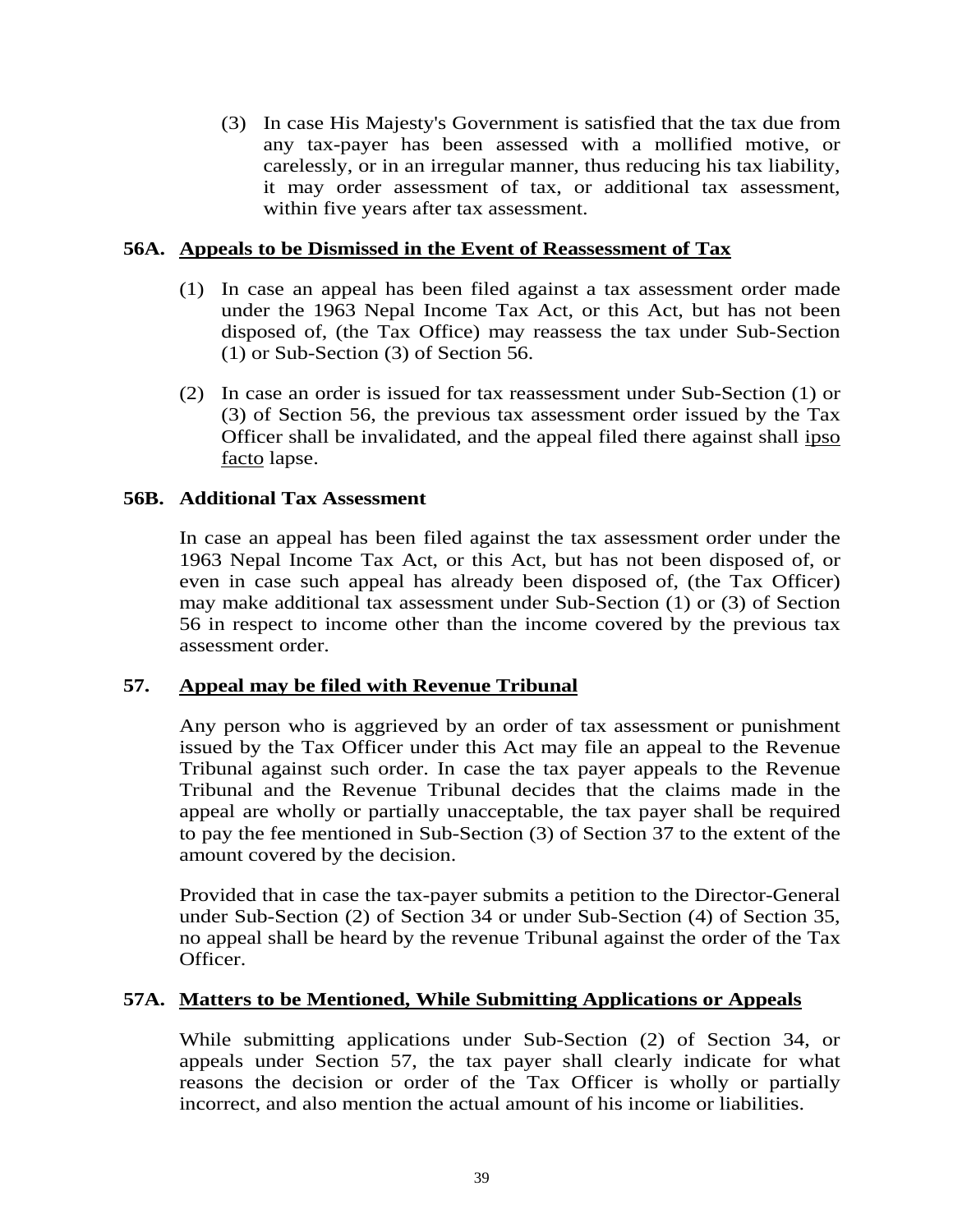#### **58 Accounts not to be Recognized**

Accounts of the following categories shall not be recognized for the purpose of this Act:

- (a) (Accounts) containing no documents or particulars as mentioned in Section 31A
- (b) (Accounts) not maintained according to the method and in the language prescribed by His Majesty's Government under Sub-Section (5) of Section 49.
- (c) (Accounts) that have not been audited under Section 51.
- (d) (Accounts) not bearing the seal of the Tax Officer under Section 51B.
- (e) (Accounts) coming under any or all of the circumstances mentioned in Sub-Section (2) of Section 56.

### **58A. Revision of Tax Assessment Order According to Final Decision**

 In case it becomes necessary to revise the tax assessment order on the basis of the final decision pronounced by the appellate authority on an appeal or petition filed against any tax assessment order, the appropriate Tax Officer shall revise it ordinarily within thirty-five days from the date of receipt of a copy of such decision, or of submission of an authenticated copy thereof by the tax-payer.

### **58B. Departmental Action in the Event of Negligence**

 In case the tax liability of any tax-payer has increased or declined as a result of mollified or careless tax assessment, the Director-General shall be under obligation to initiate departmental action to punish the Tax Officer responsible for such tax assessment of failure to assess tax within the timelimit mentioned in Sub-Section (1) of Section 33 in accordance with current law concerning his conditions of service.

#### **58C. Time-Limit not to Expire in Case a Stay-Order is Issued by a Court**

 In case any count issues an order staying any action initiated by the Tax Officer, or by His Majesty's Government, under this Act, the time-limit prescribed under Section 55 and 56 shall be so calculated that it does not cover the period involved in the stay of such action.

#### **58D. Local Agents to Submit Particulars**

 In case any foreign company, firm or individual appoints its local agent in Nepal, the local agent so appointed must submit the following particulars to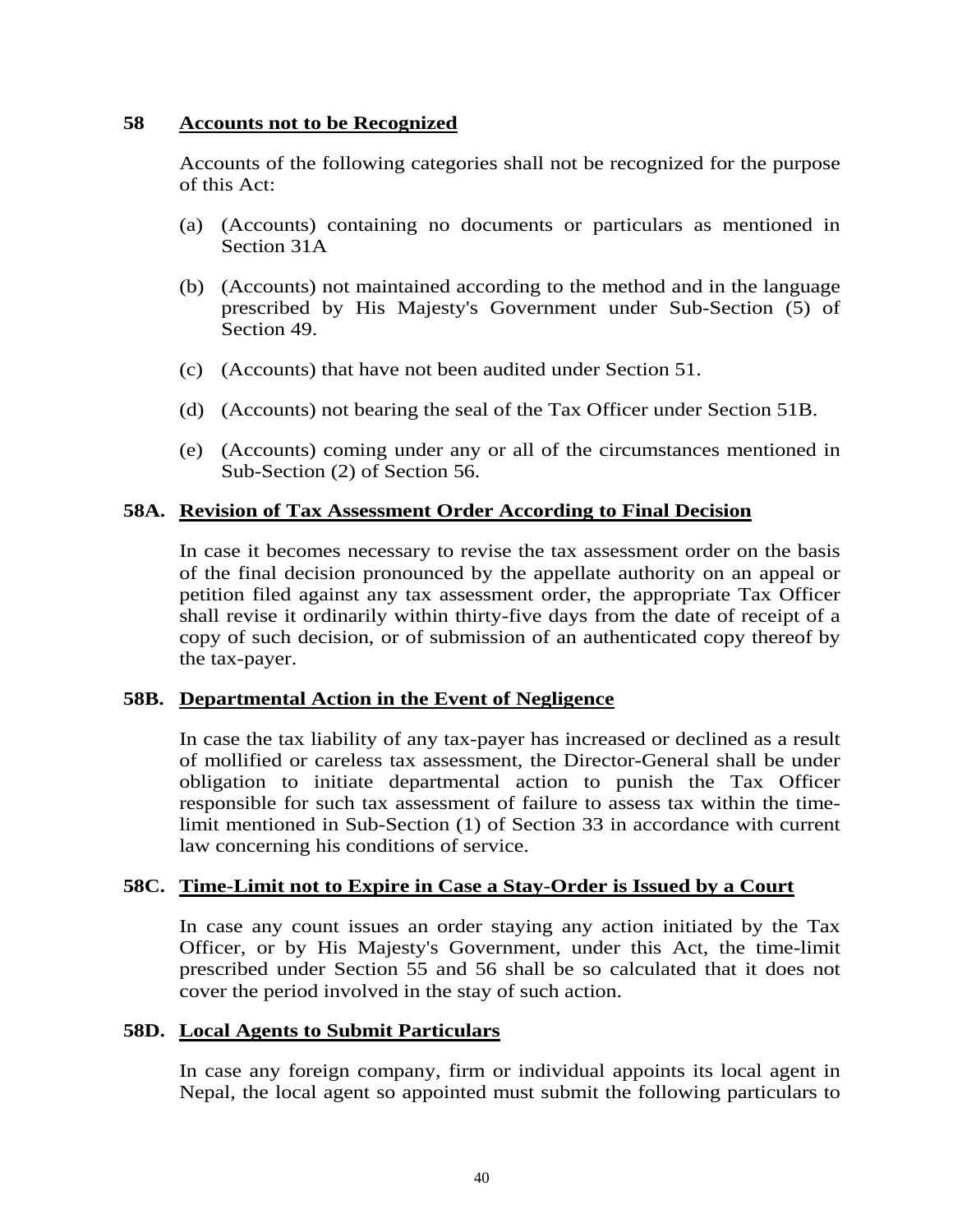the appropriate Tax Office within a period of 35 days from the date of such appointment:

- (a) His name and address;
- (b) His remuneration and method of payment; and
- (c) A certified copy of the agreement if any signed with the (foreign company, firm or individual) which has appointed him as agent.

#### **59. Punishment for Failure to Submit Particulars of Income**

- (1) Any tax-payer who does not submit particulars of his income within the time-limit prescribed in Section 27 shall be fined at the rate of 10 percent a year on the amount of tax payable by him.
- (2) In case any tax-payer does not submit particulars of his income within the time-limit prescribed in order issued under Section 28, he shall be punished with a fine amounting to 15 percent a year of the tax payable by him.
- (3) In case any tax-payer does not submit particulars of his income under Sub-Section (2), the Tax Officer may take any or all of the following actions against him until he submits particulars of his income:
	- (a) Impound or sequester the movable assets of the tax-payer.
	- (b) Impound the deposits held by the tax-payer in his name in any government office or corporate body owned by His Majesty's Government or the amount due to such tax-payer from such office or corporate body.
	- (c) Suspend the business, or imports and exports, of the tax-payer.

 Provided that the Tax Officer must obtain the prior approval of the Director-General for action under Clause (a), (b), or (c), after explaining the reasons therefor in a memorandum.

- (4) In case any tax-payer who has failed to submit particulars of his income under Section 27 or Section 28 is granted a time-limit under Sub-Section (4) of Section 33 for the purpose of assessing tax under Sub-Section (2) of Section 33, and in case he does not present himself to give explanations or submit evidence within that time-limit, he may be punished with a fine amounting to 15 percent a year of the tax payable by him.
- (5) In case any tax-payer is punished with a fine under Sub-Section(4), he shall not be fined under Sub-Section (2).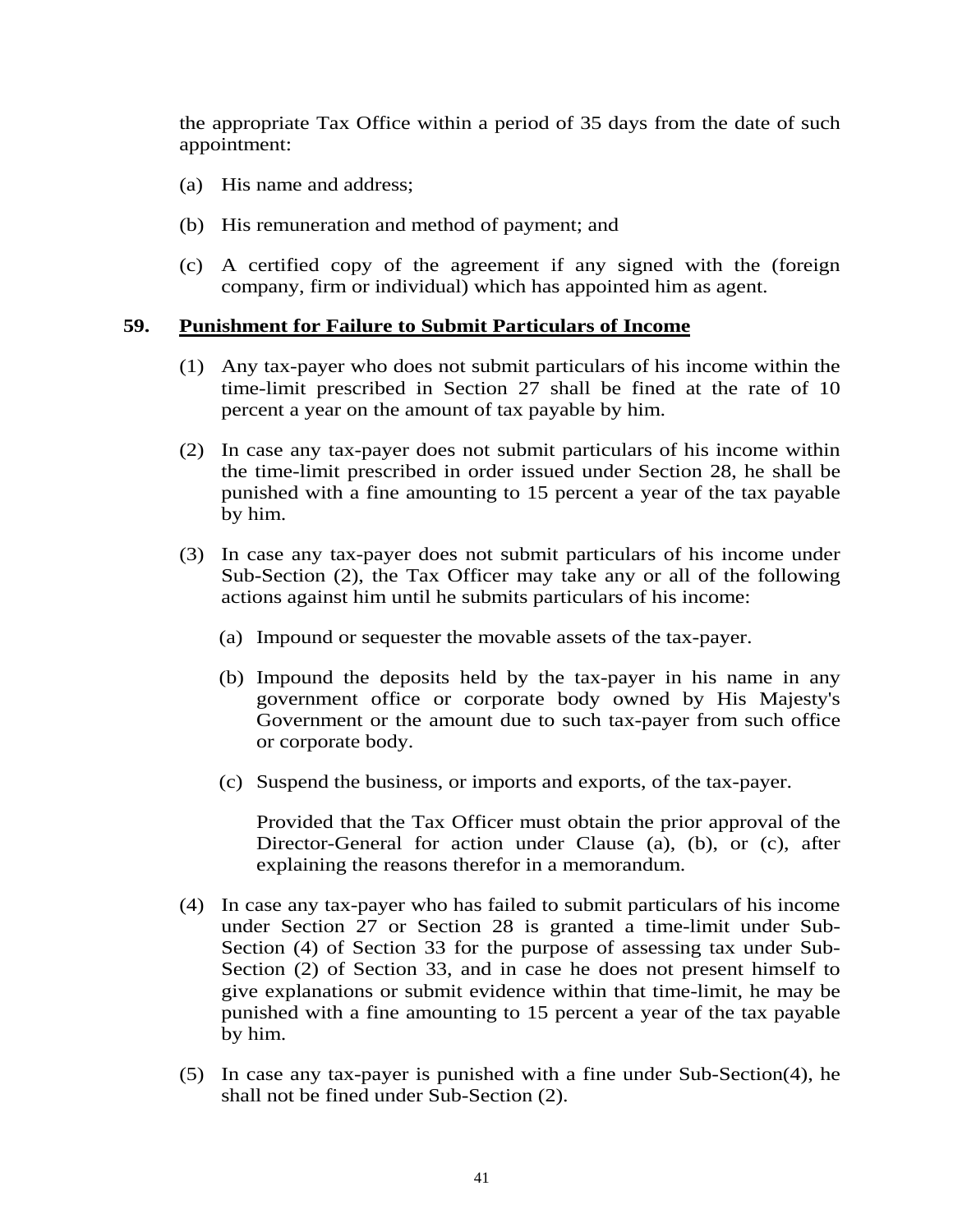- (6) The amount of fine payable under Sub-Sections (2) and (4) shall be determined only on the basis of the amount of tax due after deducting the amount of tax paid in advance from the total amount of tax.
- (7) Notwithstanding anything contained in Sub-Sections (2) and (4), the amount of fine payable under these Sub-Sections shall be calculated only from the date when the period of three months from the end of the fiscal year expires.

#### **60. Punishment to Tax-Payers who Submit False Particulars**

(1) In case the particulars of income to be submitted by a tax-payer under this Act are proved to be false in the circumstances mentioned in Sub-Section (2) of Section 56, the shortfall in tax which has resulted or will result because of the submission of such false particulars shall be realised from him, and he shall also be punished with a fine of the same amount, or with imprisonment for a term not exceeding two years, or with both.

Provided that while punishing the tax-payer with imprisonment, the case shall be referred to the Revenue Tribunal and action shall be taken as sanctioned by the Revenue Tribunal.

- (2) In case any tax-payer who makes self tax-assessment makes any arithmetic mistake with the intention of evading tax, the shortfall in tax resulting therefrom shall be realised from him and he shall also be punished with a fine up to 50 percent of the shortfall.
- (3) I case the particulars submitted by a tax-payer making self taxassessment are not false but in case he has committed mistakes in respect to amounts which may be deducted under Section 12, 41 and 43 for the purpose of assessing tax, or in respect to amounts to be included in income, the shortfall resulting therefrom shall be realised from him and he shall also be punished with a fine up to 50 percent of the amount of shortfall.

### **61. Punishment to Tax-Payers who do not Maintain Accounts or do not Preserve Accounts**

In case any tax-payer does not maintain accounts under Sub-Section (5) of Section 49, or does not keep accounts and related evidence café under Section 50, he shall be punished with a fine not exceeding Rs 5,000.

#### **62. Punishment for Causing Obstruction in Search**

(1) In case any individual offers opposition or causes obstruction in any search conducted under Section 46, the Chief District Officer may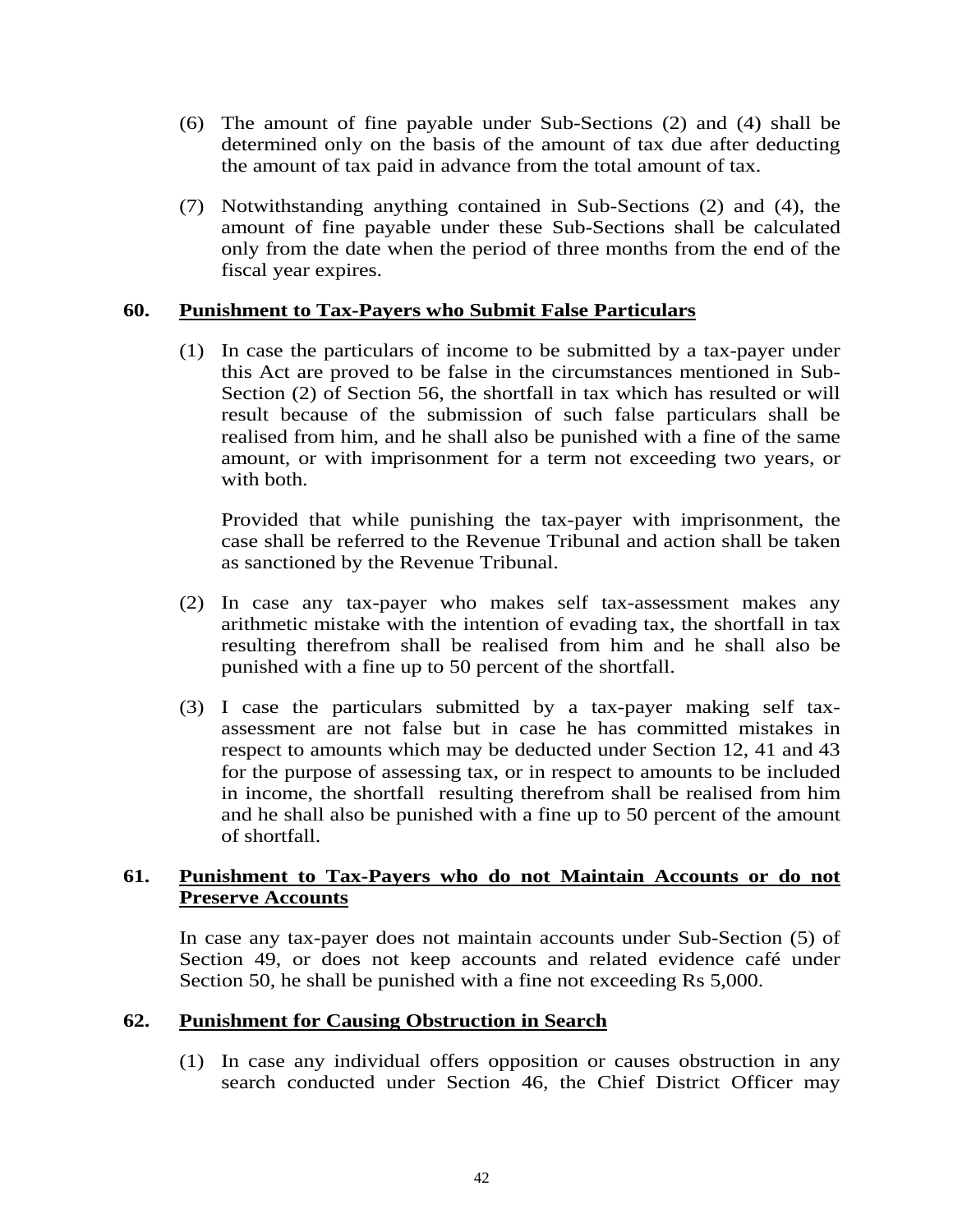punish him with a fine not exceeding Rs 500, or with imprisonment or for a term not exceeding one month, or with both.

(2) An appeal may be filed with the Appellate Court against the decision taken by the Chief District Officer under Sub-Section (1).

### **63. Punishment for not Deducting Tax and Crediting the Proceeds**

In case any individual does not deduct tax under Section 36 and credit it to His Majesty's Government within the prescribed time-limit, he may be punished with a fine not exceeding Rs 500.

#### **63A. Power to Withhold Sale and Transfer**

His Majesty's Government may, by notification in the Nepal Rajapatra, promulgate an order prohibiting the sale of transfer of movable or immovable property of the categories prescribed therein by persons earning any specific category of income as prescribed in the same notification, unless they have produced evidence of payment of tax payable on income earned from such property, or of tax exemption thereon. After such an order has been promulgate, the office, which registers documents relating to such property and other, concerned offices shall accordingly withhold the sale or transfer thereof.

#### **63B. Punishment to Persons Violating Laws and Regulations**

 Except where punishment is to be awarded under Sections 59, 60, 61, 62, and 63, the Tax Officer may impose a fine of a maximum of Rs 1,000 on any individual, firm, company, bank or any financial or other institution violating this Act, or the rules framed hereunder.

#### **63C. Other Penalties**

- (1) In case any tax-payer fails to fulfill his obligations under this Act, the Tax Officer may, if he so deems necessary, prohibit the issue of a passport to him without prejudice to the punishment to which he is liable under other sections unit he has fulfilled such obligations.
- (2) In case any person who is under obligation to register his industrial or commercial enterprises, profession, or occupation under Section 5A starts the same without having it registered, the Tax Officer may fine him with an amount not exceeding Rs 500, or order the closure of such business or the impounding of any or all of the goods involved in such business until he has registered it.
- (3) Before ordering the withholding of a passport, closure of business, or the impounding of goods under this Section, the Tax Officer shall